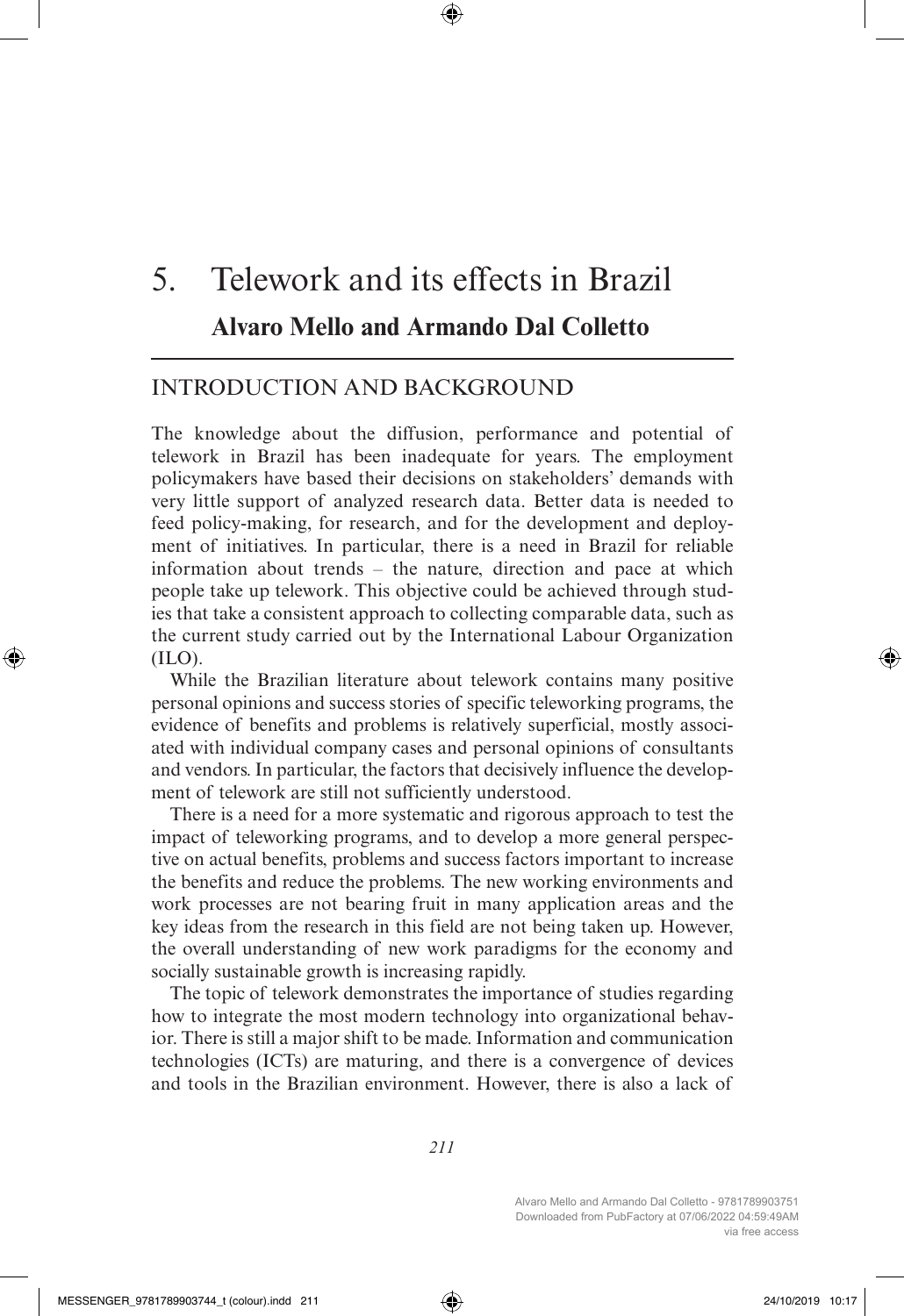data on the incidence of telework, as well as studies of its effects on workers, businesses and the country's economy.

The Brazilian culture is one of the world's most varied and diverse, owing to it being a melting pot of nationalities – the result of centuries of European domination as well as the practice of slavery. The latter brought large numbers of African migrants across Brazil's borders to live in and influence the local cultures with their customs and ideas. The European settlers also brought their ideas, belief systems and innovations with them, shaping society significantly. All of these different influences have meant that the modern-day Brazilian culture is unique, diverse and very complex. Brazilians, as a nation, place a great deal of importance on the family structure and the values that are entrenched within that institution. Families are usually large, and even extended family members are close to one another, providing much needed help and support to each other whenever and however necessary.

Owing to this diverse heritage, when working in Brazil, cross-cultural management is essential and needs to realize the importance of each person's distinct role within the organization. Many people believe that their supervisors have been chosen because they have more experience than those they manage, and it is, therefore, typically viewed as being unnecessary, and even inappropriate, for them to consult with lower-ranking individuals when making decisions. In many smaller companies, the management style is paternalistic, with the employer taking on a parental role: their objective is to guide employees to help them achieve the company's goals. Nonetheless, when they are empowered and encouraged to do so, Brazilians can be extremely creative and work well in teams.

Brazil's cross-cultural tolerance and readiness for change is apparent, but Brazil remains a country that is cautious in its business dealings. Changes are made, albeit slowly, and require a considerable amount of thought, planning and evaluation. It is important for innovations to have a track record or history demonstrating their benefits if they are to be accepted and implemented.

The fear of exposure and the potential for embarrassment that may accompany failure mean that cross-cultural sensitivity is necessary. While in risk-tolerant environments failure is typically perceived as a learning process that encourages confidence in future ventures, in Brazil failure causes a long-term loss of confidence by the individual as well as by others.

This chapter, sponsored by ILO, is the first of its kind in the country, and is orientated to integrate, refine and validate the existing knowledge in the country regarding telework, and also identify key research needs and the feasibility of expanding the implementation of telework in Brazil.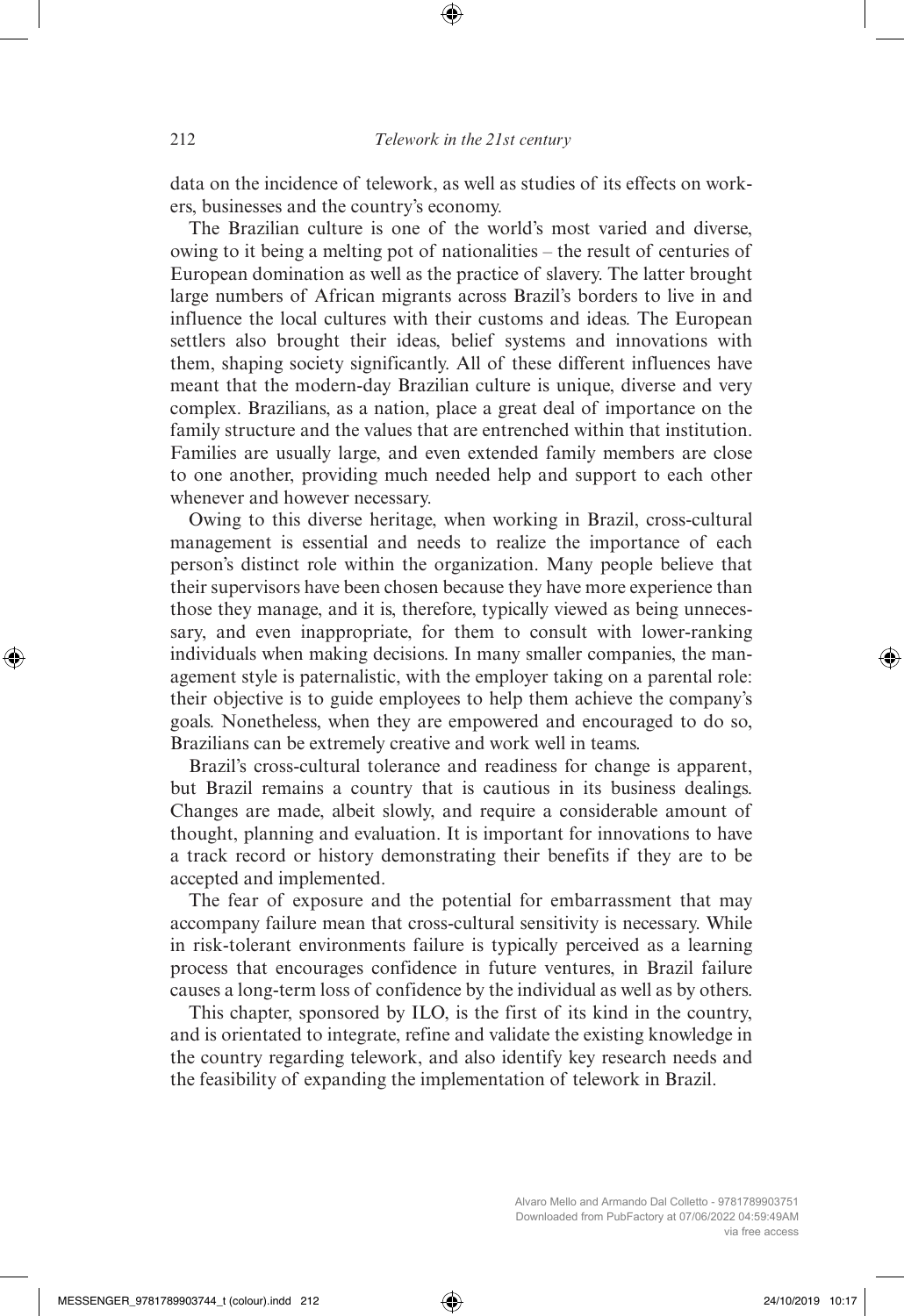# METHODOLOGY AND MAIN DATA SOURCES

To achieve the objectives of this chapter, the approach defined by the ILO was to explore existing surveys, case studies, articles, monographs and other reports already available in the country. No primary sources of data on telework were available in Brazil; thus, it was necessary to base the analysis and conclusions of this chapter exclusively on available secondary data. The work plan for this study was divided into two groups of activities:

- Information sources definition and questionnaire preparation, which was designed to:
	- ensure a common understanding of concepts across the project and its requirements;
	- enable detailed analysis and synthesis of the questionnaire;
	- include meetings with the community of teleworkers, practitioners and researchers such us the members of Sobratt<sup>1</sup> and GETST2 at the Regional Administration Council in the state of São Paulo;
	- include interviews with professionals from important Brazilian companies that have already implemented telework (best practices);
	- select available information sources; and
	- prepare the answers to the expert questionnaire.
- Report preparation, which was designed to:
	- analyze the questionnaire feedback from ILO;
	- review the sources and include updated or additional data;
	- write the draft report and submit to members of Sobratt for their review to obtain final insights;
	- define opportunities for new local studies and researches in the field; and
	- report delivery to ILO for their review.

The main sources for the country-level quantitative data came from the IBGE,<sup>3</sup> the Brazilian Institute for Geography and Statistics. Several articles, theses, reports, surveys and segment analyses also comprised the secondary data, totaling more than 40 documents. They are included in the bibliography at the end of the chapter.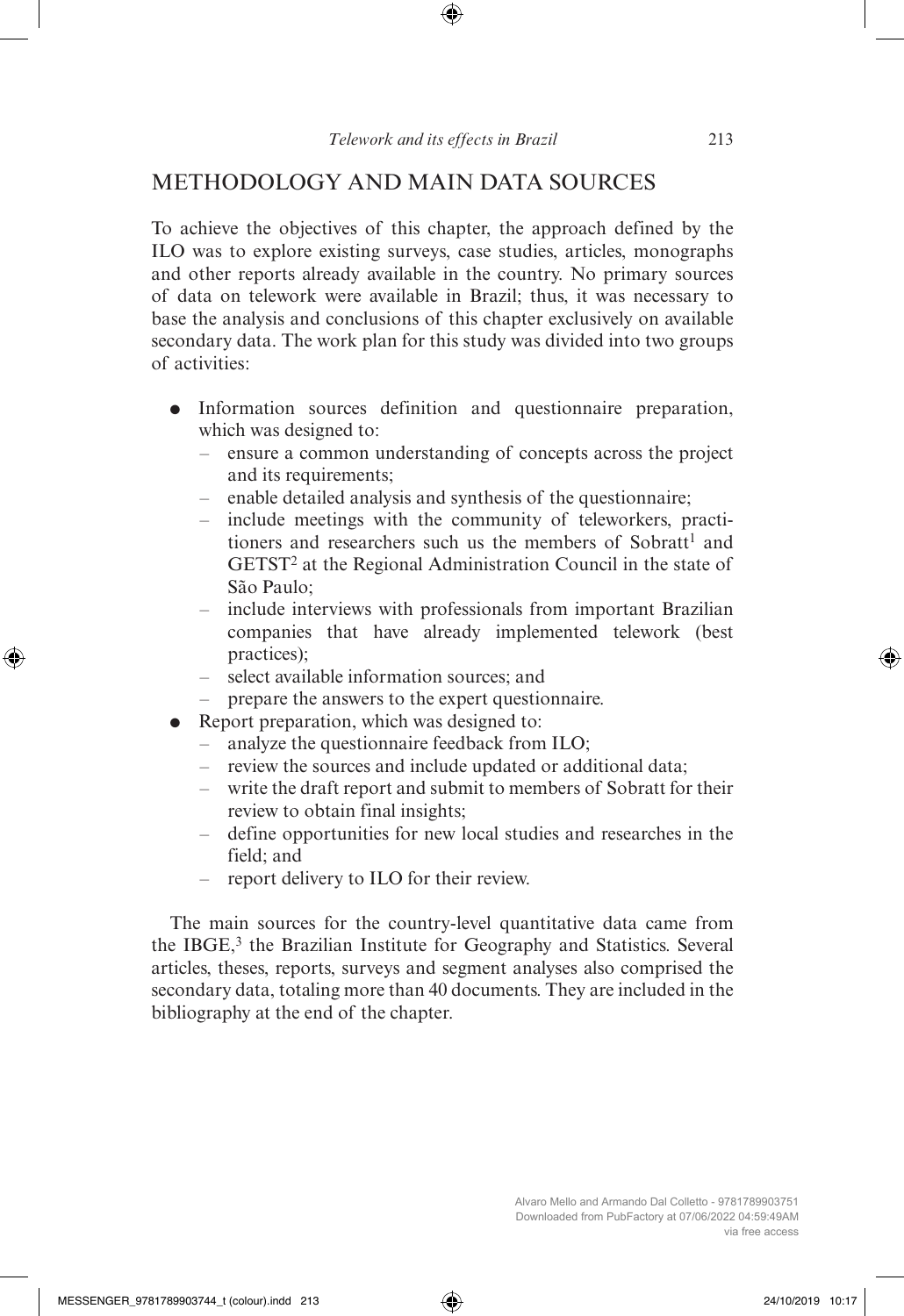# INCIDENCE OF TELEWORK

Brazil has no official data regarding the incidence of telework supplied by the Ministry of Labor or another statistical institution. The IBGE demographic census identifies the number of workers that perform their activity at home, but these numbers could not be utilized for the purpose of this chapter since they consider all types of activities performed at home without any drill down that could show data on what we consider telework for the purposes of this study – that is, using ICTs to perform work away from the employer's premises. Some journalists have made this mistake and published estimates of the incidence of telework in Brazil that do not have a scientific or even a logical basis. We reanalyzed the available, very limited, data and chose an alternative methodology for roughly estimating the incidence of telework in the country based on two key assumptions: that teleworkers are employed by organizations, and that they typically perform professional activities in a certain domain of work.

Our calculation strategy is based on the PNAD4 (IBGE 2012a) occupied persons census in several occupational activities, such as managers, professionals, intellectuals, technicians and clerks, linked to the IBGE's Country Companies File – CEMPRE<sup>5</sup> (IBGE 2012b), including employees from public administration, private companies and not for profit organizations in 2012. We adjusted these numbers using the percentage of companies that declare adopting the practice of telework, which we extracted from the SAP6 countrywide home office survey among 200 national and multinational companies in 2014.

The calculation method starts with the total number of companies and employees from the CEMPRE report, multiplied by the percentage of companies that adopted home office practices from the SAP survey (36 percent), obtaining the number of potential teleworkers. Also, as we learned from the SAP survey (SAP Consultores Associados 2014) that the companies just offer this possibility to 45 percent of all their employees, a second multiplication by this factor (by 45 percent) is necessary. The formula that we used was as follows: the Total number of employees  $\times$  $0.36 \times 0.45$ . Dividing the result by the total number of employees declared by the companies (46 242 713), the percentage of teleworkers officially and legally working in Brazil is estimated to be approximately 16 percent of all employees (this is the percentage of employees who ever telework). We emphasize that this figure is valid only for people who have a formal work contract with a public or private institution. The results of our calculations are shown in Table 5.1.

An additional source of data regarding the incidence of telework is GPTW,7 an annual survey in Brazil. It includes a question about the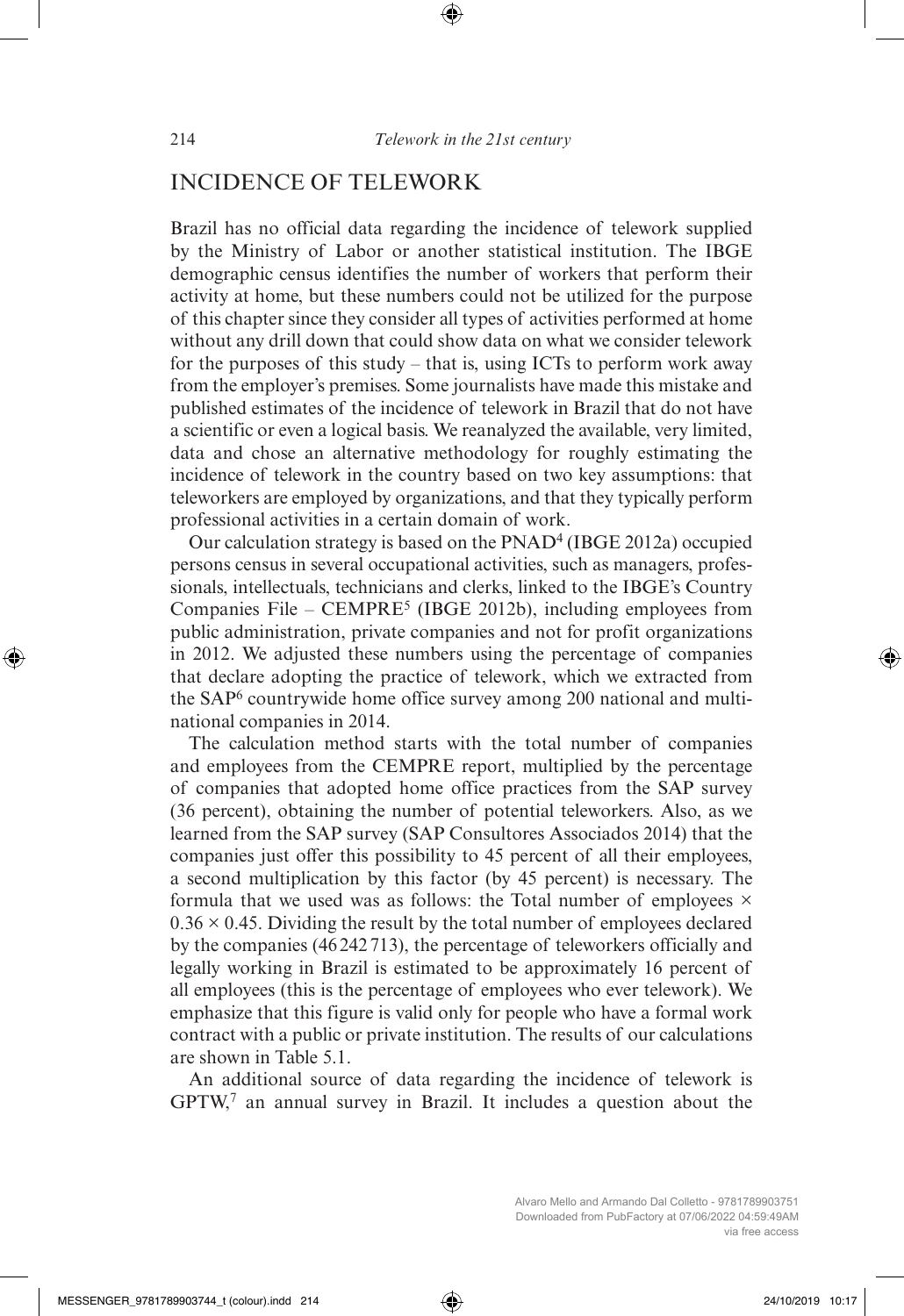| Number of occupied people       | 95292086 | PNAD 2012 from IBGE          |
|---------------------------------|----------|------------------------------|
| Number of companies             | 5195250  | CNEP 2012 from IBGE          |
| Number of employees declared by | 46242742 | CNEP 2012 from IBGE          |
| the companies                   |          |                              |
| Number of employees potentially | 16647377 | 36% of total employees based |
| teleworking                     |          | on SAP survey                |
| Number of employees practicing  | 7491320  | 45% of the potential         |
| telework                        |          | employees based on SAP       |
|                                 |          | survey                       |
| Estimated telework incidence    | $16.2\%$ |                              |

*Table 5.1 Incidence of telework based on PNAD and CEMPRE*

*Table 5.2 Incidence of telework based on GPTW (in %)*

| % of employees authorized to practice<br>home office $-20\%$ of time | $%$ of companies in the list |
|----------------------------------------------------------------------|------------------------------|
| Above 75                                                             | 9                            |
| Between 51 and 75                                                    | 2                            |
| Between 26 and 60                                                    | 6                            |
| Between 11 and 25                                                    | 14                           |
| Between 6 and 10                                                     | 14                           |
| Between 0.1 and 5                                                    | 21                           |
| None                                                                 | 30                           |
| Non-respondents                                                      | 4                            |

practice of telework. Table 5.2 shows the percentage of listed companies' employees that work at least 20 percent of their time as teleworkers. A total of 135 companies are listed in Brazil.

Another survey, conducted by a human resource (HR) consulting company (Ladeia 2013) in 2013 and including 415 companies of different size in the state of São Paulo studied how the home office is practiced. They conclude that:

- the telework adoption rate among companies in the sample is 35 per cent, which is very close to the 36 per cent found by SAP one year later;
- these companies have had a telework option in place for five years or more;
- 50 per cent of the employees consider the practice very motivating;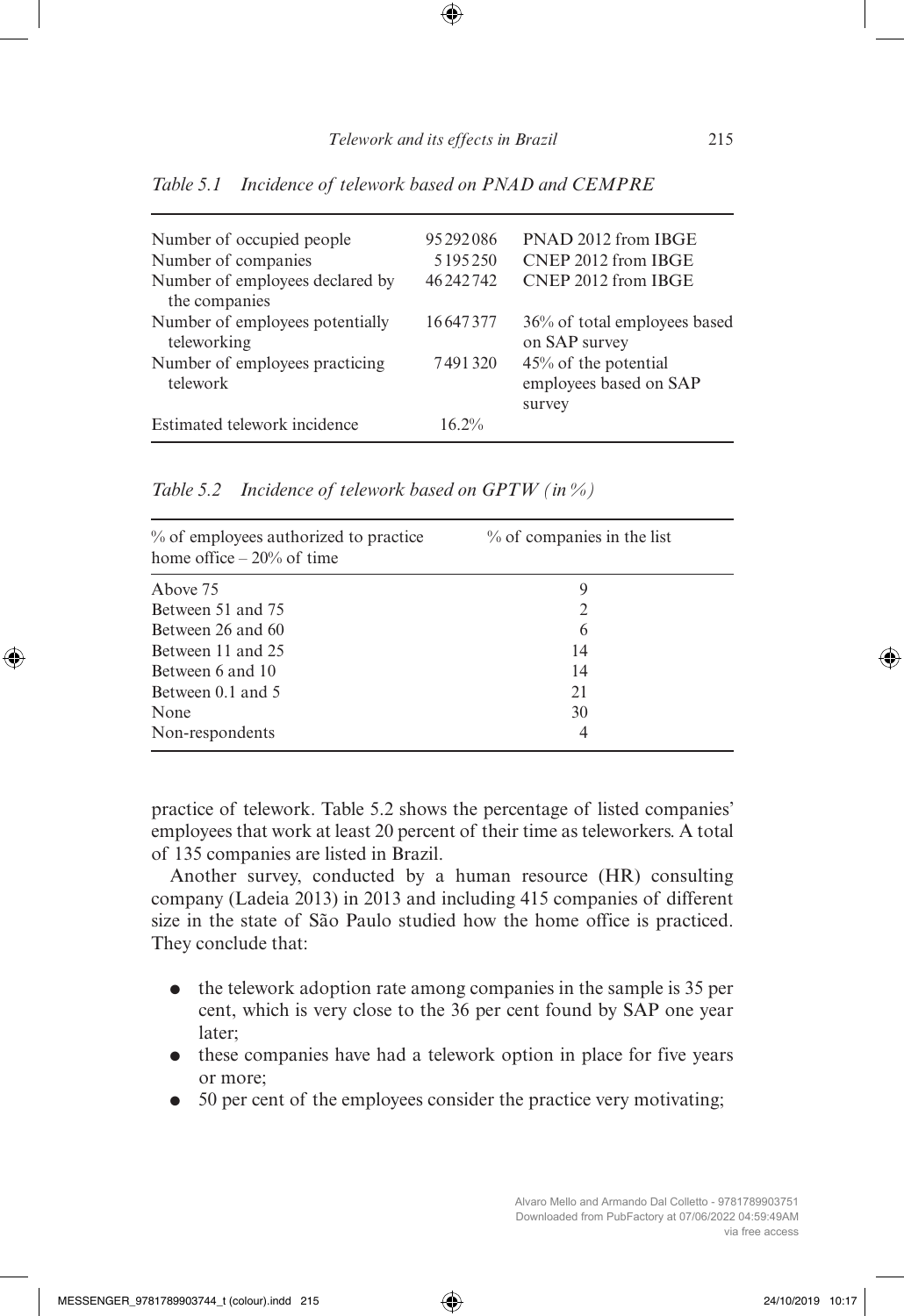- the majority of the companies offer telework, up to a limit of 30 per cent of the workweek; and
- the sales, marketing, information technology (IT) and HR departments are the main adopters of telework, mainly in the services industry (70 per cent).

CATHO,<sup>8</sup> a large Internet-based recruiting company in Brazil, published a survey taken among 26000 candidates for employment, about home office practice, in which 37 percent declared they teleworked and 23 percent did so once or twice a week. Segmenting the sample by company size, they found greater telework adoption among companies with more than 500 employees (40 percent) and less among smaller companies (34 percent) (Ferreira 2015). Other projections indicate that in Brazil, by 2020, companies will only supply six seats in their premises for every ten employees.

The incidence of telework in Brazil is closely related to the growth in the number of people connected to Internet. According to  $IBOPE<sup>9</sup>$ , 50 percent of the Brazilian population has access to the Internet and this is growing 10 percent annually. IBOPE also estimates that one-third of the workers are already performing their activities away from traditional offices (IBOPE – NIELSEN 2015). According to the Citrix 'Workplace of the Future' report (Citrix 2012), organizations will have almost a fifth fewer workspaces by the end of 2020, provide just two-thirds of a desk for each office employee, and completely redesign their workplaces.

# DRIVERS OF TELEWORK

A correlation appears to exist between the type of jobs, the organization of work and the intensity of telework. We may consider these aspects as drivers for the adoption of telework. Typically, successful cases of telework adoption are predominantly present in specific areas such as:

- call centers, equipped with robust systems that track in details the agent activity, access remotely corporate information and update databases. Big companies, such as Gol Airlines,<sup>10</sup> Porto Seguro<sup>11</sup> and others, report that they have practiced home office with a large portion of their customer service agents for many years;
- creative and design tasks typically measured by the outcomes achieved by journalists, graphic designers, writers, architects and other intellectual-based jobs also appear very often as good examples of telework;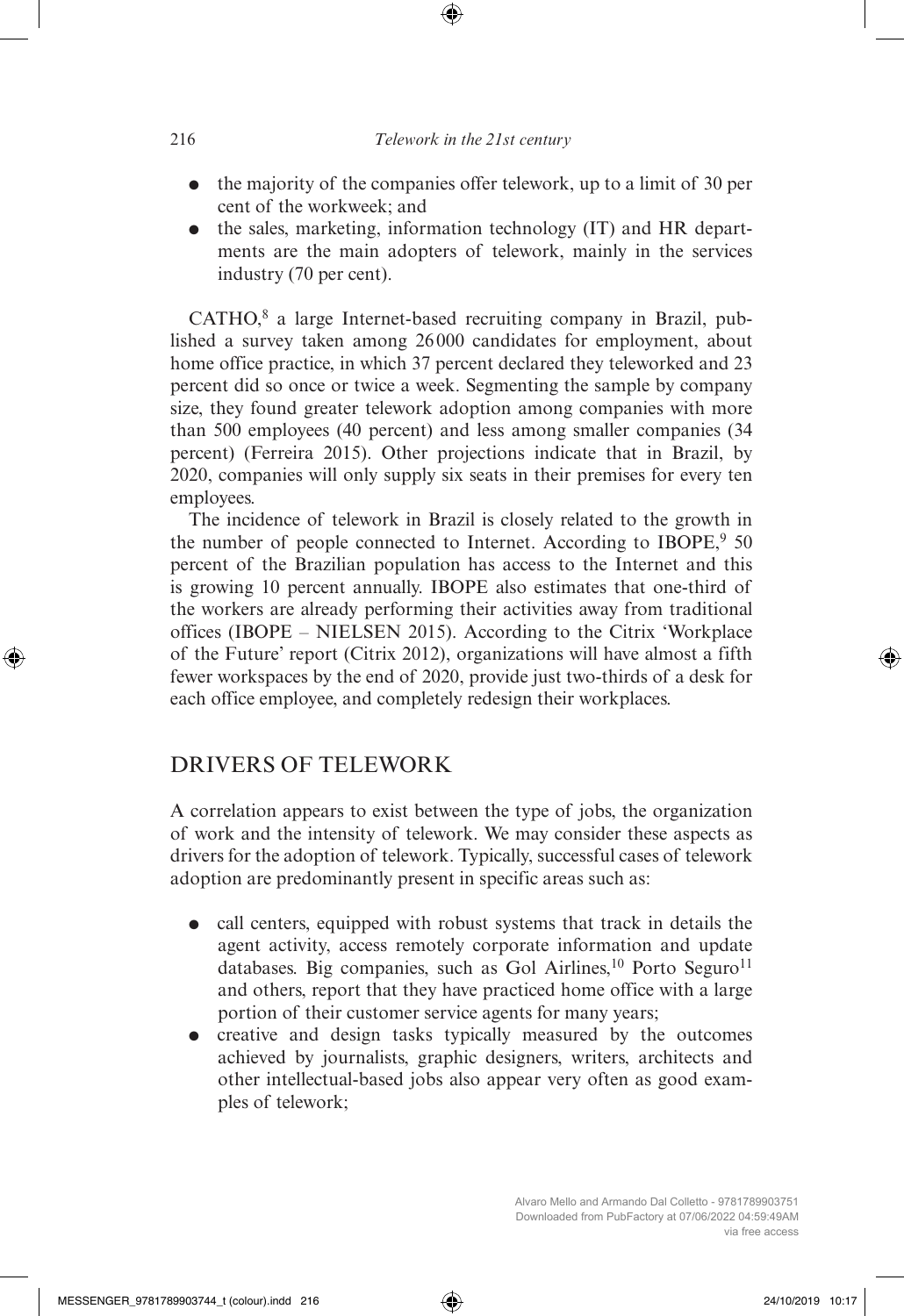- technical activities such as computer programming also measured by outcomes (lines of code or function points) appeared in our case research;
- mandatory hiring quotas of people with disabilities. In Brazil, the legislation requires that companies with more than 100 employees fulfil a quota of 2–5 percent employees with disabilities (named PCD). A home office policy facilitates the achievement of these quotas, transforming it into a driver;
- workspace limitations at the company premises;
- nonstop services and processes that must be reliable anywhere at any time with the participation of specialized and skilled people;
- field services in utility companies requiring mobile teams to perform maintenance and supervising tasks;
- virtual organizations or those with a small amount of physical space. These companies frequently do not have an office but maintain a significant business; and
- activities accomplished in the field such as product promotions, sales, market research and others that require outside tasks and face-to-face contact with clients and the marketplace. The employees, instead of going back to the office, remotely interact with the company information system, prepare data updates, and report their results.

Additional findings appeared in several research studies that suggest additional drivers of telework:

- According to BSP12 Telework Study Center (CETEL) research: 94 percent of teleworkers have a formal evaluation focused on outcomes compared with 63 percent of all employees. This suggests that having a results-based evaluation and control process is a driver for adopting telework.
- In the SAP-Consulting study, the research detected that many companies see the home office as a benefit to the employee, instead of valuing the cost reduction and productivity gain. In this case increasing employee benefits is the driver.

Organizational culture has a key role in telework decisions. To increase the probability of success, workers need to spontaneously adopt telework; the home environment has to be compliant; the worker's lifestyle has to be understood; social activities need to be created; training programs and innovation initiatives need to be stimulated; and a systematic implementation must be adopted.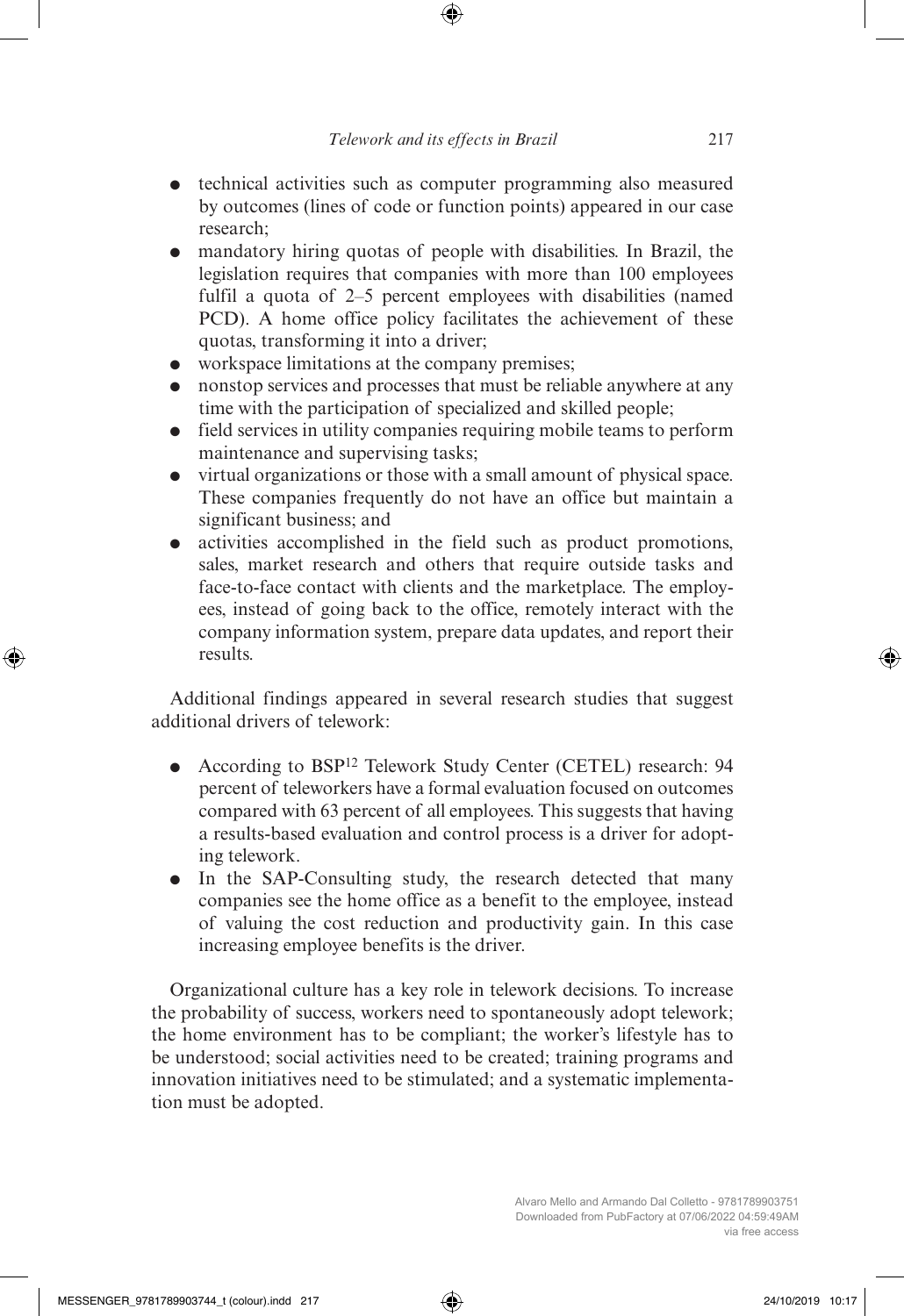It is also important to remember that the number of startups is growing faster at this time of the country's economic crises. According to Fernando Paiva and Henrique Medeiros (2015; Medeiros 2015), startups are adopting telework in their value chains, thereby increasing their competitive strengths. No official data is available, but some associations that represent these startups are increasing the number of members at rates of 40 percent yearly. The program Startup Rio, maintained by Rio de Janeiro's state government, doubled the number of projects from 2014 to 2015. The WOW13 accelerator brings similar growth. Crowdfunding also demonstrates the trend. This ecosystem is becoming mature and is totally related to the number of Internet users. Teleworkers will directly benefit from that development.

# EFFECTS OF TELEWORK

Looking to the worldwide scenario, we learn that telework is shaped by several factors and trends that simultaneously limit and leverage its possibilities. These factors, together with telecommunications and IT, are related to the nature of work, the workers, the workplace, the urban mobility and environmental regulation.

The nature of work migrated from agricultural to industrial and, more recently, to services. Currently, the great majority of the workforce could be identified as information workers, transitioning to the status ofdigital information workers as their functions are performed entirely based on computers that are geographically dispersed in a decentralized and connected structure.

Relocation because of a job offer is not mandatory anymore; time for the family and leisure can substitute for commuting time; and retaining employees is now based on having attractive working conditions such as time and location flexibility, empowerment, less job stress and better company values. In big urban conglomerates, environmental problems force authorities to improve air quality by, for example, limiting transport resources, thereby reducing people's mobility. In summary, many of the jobs now being performed, could, with little or no restructuring, be performed at home at least one or two days a week. Employees are ready for, and even demanding, more responsibility for themselves and more flexibility in their lives.

#### **Working Time (Hours of Work and Work Schedules)**

Work performed away from the company's premises started to be regulated by the Brazilian labor law in 1943 because of the workers that used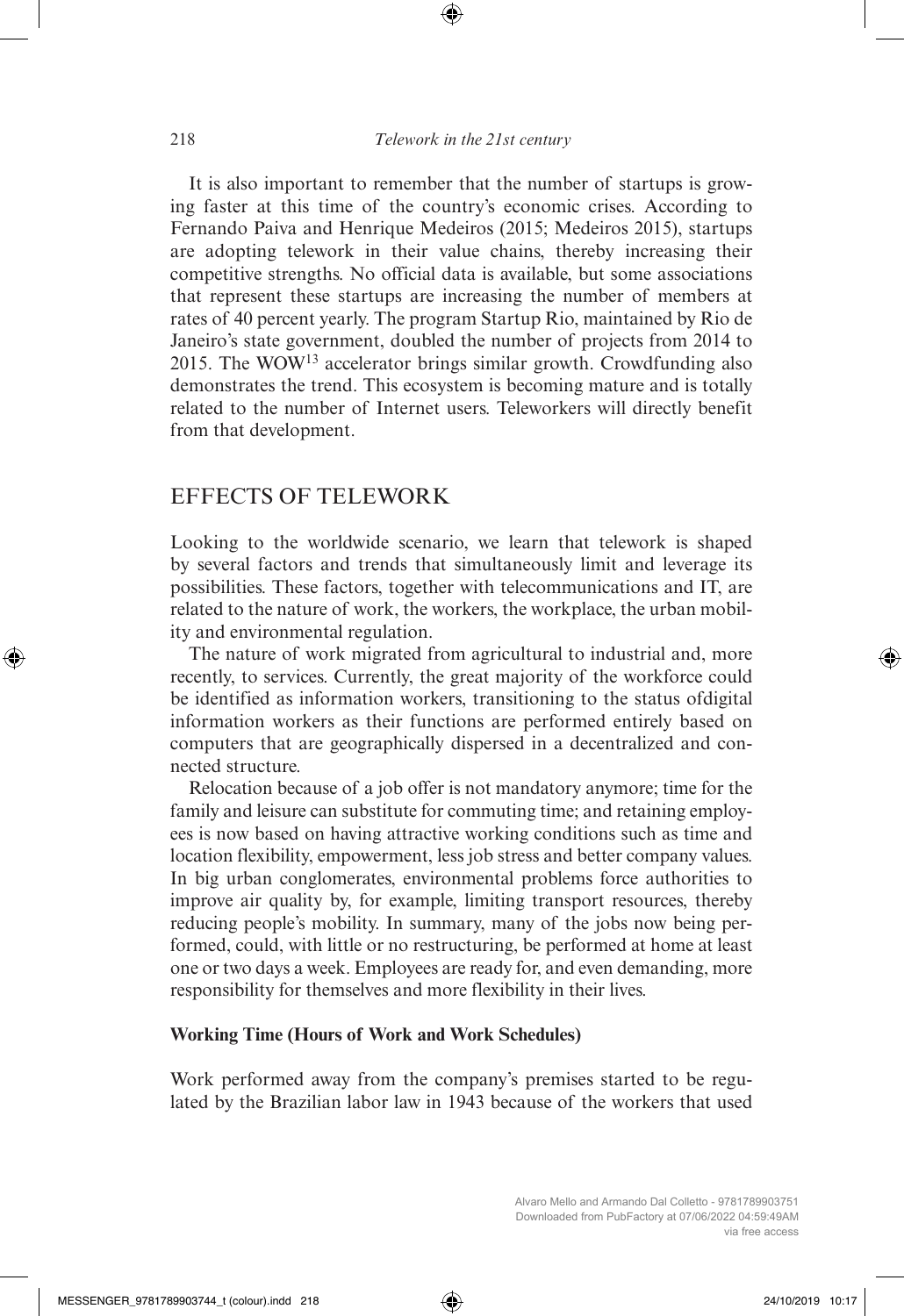to perform their activities at home before any ICT resource was used. According to the Brazilian constitution, workers have a normal limit of 44 hours of work per week. Shorter workweeks are possible in the case of a special agreement between companies and trade unions. The maximum workday, including overtime, is ten hours a day with a few specific exceptions. There is no distinction owing to the work site, and the employee has to follow the company's rules regarding the work schedule and punctuality.

With ICT advancements and the adoption of telework practices, a new law (Federal Law no. 12.551/2011) included a paragraph in the previous labor law Article 6 (CLT 2011): the ICT instruments to manage and control work are equivalent to the personal and direct methods of managing and controlling people's work. This paragraph recognizes that employees doing their tasks using ICTs away from the company's premises have exactly the same status, including the possibility of receiving overtime payment. Based on that, we may conclude that no matter whether at the company's premises or any other location such as their own home, the policies and rules are the same. All the start/finish time controls used in their premises could be used or replicated outside those premises using ICTs with the same legal value (Pereira 2015). The advantages and disadvantages of telework would therefore be located in other variables such as mobility, workplace convenience, the work schedule, the work environment and others.

Specific answers to the above questions are still difficult to determine, owing to the complete lack of official statistics or even established best practices in those enterprises that already have formally implemented telework with the ICT support. However, important facts and comments will provide a general picture of the current situation in Brazil regarding telework.

Economic globalization and technological development have led many professionals to remain connected to work at all times, whether in the office or elsewhere. Consequently, working hours for those workers who are not restricted to the workplace can exceed ten hours daily. Even though there is no specific research on this issue, observations made in the labor market, especially in the past 15 years, when new technologies (for example, smartphones, tablets and social networks) appeared, show the stretch of working hours. They allow work in atypical conditions that did not exist before. This trend in which working from home, in hotels, in co-working and in the subway, becomes a working habit is increasingly common, particularly for professionals at technical levels (medium and higher) and in management positions, owing to the globalized world and the use of mobile devices and apps (A Epoca da Dedicação Total ao Trabalho 2011).

Excesses of working time are permitted by unlimited connectivity and should be part of the concerns of business leaders. It is recommended to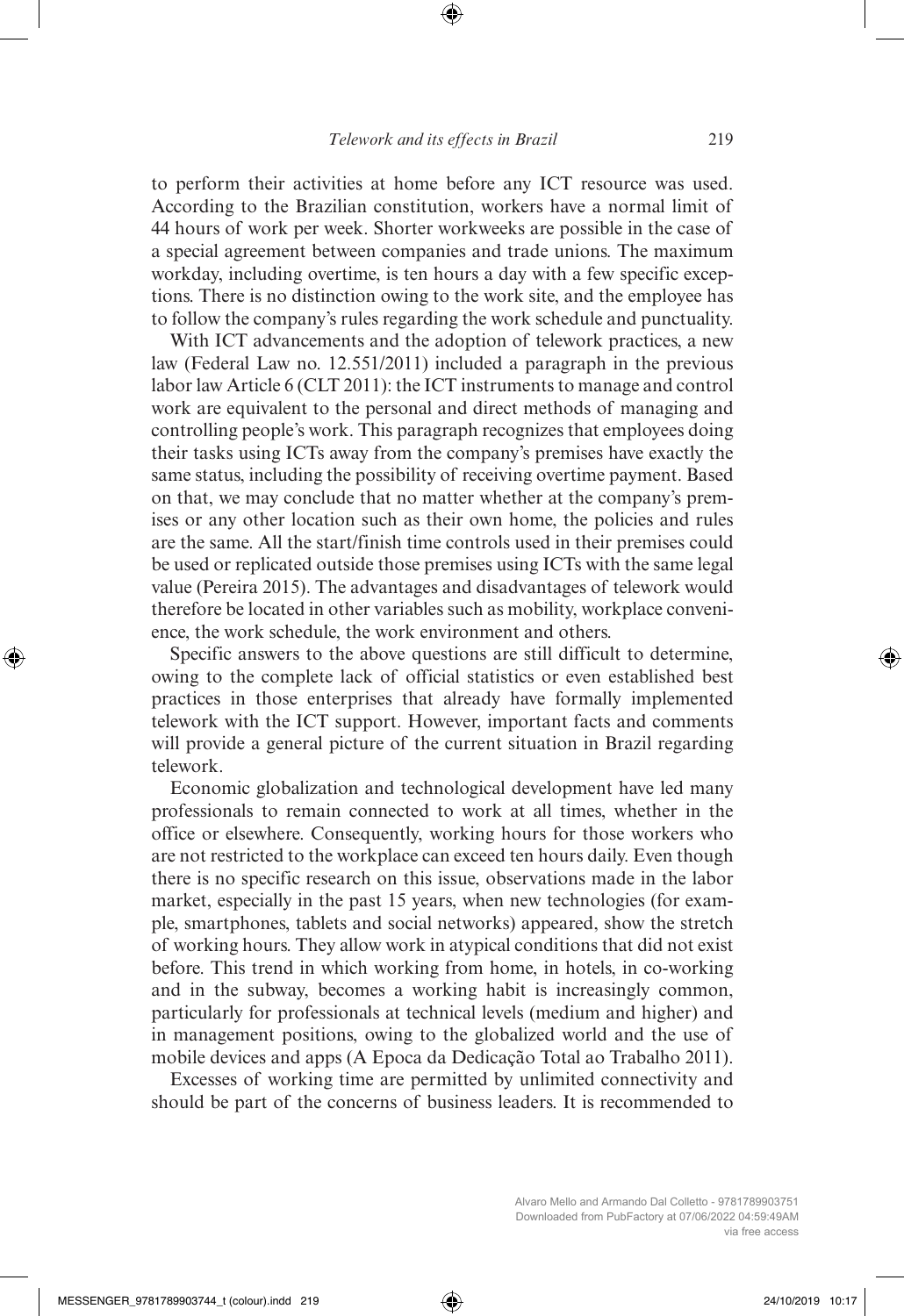observe what happens with subordinates, because of the risks of employees extending their workday beyond normal working hours. The possibility of overtime claims is real, even for companies that do not formally use telework. It is well known that employees may spend the whole day at the office, and when they get home they will check their notebook computer or smartphone. In addition, there are companies that do not permit work away from the office, but do not give sufficient time to employees to, for example, respond to all their emails, and consequently they will need to work additional hours at home. A possible strategy to avoid this situation is to block access to the corporate IT network at certain times, as does the SERPRO (Federal Data Processing Service), which blocks access to their network after 9.00 p.m. (Fora dol Expediente 2013).

Owing to the usage of ICTs, many new aspects appeared in the relationship between employees and employers. For example, giving a company smartphone to employees to perform work tasks away from the office could be interpreted as assigning them extra tasks subject to overtime rules, if these devices are used after the normal working hours. In 2012, the TST (High Court of Labor) updated the 'Sumula 428' (TST 2012), which is a rule regarding workers at home in standby mode:

If the worker is being controlled by the employer using ICT devices in order to be called during his resting time, the company has to pay an extra time corresponding to 1/3 of the normal wage per hour. In addition, if the worker stays in touch with his/her boss through ICT devices after hours, they should be compensated with extra time. (Authors' translation into English)

This matter does not have a general interpretation and changes depending on each case. These issues are new in the country and will continue to be discussed before reaching appropriate and detailed regulation. Common practices demonstrate that employees not subjected to rigid worktime controls normally access their emails or do job tasks away from company premises without receiving any extra payment for that work. However, those workers who have rigid work time control and work extra time at the company's premises do receive overtime payments.

According to Sobratt studies and analysis on this issue, the following considerations are important:

- $\bullet$  Workers hired under the Brazilian CLT,<sup>14</sup> self-employed workers and professionals practice telework. Teleworkers are subject to the same rules regarding work, occupational health and well-being (Decision 3214/78; Ministry of Labor and Employment 1978a).
- Telework is not outsourcing. Telework is a work format and outsourcing is a business model.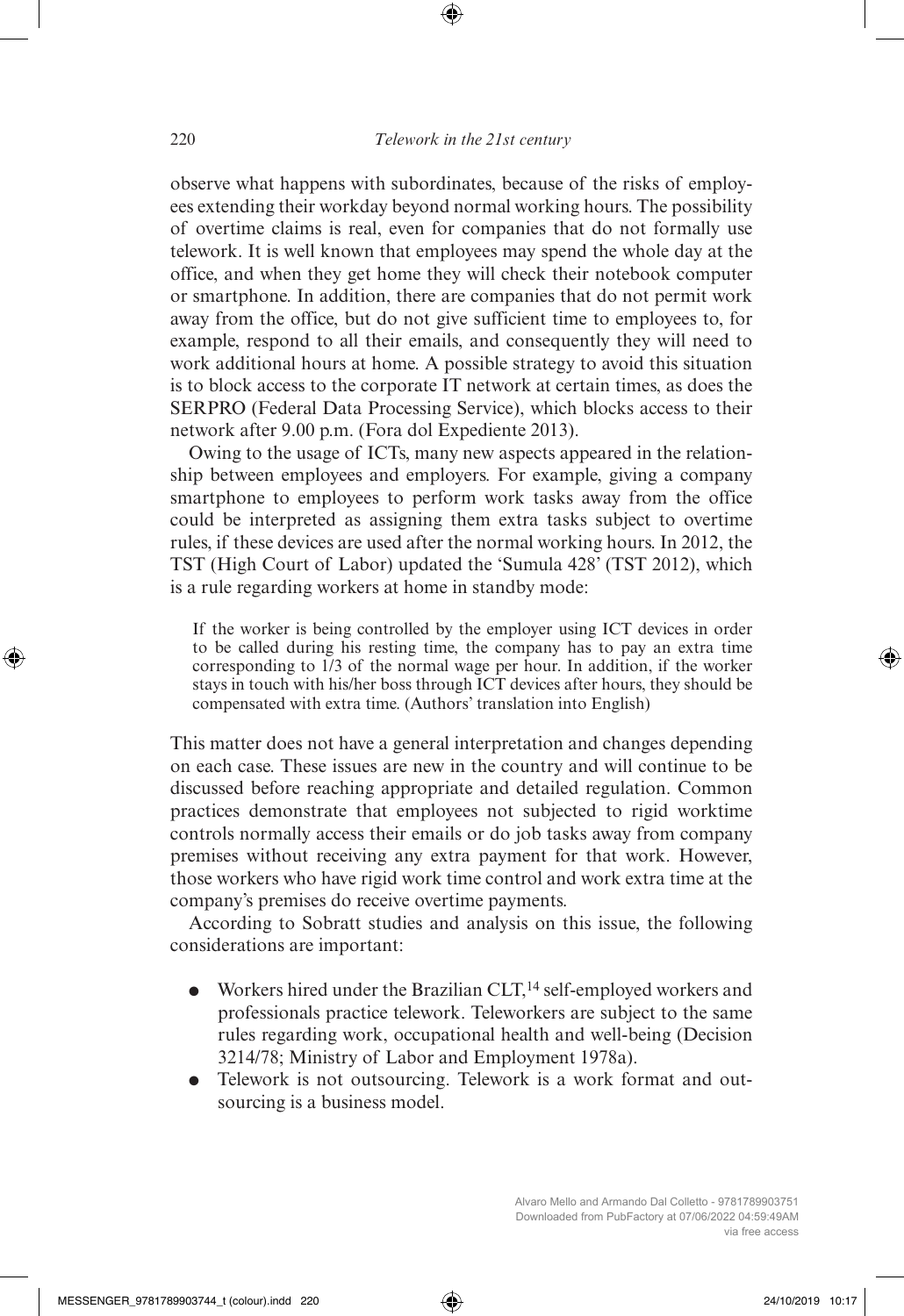- Each company should establish policies concerning telework and working time, ICT equipment, controls, costs, training, legal compliance and change management.
- Each company should establish a specific regulation for teleworking employees, such as working time, interruptions, delays and presence controls, transport and food vouchers, and other policies that could avoid labor complaints owing to misinterpretations of labor rights as applied to this new work model.
- Several court decisions and collective agreements show some important issues that create jurisprudence and could become a general rule or best practice in the future, such as the one described below signed by the Data Processing Workers Union and data processing enterprises:
	- No overtime, standby hours or additional night fees should be paid to teleworkers for those teleworkers that do not follow an established time and shift schedule to work outside the company premises.
	- No reimbursement should be made regarding communication or equipment expenses.
	- Transportation expenses paid to regular workers should not be extended to teleworkers.
	- Overtime should be paid to teleworkers when the enterprise controls the working hours, defines the shift or work schedule, and it is previously authorized.

According to Home Agent<sup>15</sup> research among their agents, working at home, and not commuting to the company, gave most of the employees four hours of extra time every day. Among the positive consequences of that situation is less absenteeism, more punctuality and better health.

A research study by  $PwC^{16}$  and  $FGV^{17}$  ('O futuro do trabalho: Impactos e desafios para as organizações no Brasil'; PwC and FGV 2014) of 113 companies employing 1.6 million people shows that among the employee aspirations are alternative work models, promotions based on merit, and better compensation, all of them having the same weight. These employees are in their thirties and forties and have small children. There is no doubt that their choice is to work away from the company premises if allowed. In the same research, 69 percent of the companies wish to adopt flexible time and the home office, but are afraid of legal problems. They are afraid of the consequences on overtime owing to the process of accountability regarding the use of smartphones and emails outside their company premises. Other consequences are redesigning completely the office space to take account of the new situation. Co-working spaces instead of being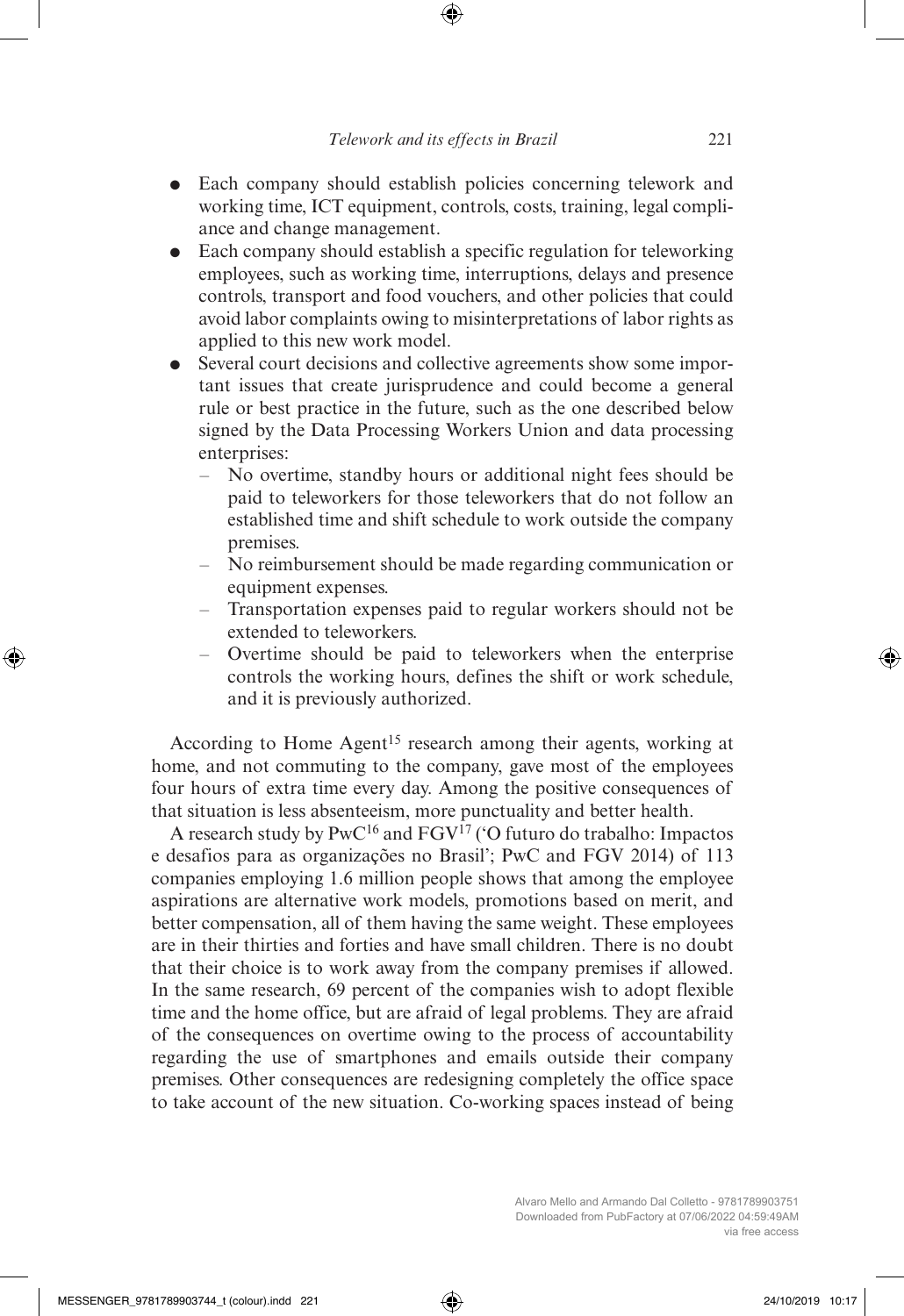assigned individual desks and other architectural changes may push the companies to some serious expenses. Philips in Brazil will invest about US\$27 million in the coming years to implement technology for teleworking. Their employees worldwide have to follow a uniform policy of working from home once a week, no matter the position, including the president (Gasparini 2015; Luders 2015; Pati 2014).

#### **Effects on Individual Job Performance and Organizational Performance**

According to the President of the ABRH (the Brazilian Association for Human Resources), Luzia Fröhlich, several companies in the Brazilian state of Santa Catarina started to bet on the home office as a powerful tool to increase performance. The Justice Tribunal of the state started a pilot project similar to the Federal Capital Tribunal's successful experience, achieving a productivity increase. According to Xedes Ribeiro Freitas, a tribunal analyst, from August to December 2014 the pilot participants increased productivity more than expected. A preliminary condition to work from home was to achieve 20 percent higher productivity than on tribunal premises.

Similarly, according to SAP Consulting Research, owing to mobile work, 27 percent of participants reported a better synchronization among company locations and an improvement on internal projects. As 42 percent reported a productivity increase, it is possible to expect that the practice introduced time flexibility to employees without negatively influencing the quality and punctuality of the results. Banco do Brasil<sup>18</sup> studies show similar results, with employees practicing home office increasing their productivity by 15–17 percent.

A company specializing in accounts receivable, Service Cobranças Curitiba (Mello 2011), conducted a study among its teleworkers in 2010. Respondents reported on the influence of telework practice and its main consequences on job and organizational performance. 92 percent of the respondents reported that they were satisfied. Only 8 percent said that they were unhappy with telework.

See Table 5.3 for the impacts reported on organizational performance indicators such as productivity, turnover, response time, negotiation effectiveness and teleworker satisfaction, when compared with regular workers inside the company. There are no doubts about the economic benefits for the company of these positive results.

An organization called AVAPE<sup>19</sup> focuses on people with special needs as teleworkers. These candidates, owing to their difficulties in commuting between home and office, frequently could not compete in the labor market. Offering them the opportunity to work from home, after effective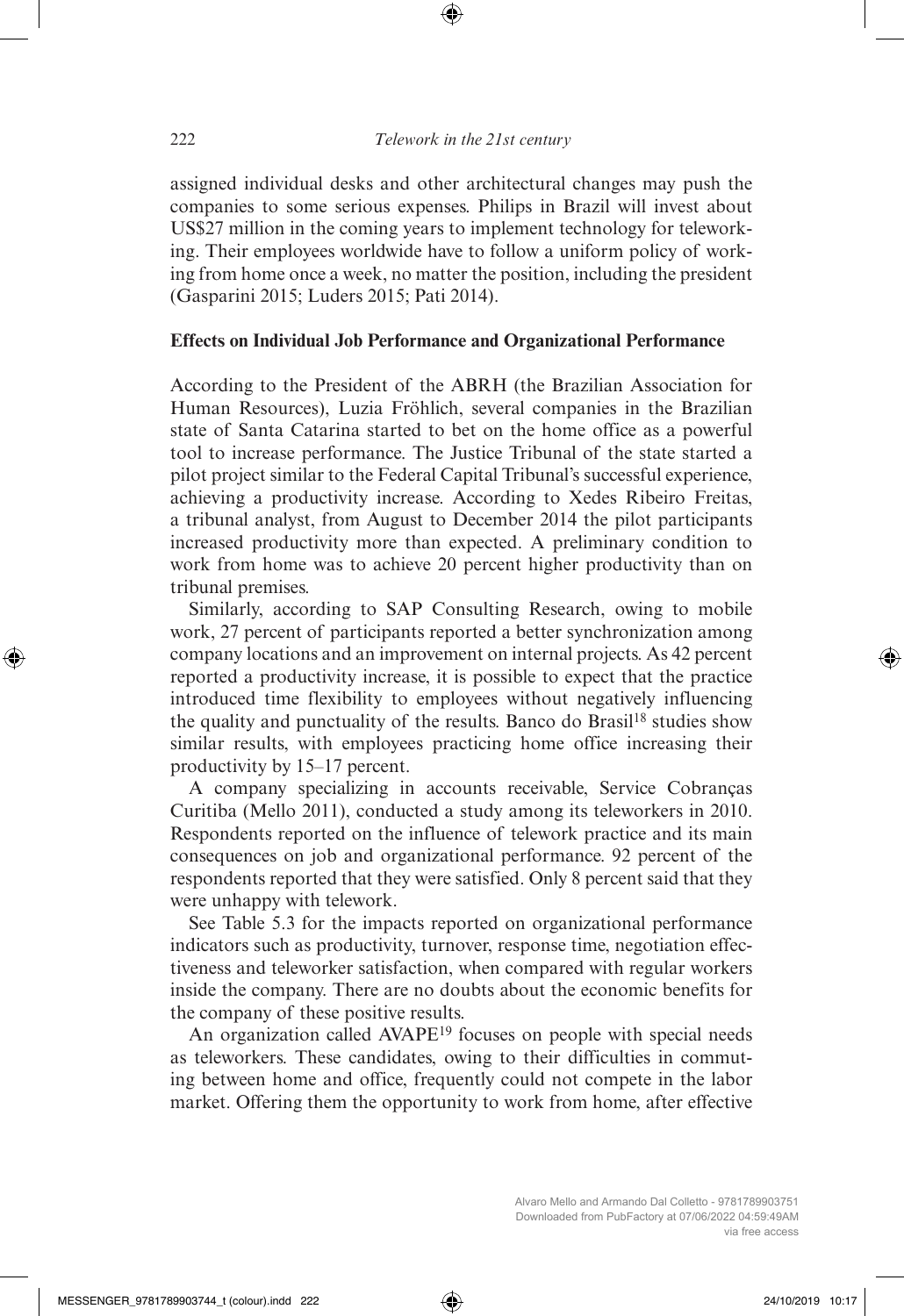|                                       | Home office/regular |
|---------------------------------------|---------------------|
| Productivity (number of cases closed) | $+18%$              |
| Turnover                              | $-58%$              |
| Lack of promptness                    | $-50\%$             |
| Effectiveness of negotiations         | $+15%$              |
| Quality of life                       | $+10\%$             |

*Table 5.3 Effect of telework on job performance in Service Cobranças Curitiba*

training, increased their self-esteem, showing them that they are able to perform as well as their colleagues without any physical limitations. Now they have teleworkers with special needs that have acquired the self-confidence to try a better job in other companies. They are convinced about the personal productivity improvement these employees experienced after the telework opportunity.

Algar,<sup>20</sup> a large call center company, declared that their teleworker agents improved their productivity because they had better concentration when working from home. They also gained significant knowledge about team management and control. Security issues in respect of information disclosure, which had been raised by their customers, were also improved. Call center employees working from home brought organizational benefits, such as:

- learning how to establish processes to manage home-office teams; creating a new practice that could be extended to other functions; and creating a companywide culture;
- reducing clients' (companies') resistance due to the security of their confidential data and impact on business continuity;
- reducing costs and absenteeism, with higher productivity;
- converting the internal experience regarding telework practices into a new service to be marketed in the future;
- achieving clear gains for the teleworkers, such as ownership of a home computer, cost reductions on clothing, self-development and a better quality of life;
- bringing advantages on the social and environmental side as well, such as new jobs, less commuting thereby reducing pollution, and opportunities for older people or those with special needs.

Home Agents, a company founded in 2011, is a contact center outsourcer that operates 100 percent with telework. Their home-based model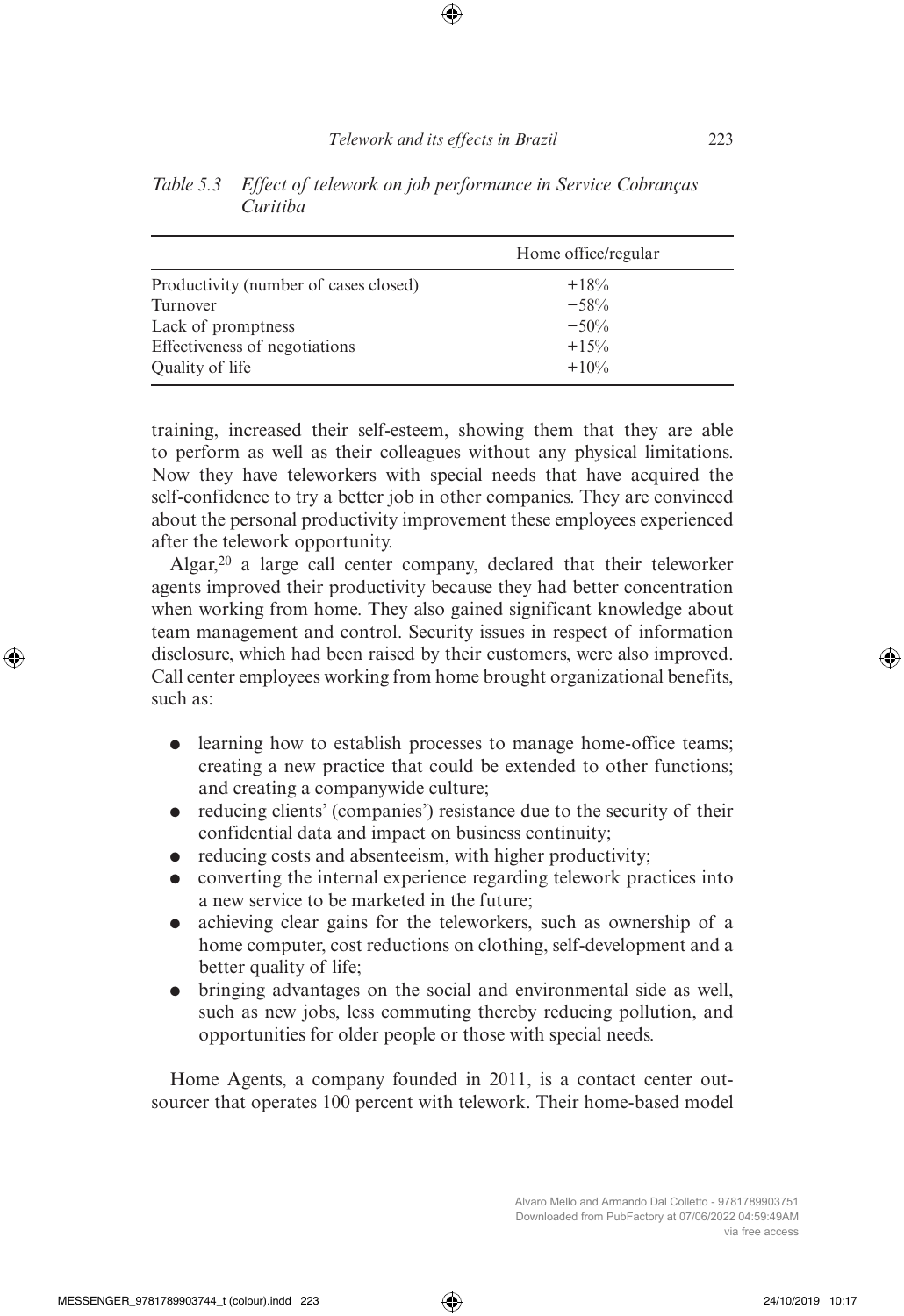allows workers to be closer to their families and away from the hectic public transportation and the lack of safety in Brazil. The agents strongly embrace and value this opportunity, which is evident from the absenteeism, turnover and quality-related key performance indicators (KPIs), which are significantly better than the industry standard.

Among the company's strengths are strategic technological partners with high reliability, a consolidated management model and the pioneering experience in the provision of call center services in the Brazilian market.

The employees receive constant training focused on adaptability to the model, customer service quality, and results. There is also constant monitoring of operations and effective integration of the remote agents with business management.

Employees access the company IT system through the Internet, and all of the data is stored in the company's server. Through a structure based on a cloud model and a  $VPN^{21}$  (Venezia n.d.) access system, the company avoids the risk of fraudulent customer data capture. This is also achieved through intense training focused on data security.

Through a quality rating system, Home Agent grades its employees on the quality of the service provided according to their readiness, proper use of the operating script, argument, intonation, verbalization and language, attention to information, warmth, responsiveness and empathy, personalization of customer care, product knowledge, transmission of accurate and complete information, system records, and closing script. Through employee ratings, processes are changed and training demands arise. A research study among their agents made in 2014 showed that 98 percent of them said that their quality of life improved, with less stress due to mobility, with less illnesses and a feeling of being closer to the family. They also report up to four hours a day saved on commuting, and a significant percentage went back to school.

Owing to a change in legislation, Seguradora Lider, $22$  the insurance company responsible for the DPVAT23 consortium, was forced to offer its customers a 24 hours a day, seven days a week (24/7) customer service. However, the company decided against opening the call center overnight given how expensive an operation it would become owing to the cost of maintaining the entire building – incurring infrastructure, safety, and maintenance costs – for 24 hours a day. Therefore, the company searched for an outsourcer to handle the night shift operation for them.

In order to comply with both the law and Seguradora Lider DPVAT's expectations, Home Agent proposed a night shift operation using their home-based model, which would benefit not only the customer but also the agents involved in the night operations. With that, Seguradora Lider DPVAT was able to comply with the law, and through the home-based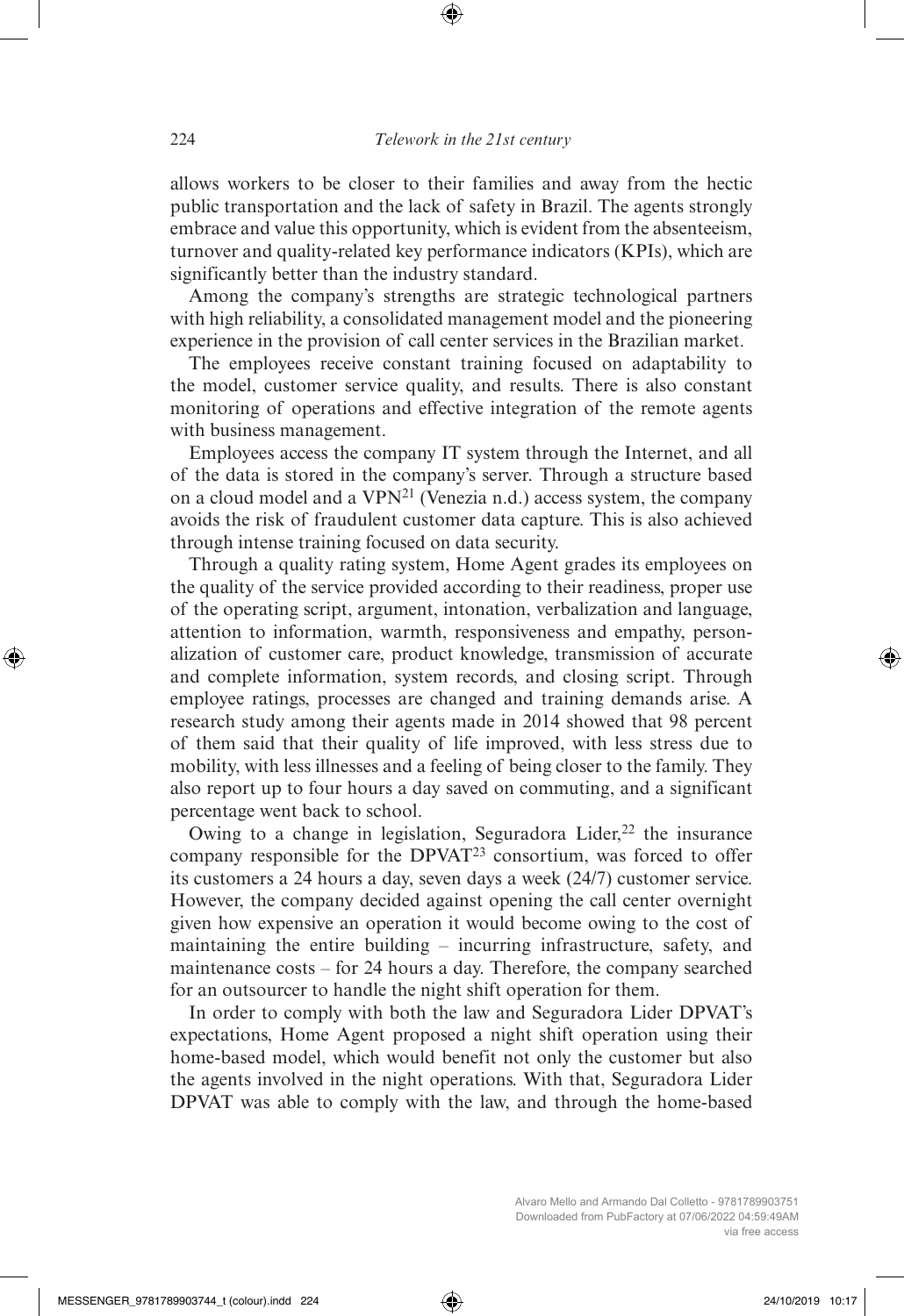model, Home Agent was able to achieve better KPIs (2.16 percent average absenteeism, 0.76 percent average turnover and 92 percent average quality grades) against the market standard on its night shift operation dedicated to Seguradora Lider DPVAT.

Home Agent generated a positive social impact particularly because the WAHA,<sup>24</sup> an important part of their stakeholders (who were relating to their customers, even though they were outsourcers), gained a better quality of life by saving commuting time, avoiding unsafe situations at night, and remaining closer to their families

Tetra, a pilot project developed at the Brazilian Federal Data Processing Company,  $SERPRO<sub>1</sub><sup>25</sup>$  aimed to improve the quality of life of the employees and their productivity, and to reduce company costs. During six months, the project evaluated employees' productivity and the logistics expenses after one year of home office practices. Indicators were collected four times: once before starting (the baseline) and three times after implementation. The following indicators were measured:

- productivity indicator, measured based on target achievement (function points for example);
- logistic resources saving indicator (employees at home or in satellite locations);
- a specific quality of life indicator;
- a professional compliance indicator (team relationship in the new practice).

The positive results of the project were valued at US\$101165 and the costs were US\$39500, meaning that the net benefits generated were around US\$60000.

The examples show a heavy incidence of call and contact centers in the processes of telemarketing, customer loyalty and credit negotiations, among others. The main reason is top management's strategy to search for new work alternatives of a more flexible work environment with a win-win result for the employees and the companies, without any prejudice to the customer.

Research conducted by Dom Cabral Foundation<sup>26</sup> (Logistica Supply Chain e Infraestrutura 2014) estimated at US\$7 billion the losses due to mobility problems in the city of São Paulo, which affects companies' productivity.

Ticket,27 a company in São Paulo, substituted 24 offices in Brazil and saved US\$972 223 million in rentals and maintenance costs each year (Bazolli 2015) by adopting telework. According to the managers in the company (Mello 2011), the main motivations to adopt teleworking were: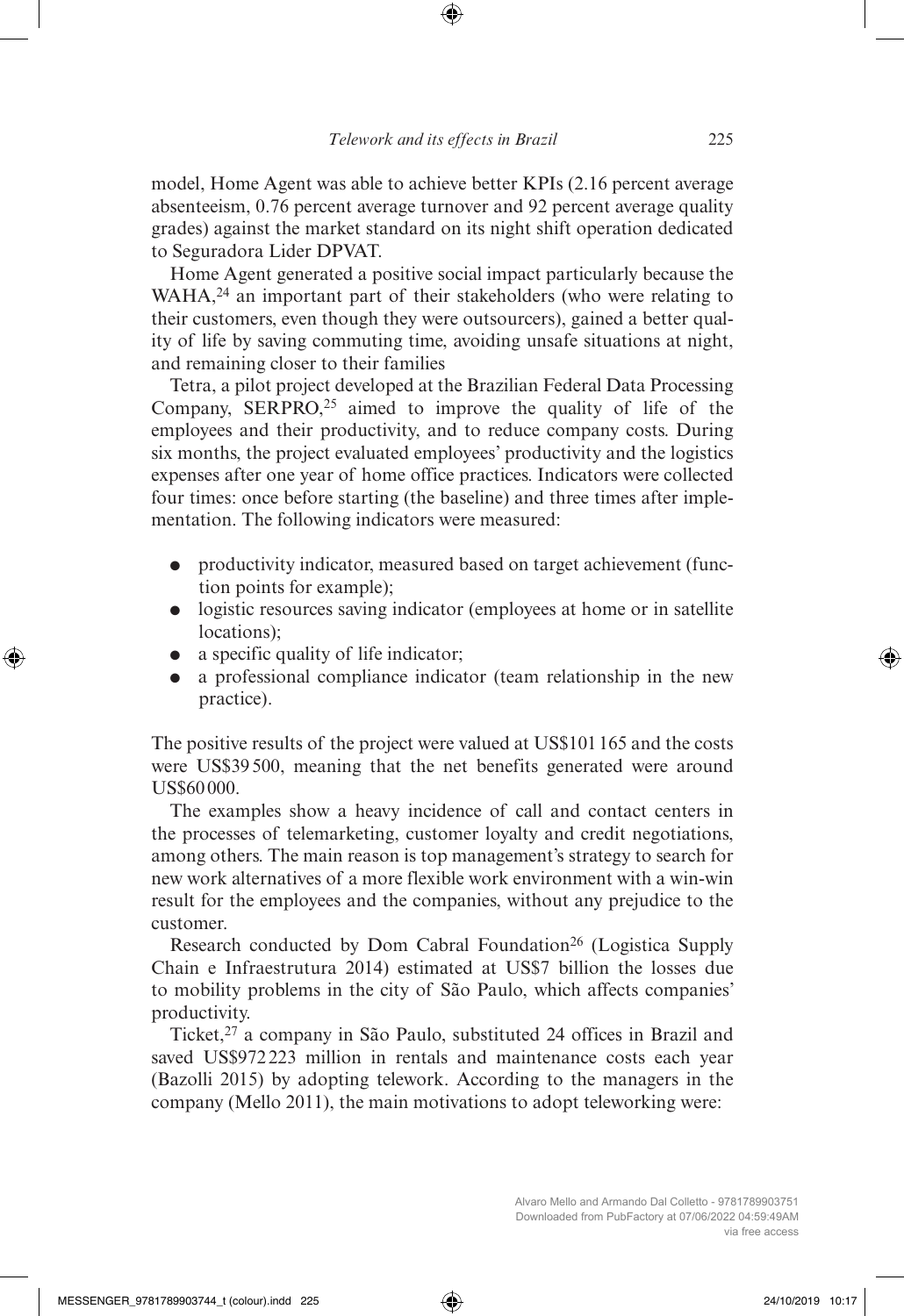- institutional policies to include special needs people and follow sustainability and corporate social responsibility (CSR) practices. The result is compliance with the regulations (quotas), thus avoiding penalties. This could be interpreted as a cost reduction and a good image enabler among customers and in the community and society;
- financial needs and aiming to avoid operational costs related to absenteeism, turnover and office space requirements. Home office adopters declared that telework avoids office space expansion and sometimes even reduced it after implementation. Happy employees do not quit so easily and working at home lowers absenteeism, both bringing cost reductions (Home Agent research);
- technology advancement and availability permitted them to support call and contact centers' complex systems remotely (Algar and Home Agent); and
- social and economic drivers, searching for more productivity, less carbon emissions and a better quality of life for the employees.

According to the workers (Mello 2011), their main motivations are:

- the financial advantages owing to reduced expenditures on clothing, accessories and commuting to work at the companies' premises;
- the reduced risks of acquiring diseases and suffering accidents. (Home Agent research detected employee and family health improvement);
- the working time and site flexibility; and
- a better overall quality of life (saving four hours a day by not having to commute).

Regus, a global office rental company, sponsored a survey in partnership with MindMetre Research about professionals' commuting expenditures worldwide. Brazil, South Africa, France, India and Mexico are the most expensive countries in a list of more than 100 countries. For example, Brazilian executives spend 6 per cent of their annual income on transportation between their homes and offices. The global average is 5 per cent, almost twice the percentage five years ago. Japan has the lowest percentage. They surveyed 44 000 executives globally, who reported their expenses on public transport, car maintenance, fuel, parking and time lost due to commuting. The company's general manager comments about the importance of companies offering more flexibility to workers, increasing their motivation, company attraction and, eventually, reducing costs (Arcoverde 2015). More than 60 percent of the managers in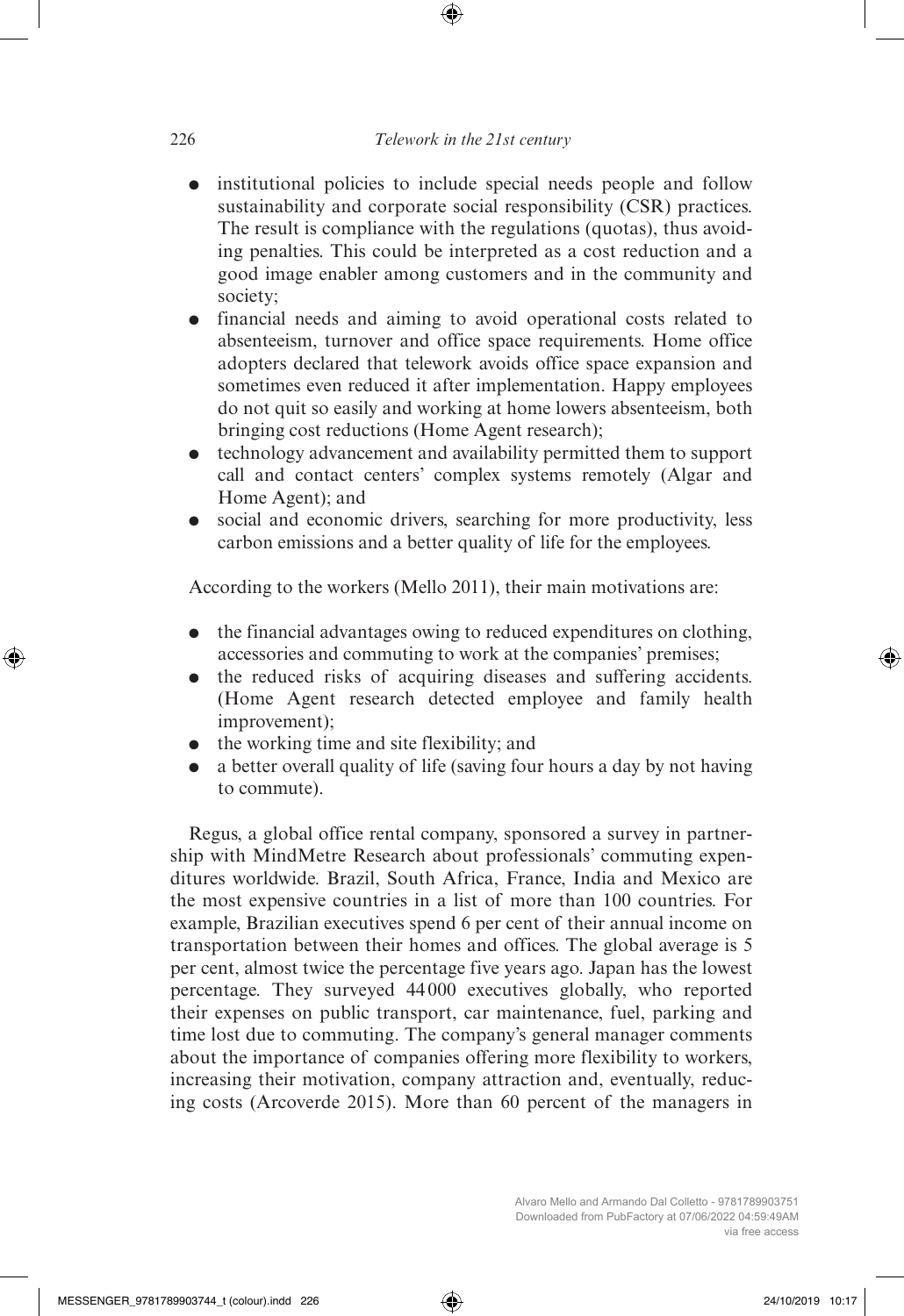Brazil, in five cities, reported that they are already managing teleworkers, and 75 percent of them believe that this work model is more productive (Cavalcanti 2015).

## **Effects on 'Work–Life Balance', Including Work–Family Reconciliation/ Conflict**

Employee flexibility as regards their work schedules is still very limited in medium- and low-level functions in Brazil. The majority of them have to follow a fixed time schedule, mainly those that work in public and customer services, or follow normal office hours. Brazilian labor legislation is very rigid regarding work and rest hours, allowing little flexibility for negotiations between companies and workers. However, when employees work based on objectives or projects, this type of work schedule flexibility is common. The standard is a negotiation between the employee and the manager before taking time off during the workday. Companies need to be careful of the legal consequences of these acts. For example, accidents that occurred during these hours could be considered as occupational and companies could be liable for them.

The labor relationship's transformation, a consequence of a global competitive economy and the information technology advancement, created the time and space flexibility and new methods of work. Telework is the clearest evidence of the labor relationship changes, signaling a new relationship between human beings regarding work and organizations. The expectations of productivity gains, cost reduction, better processes and improved life quality together can behave as pillars for true competitive advantage. If on one hand, the research shows that companies get many benefits for their margins, on the other hand employees got better life quality, time flexibility, eliminating commuting time and mainly increased their satisfaction. (Perez 2010)

Work and Home are still considered culturally different arenas, each of them carrying its own values and practices. If on one hand, home is organized in a very subjective manner incorporating love and affectivity principles, work on the other is rationally organized according to instrumental procedures where efficiency and effectiveness are the final objectives. Merging both scenarios into a single environment means renegotiating social relationships and the time and space shared among them. This means not invading work space with life activities and vice versa not invading life space with work activities, as mentioned by one of the teleworkers interviewed. (Silva et al. n.d., p. 13)

The teleworker manages the technological resources in order to help him or her organize their professional and home activities. This includes a review of the domestic space and family relationships (Hamilton n.d.). The majority of them have a specific space in the house where they practice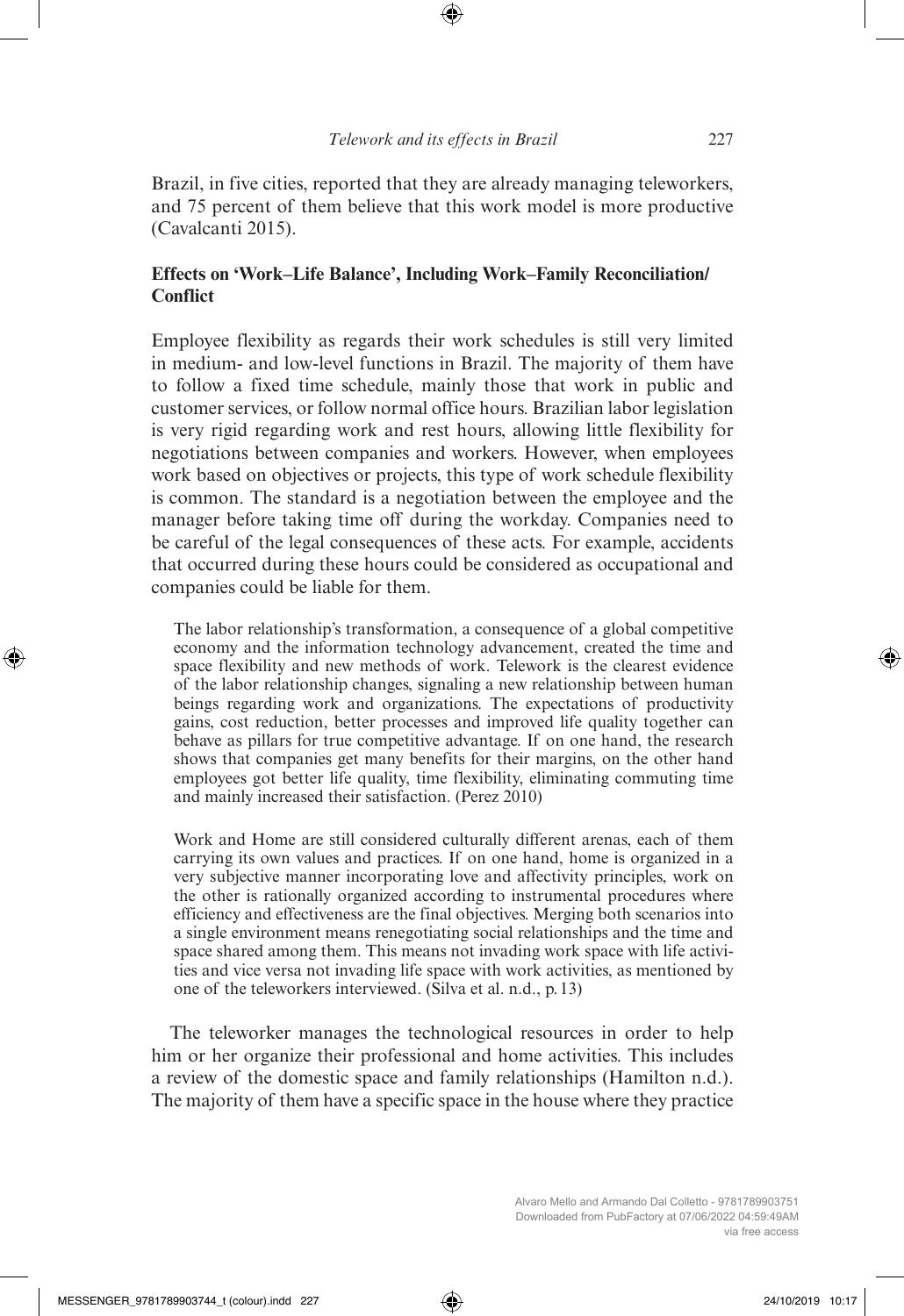home office, and they keep the family out of that space during 'office hours'. A few teleworkers mix the spaces and times.

From a socio-psychological perspective, it seems that social relationships suffer because of the reduced social contact of teleworkers with their colleagues and supervisors (Daantje Derks 2010). Not seeing the manager, or not being seen by the manager and other top executives, worries the employee for the reason that, if nobody sees you, then you will not be remembered. It seems that the traditional work conception is prevalent when control comes together with recognition. Telework could be transformed into a change agent by simultaneously promoting the corresponding changes in the social and cultural fields. If not, it will be limited to a simple site transfer, including the family in this process without its agreement.

Sometimes employees do not use their company mobile devices during rest time or access their work mailbox only during office hours. Some do not publish their private phone numbers or private emails. Also, some do not interrupt their work to help with routine home problems, and even create private spaces with closed doors or complete isolation from the family or neighbors (Marchetti 2015).

Whether the overall consequences of telework for work–life balance are positive or negative depends upon the worker, what type of telework is involved, the location and under what type of contract it is performed. Autonomous professionals have their autonomy reinforced by working from home, while clerical employees regulated by control measures can find their autonomy reduced still further compared with full-time permanent employees. (US Department of Transportation 1992)

Triad PS of São Paulo, a research company, undertook a survey of 4100 professionals, which showed that 62 percent of them admit postponing work activities to surf the Internet. The study found that 25 percent of respondents spend up to an hour at work dealing with personal matters on the Web. It is understood that these people will have to accomplish their tasks; however, the problem is that they are also sacrificing moments of physical activity, reading and taking care of their health (Viramos Escravos da Tecnologia 2013).

In the Justice Tribunal of the state of Santa Catarina, during the teleworking pilot project implementation, lawyer Marcello Müller Teive, age 36, volunteered to participate because of his supervisor's arguments that he would be able to spend more time with his young daughter. The lawyer reported he is happier working at home, has more time flexibility to tend to family needs, and at the same time is more productive without any additional effort.

To Tatiana da Silva Pioner, age 37, also a project participant, many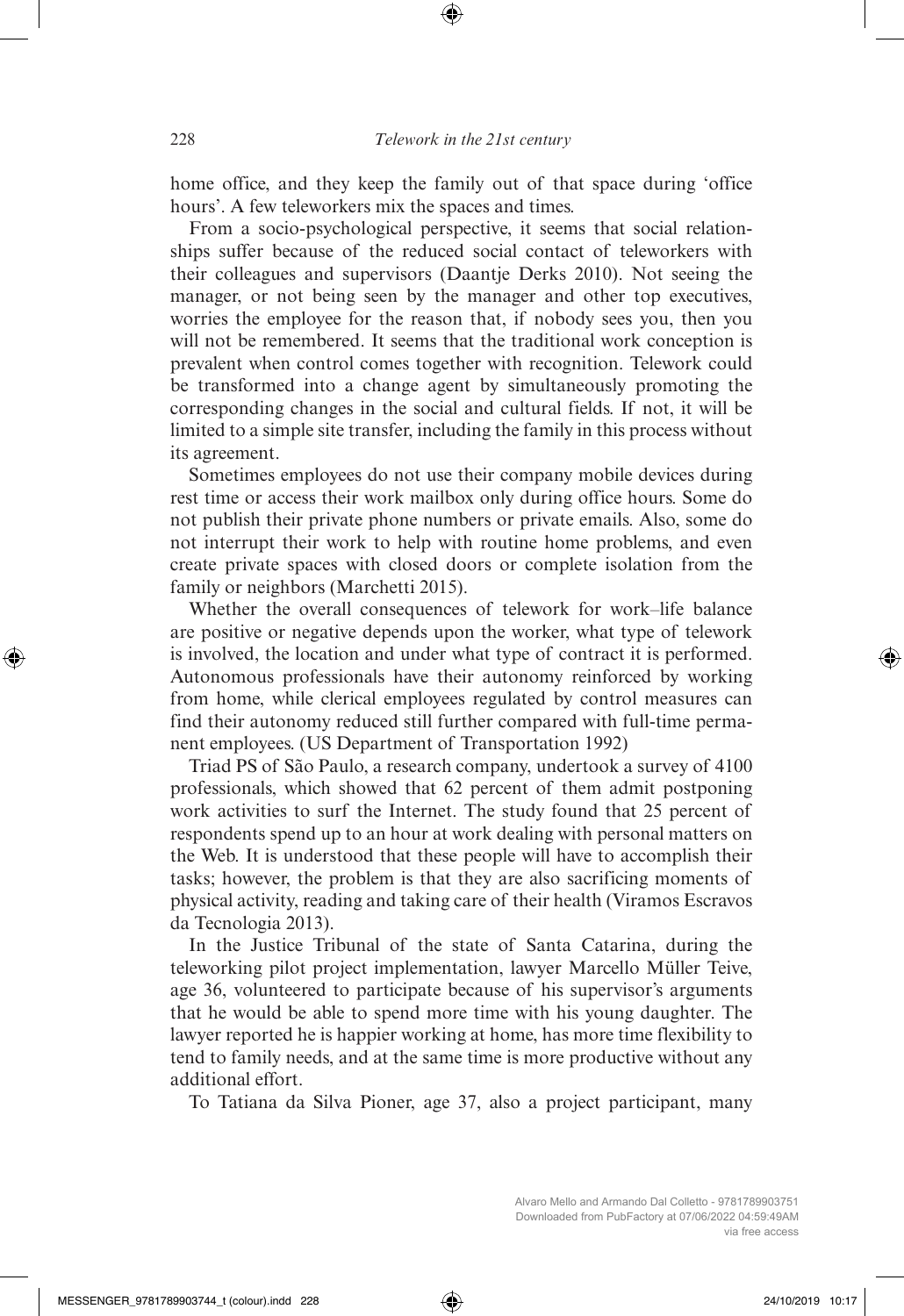advantages occurred for her, especially no more heavy commuting traffic. She used to spend at least two hours a day in traffic jams. She commented that anxiety and depression had been affecting her, but now with telework her health is much better.

Evidence for increased or decreased job satisfaction, quality of life, promotion potential and supervisory support for teleworkers is ambiguous, and studies of work from home and family relationships have found that these linkages are important but not easy to analyze, and are in need of further study. The international literature suggests that teleworkers from government agencies generally report greater satisfaction and productivity gains than those of private employers. No significant correlation has been found between gender, age or educational level and telecommuting satisfaction or productivity, and their studies showed that the evaluation system and level of supervisory support (emotional and technical, including equipment, software, and so on) were also important to satisfaction (US Department of Transportation 1992).

#### **Effects on Occupational Health and Well-Being**

Telework may improve the overall health of the worker and result in reduced medical costs. Studies of automobile drivers in the US have shown significant relationships between exposure to traffic congestion and a variety of adverse physiological reactions (US Department of Transportation 1992). These early findings are also relevant for metropolitan areas outside the United States, such as São Paulo in Brazil. It is one of the most populous urban concentrations in the world, surpassing 20 million inhabitants. The motor vehicles fleets – which include advanced aged and a large portion of illegal vehicles (without an annual license) – exceed 5 million units, bringing disastrous consequences for urban mobility and the environment. The sprawl of the city, the historically disproportionate investment in individual transport due to the motor vehicle culture, and easier financing for the poorer classes to acquire the family car, have resulted in massive traffic jams in recent decades. With the drastic reduction in the average speed and flow of traffic during weekdays, the consumption of fuel increased, contributing to global climate change and increased atmospheric contamination, aggravated by local weather and geographical conditions that do not favor the dilution of pollutants.

In addition to the cardio-respiratory problems associated with atmospheric pollution, the average travel time from home to work in São Paulo is currently over 100 minutes (1 hour and 40 minutes) (Green and Sanchez 2013). However, this time may be significantly longer in a portion of the trips because of frequent roadworks, rain and traffic accidents. Sedentary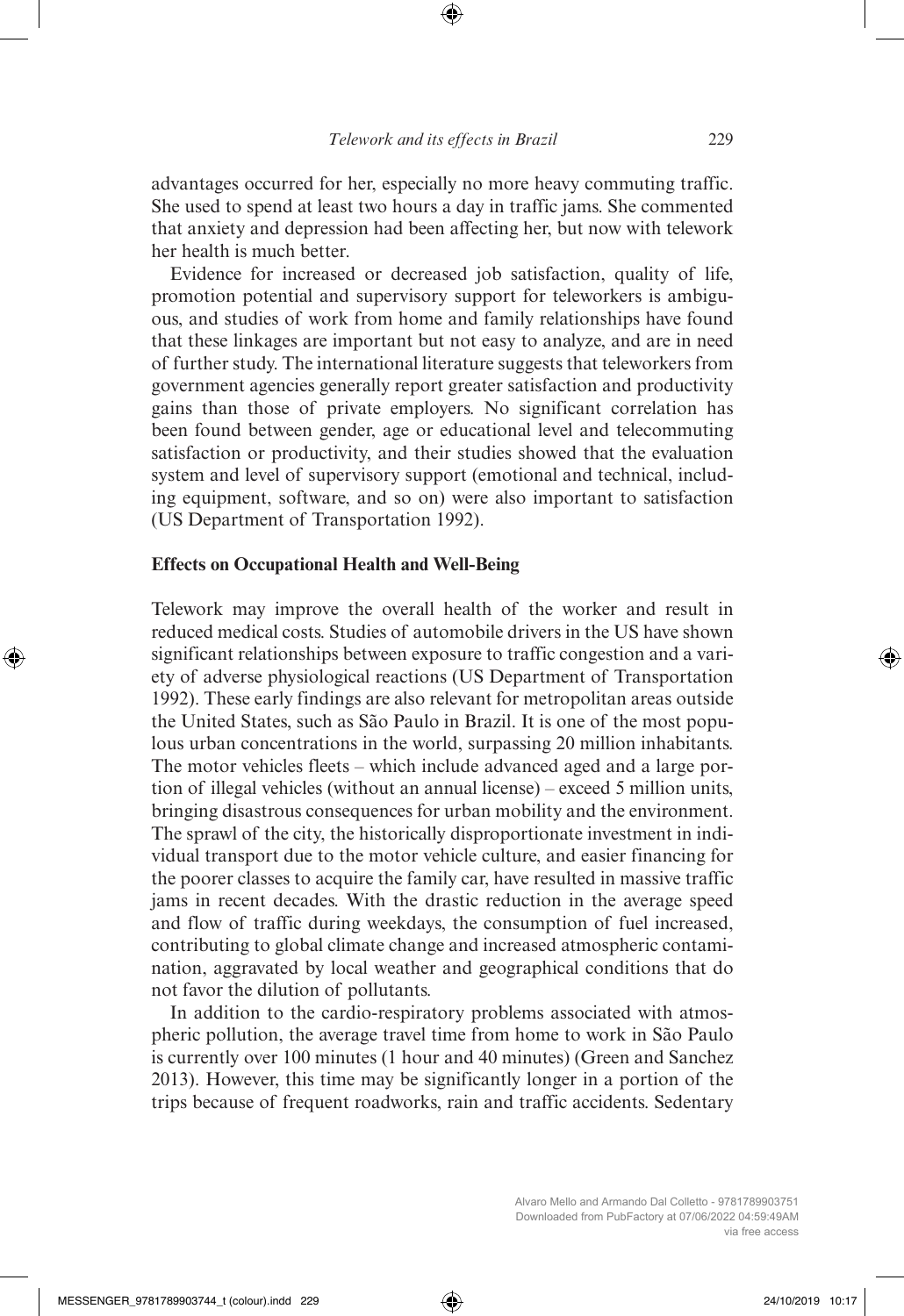lifestyle, exacerbated stress and sleep disorders are some examples of the possible consequences of this state of affairs.

The information published by the agencies responsible for the management of air quality in São Paulo and the Clean Air Institute reporting on air quality in Latin America (Green and Sanchez 2013) indicate routine violations of air quality standards and annual average concentrations of pollutants that exceed, by far, the standards recommended by the World Health Organization (WHO). Fine particulate matter (PM2.5) and ozone  $(O<sub>2</sub>)$  are the two main pollutants of concern to environmental and public health authorities, each in their own way.

Toxicological studies of recognized scientific value attribute the occurrence of thousands of annual premature deaths to high concentrations of PM2.5 (Watts 2015). In the Metropolitan Area of São Paulo 7000 people die each year from cardio-respiratory problems caused by atmospheric pollution (Sobratt 2013). This higher incidence of respiratory diseases, which are reflected in higher social costs, could be reduced by the implementation of comprehensive sustainable transport and mobility policies, many of them already under development in São Paulo, while others still await a better understanding from society and decision makers for their timely and necessary development (Green and Sanchez 2013).

The cost of traffic jams, estimated by Professor Andre Franco Montoro Filho from Fundação Getulio Vargas (Montoro 2013), is R\$62.5 billion per year. The productive time lost in the Greater São Paulo Area is two hours a day or 12.5 percent of the total workday. Each worker pays an invisible toll of R\$20 per day no matter if driving a private car alone or using public transportation. This scenario is even worse when we remember that private cars, taxis and almost 15000 buses are blocked throughout the city at any time of the day. The low speed exponentially increases the pollutant emissions and CO<sub>2</sub> per kilometer, obliging the population to breathe in the pollutants for several hours.

Telework and remote activities will facilitate solutions if this work model is expanded throughout the country, as is already happening in more advanced cities in the developed countries. Thirty years ago, typing machines and table calculators were still in the offices; 20 years ago we started using emails and ten years ago no online videos or social networks existed; and all these functionalities are now in smartphones and have been for the past five years. The new wave of commercially available, simple to operate tools makes possible agile personal and professional interactions, expenditure reductions and low environmental impacts, when compared with face-to-face activities that require dedicated space, operational infrastructure and long-distance commuting.

Eventually, telework's benefits could expand far beyond company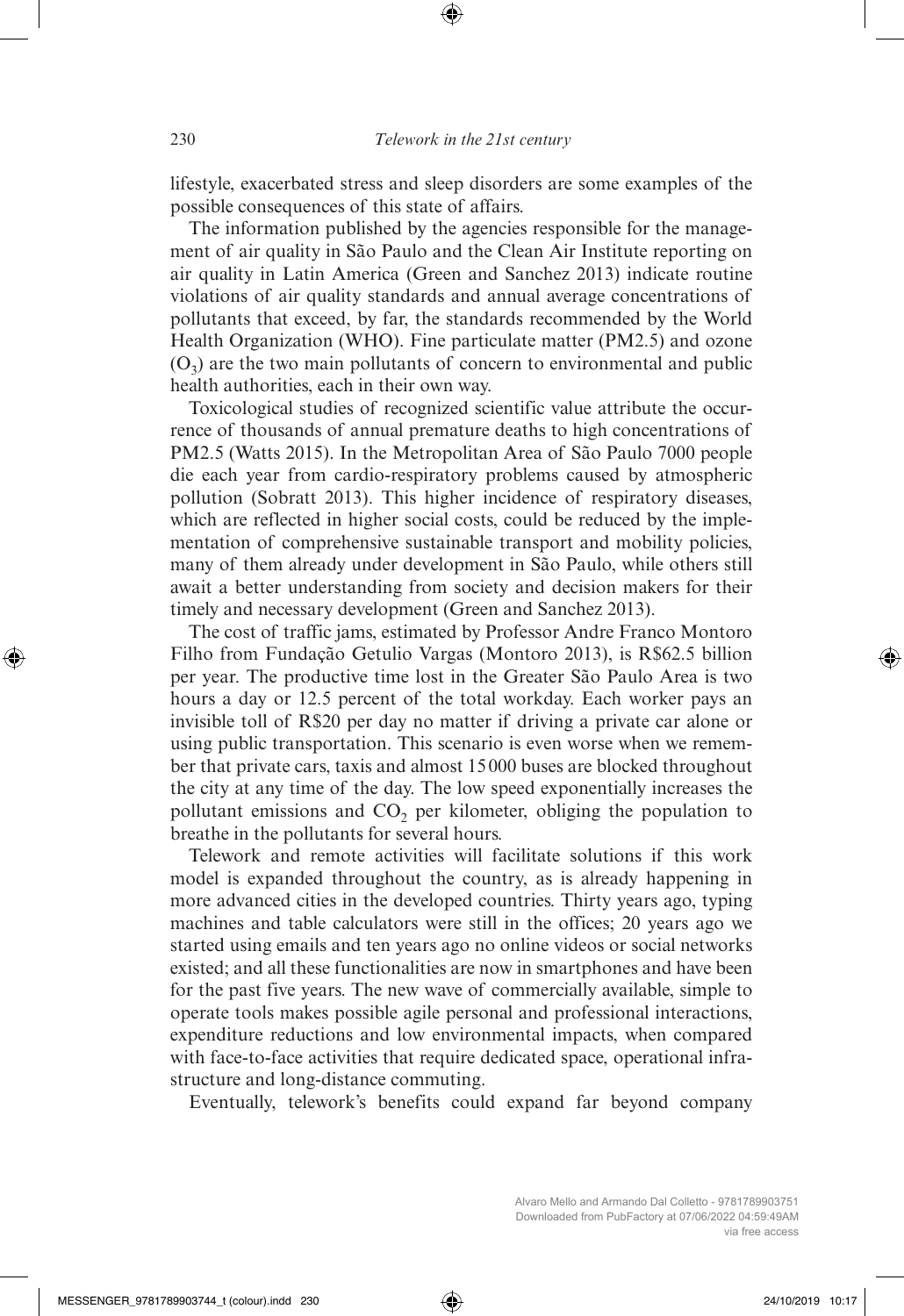frontiers. In Greater São Paulo, there are 7 million jobs, which can be translated into 14 million people commuting every day. Thirty percent of these workers drive cars, which means 4.2 million drivers commuting per day. Adopting the standards from foreign experiences such as in the US state of North Carolina, where the target is a 20 percent reduction of vehicles with alternative transportation, the reduction in São Paulo should be close to 840 000 commuters per day. Considering that telework could contribute 50 percent of this reduction, we have 420000 fewer private cars per day, which on average would save 3.36 million kilometers or 336 000 liters of fuel per workday. In one year, this amounts to 84 million liters and 168000 tons of  $CO<sub>2</sub>$ , 42 tons of NO<sub>x</sub> and 67 tons of hydrocarbons (HCs).

Even those less sensitive to environmental issues would adopt telework for reasons related to time spent in traffic jams. Cities such as São Paulo and Rio de Janeiro consume, on average, two hours of the employees' day for commuting activities. This is a loss of revenue to the workers owing to reduced mobility. As economic growth increases, more cars go onto the streets and it takes more time to commute. This is what the study carried out by Carlos Frickman Young and Elisa Possas shows us, which they estimate at between 1.9 percent and 3.8 percent of the Rio de Janeiro state GDP (Frickman Young et al. 2013).

Teleworkers in Brazil are covered by the same Work Safety and Health regulations as their colleagues at the companies' premises. Factors such as physical space and mental health examinations and follow-ups should be followed exactly to the same standards for both work models. However, companies should also look to prevention measures and working conditions regarding the functions (seated jobs, call center agents and drivers, for example) and the supplied equipment, such as tables, headsets, protection garments and accessories. Their use and effectiveness are the companies' responsibility. Medical inspections and technical evaluations from the Health and Safety area are mandatory when adopting home office (Mello 2011), and need to follow the regulation Portaria MTE – Decision 3214/78 (Ministry of Labor and Employment 1978b) that protect the workers' physical conditions.

To trigger legal and HR actions, employees must immediately report incidents, such as sickness or accidents. When working from home, sometimes the employee could be asked to continue working, which is completely inappropriate and should be prohibited. Access to company systems in this case should be blocked to mitigate company risk and demonstrate that worker's health comes first. The fact that an employee is working from home does not allow the company to assume that a minor illness or malaise is not a reason to stop working. The company should even block the employee's access to the ICT system to save the employee's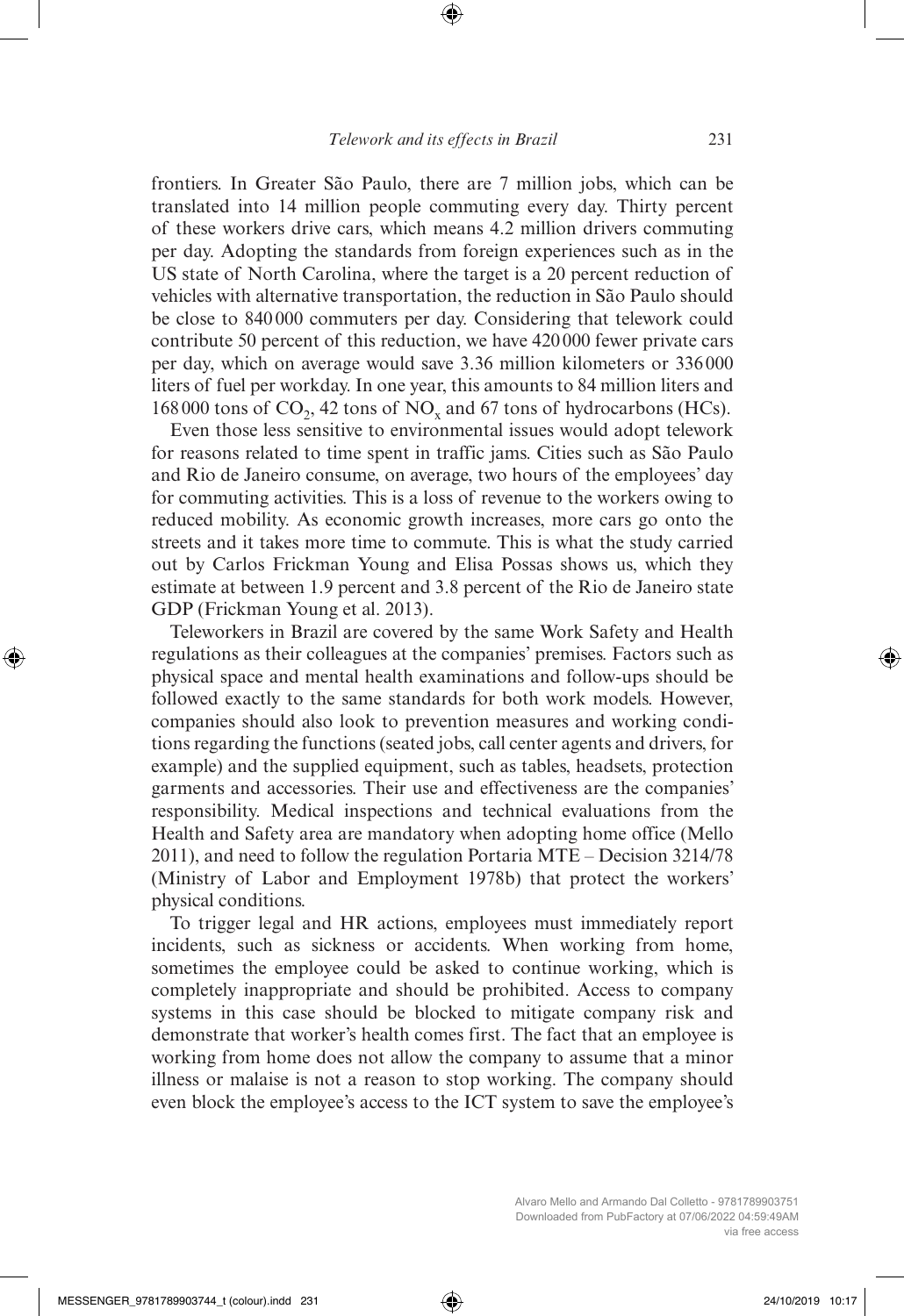health and also not take the risk of a legal punishment (Wolnei Tadeu Pereira 2015).

In a study with development agents, in a bank in the northeast of Brazil, the social and psychological impacts of telework were analyzed (Mello 2011). The objectives were to identify factors that could influence the life of teleworkers positively or negatively. The agents, who, because of their job profile, work far from their families, feel well integrated with their work colleagues but also feel isolated from their families, bringing negative consequences to the relationships with their spouses and children. This emotional condition decreased their job performance.

A case reported by a sales manager working for three years for a big cosmetics company reveals that to avoid health problems, the professional must respect work schedules, interruptions and lunch times. The person was incapable of disconnecting from work, and continued working for many hours without eating meals because preparing them would use up productive time. She also missed family events and asked her daughter to help her. The work was the management of sales in two cities, Jaraguá and Taipas in the state of São Paulo. At home, she prepared the sales campaigns and sales reports, performed back-office tasks and fulfilled orders for delivery to the sales people. She handled around 40 boxes with 20 kilograms of materials each month. This work would take 16 hours of non-stop typing. She developed a hernia disease in the back, leading to surgery. After nine months on sick leave, she came back to work with many restrictions due to her illness. The orders data entry department then recommended a transfer to another job. After 15 days in the new job, she was fired, and the case is currently being litigated (Consumidor Moderno 2015).

According to Home Agent, an innovative call center company, their agents reported significant improvements based on surveys among them (Boucinhas 2015). Several inquiries show a consistent demonstration of better satisfaction, in which 98 percent of the agents report a better quality of life through working at home, including the family's quality of life. The free time they gained working from home was used for themselves and their families. Going deeper into the reasons, 93 percent of them declared the time saved on commuting as an advantage; 91 percent declared more time for the family as an advantage; 77 percent declared that working when having minor illnesses is also an advantage; 50 percent declared having more time to study an advantage; and, finally, 48 percent declared an improvement in caring for their health.

Regarding the disadvantages of working from home, 63 percent miss their colleagues and have the feeling of being alone due to the distance; 50 percent complain of interference around their homes; and 29 percent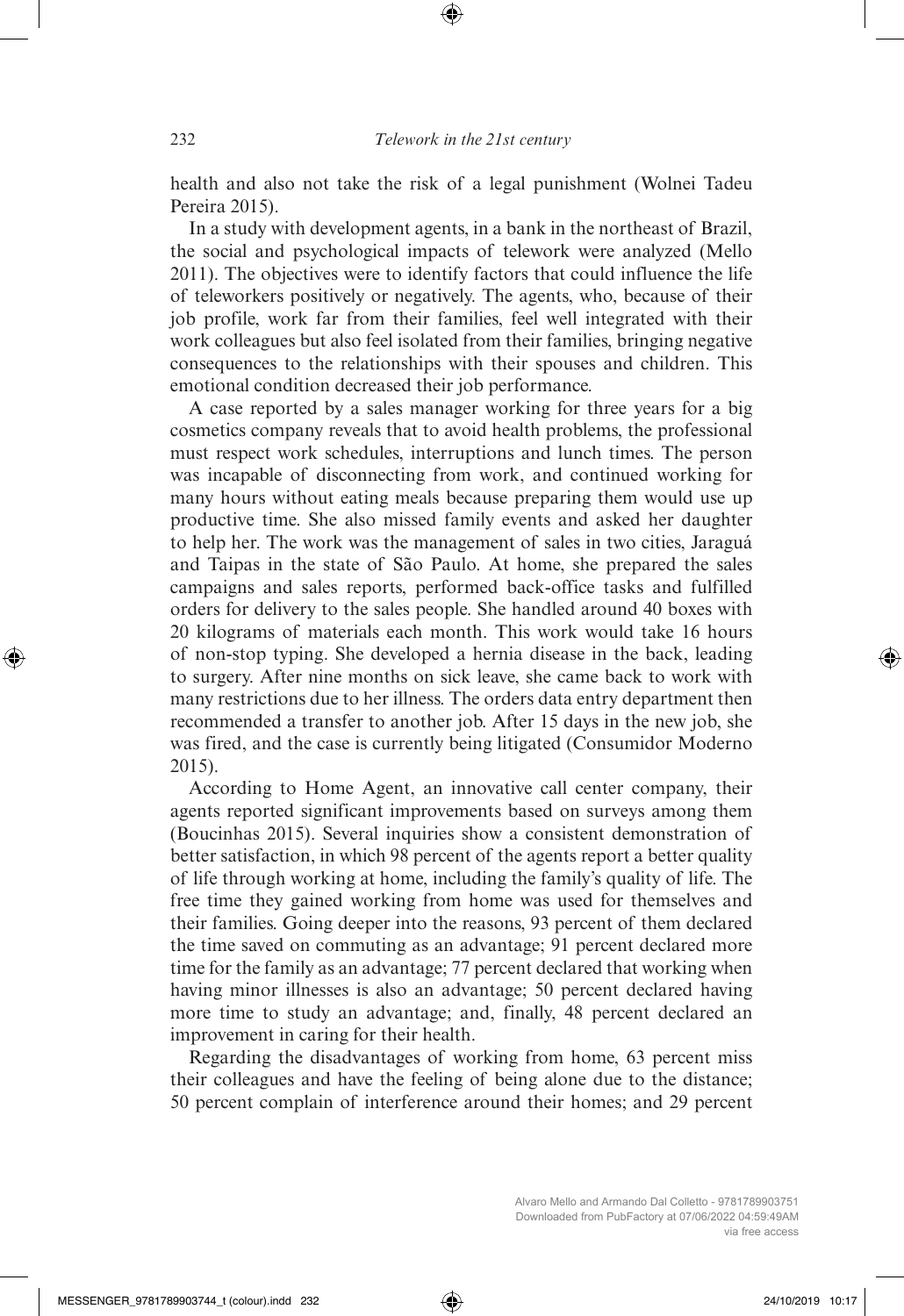miss the need to dress up to go to work. Respondents clearly state the ambiguity of telework in the interviews. As one interviewee explained: 'in my opinion, among the positive facts is the avoidance of daily crowded commuting, staying hours in unconformable transport, followed by a long walk, permits more time with my family and more time available for rest time'. Another interviewee reported: 'when working at home, we need to be careful to maintain our external contacts and constantly be aware of the external world'.

An additional point to be raised concerns work-related accidents in the home. When a teleworker performs his or her activities at home, some new situations could occur. For example, if a person working in a home office has an accident using the stove could it be considered a work accident? The answer depends on the job. If the person is a chef, then yes. If the person is a clerk and is using the stove to prepare his or her lunch, then it is not. This and other domestic problems are still being studied and organized to better prepare companies and teleworkers for this new reality.

# POLICY RESPONSES REGARDING TELEWORK

Telework can lead to a reduction in the number of commuting vehicles and thus contribute to the attainment of cleaner air and congestion mitigation. Therefore, many communities view it as a transportation demand management measure and a more sustainable work system. In some countries, federal or local governments provide assistance for establishing a telework strategy and its implementation. At the Brazilian federal government level, many departments already practice telework, thereby creating a flexible work model benefiting both employees and productivity.

#### **Responses at National and Sectorial Level**

The Commission of Participative Legislation (CLP), held on 7 August 2013, was a seminar to discuss telework in Brazil, sponsored by the Federal Chamber of Deputies. The issue in question was from the suggestion No. 74, 2013, authored by the Union of Public Servants of the Federal Legislature and the Court of Audit (Sindilegis). Authorities and theme scholars attended the event and contributed to the debates. Some data show a reduction in the number of Federal Audit Court of Brazil (TCU) processes with the use of teleworking. The seminar also was attended by the Director General of the Chamber of Deputies who was open to considering the implementation of teleworking in that body. The speakers explained the benefits to the environment and urban mobility that can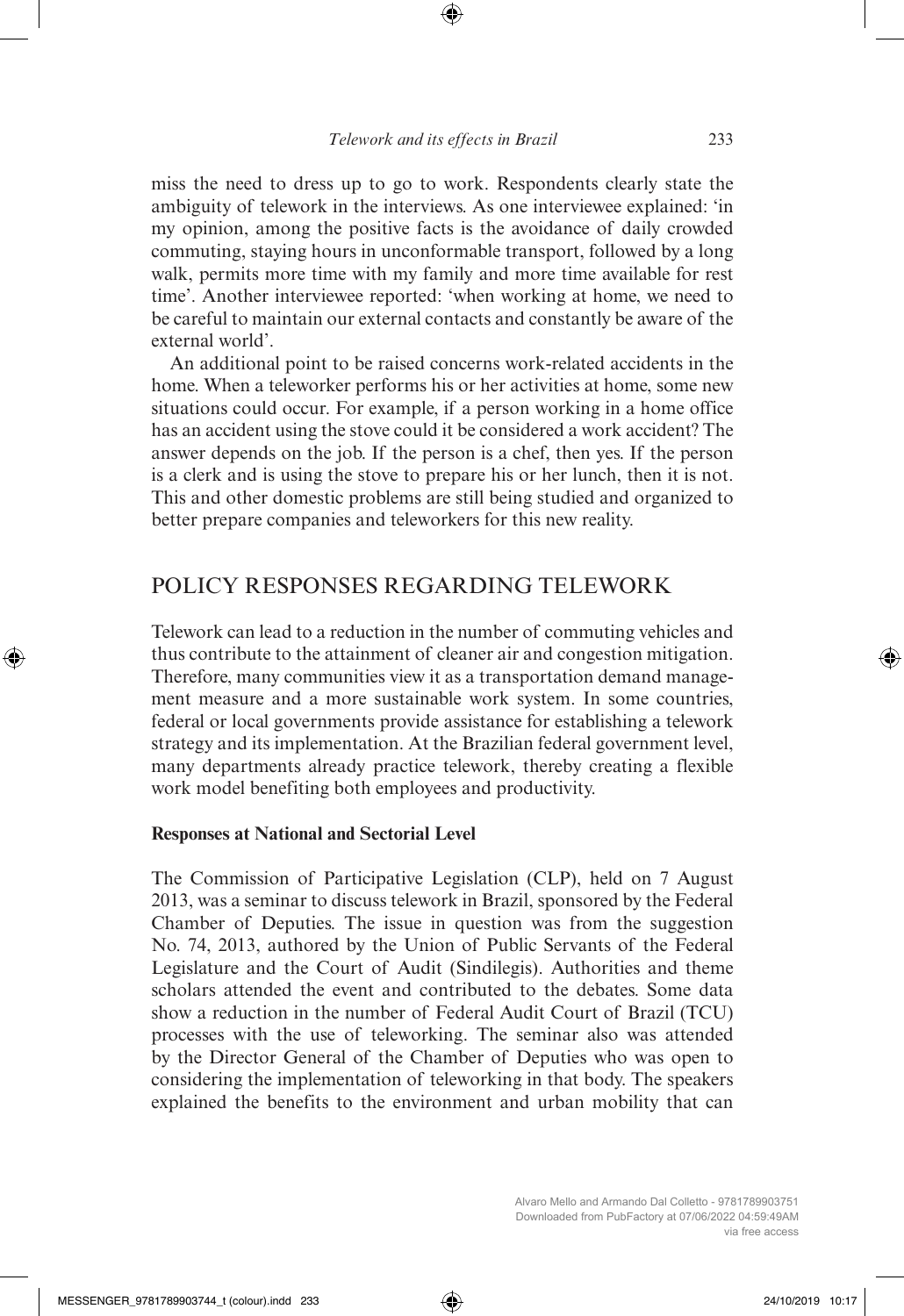arise from the use of telework, in addition to enumerating a number of countries already using it successfully. The seminar was an opportunity to show to Brazilian society and the Brazilian Congress the benefits of telework, as well as technological advances that allow the use of this new working method, which is already used by public authorities and by private companies. These advantages of telework will inspire all those who seek ways to optimize the working conditions of civil servants and other workers in Brazil.

The municipality of Fortaleza in the state of Ceará in 2000 created a program to stimulate and support working from home (Programa de Prática Profissional em Informática e do PINC – Programa de Incentivo aos Negócios – PROINFOR). Its purpose was the creation of telework sites in regions to be developed, with facilities to teach IT, devices to be shared among users, and telecommunications resources.

Several law projects have already been approved or are still under discussion in the Brazilian Congress:

- Federal Law no.  $12.551/2011$  approved. This law is an update to the main Brazilian labor law, the Consolidation of Labor Laws (in Portuguese, the Consolidação das Leis do Trabalho, CLT), which governs labor relations in Brazil. This law establishes the following rule: 'There are no differences among work performed in the company premises, at home or at distance, since an employment relationship exists'. 'The ICT means for command, control and supervision are comparable, in legal terms, to the face-to-face means of command, control and supervision of others' work.'
- Law Project 4.793/2012 approved amendment to the Labor Law, adding to article 457-B: 'The teleworker's compensation rules will be agreed in employment contracts, conventions or collective employment agreements'. The stated reasons for this law project are that:
	- telework has grown exponentially in recent decades;
	- many of these workers are self-employed, which is regulated by its own legislation; however, many others perform telework under regular (CLT) contracts; also, there is a regular practice of working from home using ICT mobile technology that goes beyond normal working hours;
	- although Federal Law no. 12.551/2011 updated CLT article 6 comparing teleworkers to regular workers, this has increased the number of cases in the justice system negotiating overtime payments and other issues. The lack of these details in the existing law needs to be remedied with additional regulations.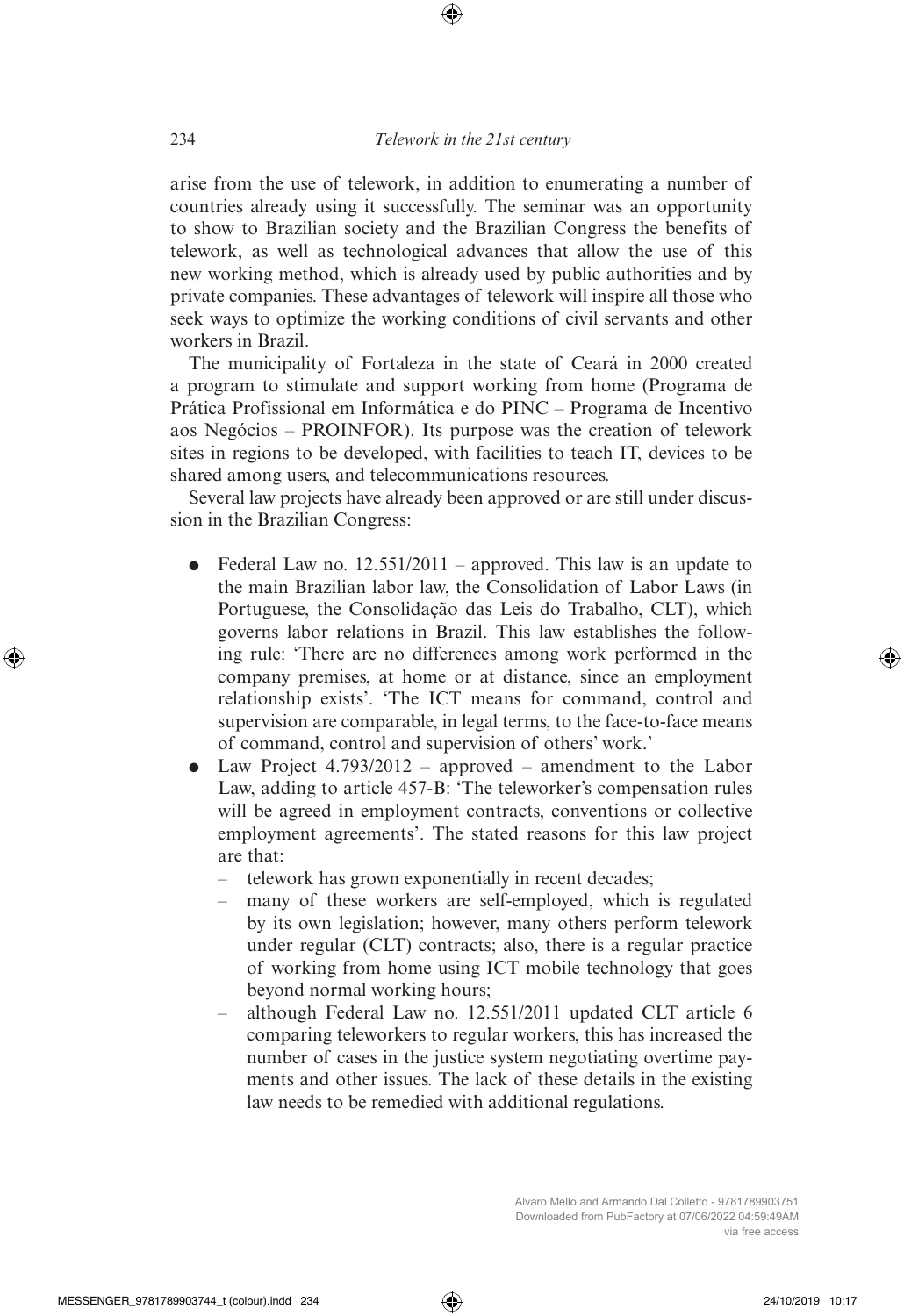- Law Project  $274/2013$  proposed amendment to the Labor Law. For similar reasons to the above, this project also intends to update the Labor Law focusing on telework, with some detailed regulations, to reduce the amount of litigation and conflicts in the jurisprudence. The project suggests new articles to bring a better balance between employees' and employers' rights. It aims to propose a regulation for a special work model owing to the differences that distinguish telework from regular work at employers' premises, while keeping all other dispositions that are common to both models. Telework should not be used to avoid compliance with workers' rights. Employers' controls also need to be more regulated to avoid problems of interpretation whereby a simple email could be considered as a proof of overtime work. The teleworking environment is in constant mutation, and Brazil needs to be prepared for that development to avoid obsolescence. In addition, the role of unions and workers' organizations is not clearly established.
- Resolution SMA (Environment Secretary of the State of São Paulo) No. 24, April 2013. This resolution provides for the creation of a working group to study mobility management strategies by means of telework and tele activities in São Paulo. The reasons behind this resolution include being compliant with other guidelines and resolutions already approved, such as:
	- Guidelines of the State Policy on Climate Change, SPCC (State Law No. 13798 of 9 November 2009, and Decree No. 55947 of 24 June 2010), in particular the provisions on sustainable transport;
	- Vehicle Pollution Control Plan, PCPV CONAMA (National Council of Environment) Resolutions 418/2009 and 426/2010 CONAMA (National Council for the Environment);
	- Federal Law No. 12.551, of 15 December 2011 (see discussion at the beginning of this list).

 These are proposals for a strategy to encourage telecommuting in Sao Paulo State, drawn up by Sobratt (2013):28

- publication of a consolidated version of the Report of the Telecommuting and Teleactivities (White Paper on telecommuting) after submission for public consultation;
- the formal position by SMA in favor of telework and the first steps towards a promotional program of best practices;
- the development and implementation of a roadmap for telework and teleactivities in companies and the monitoring of emissions and consumption to be avoided; and
- the establishment of criteria to certify carbon credits as a result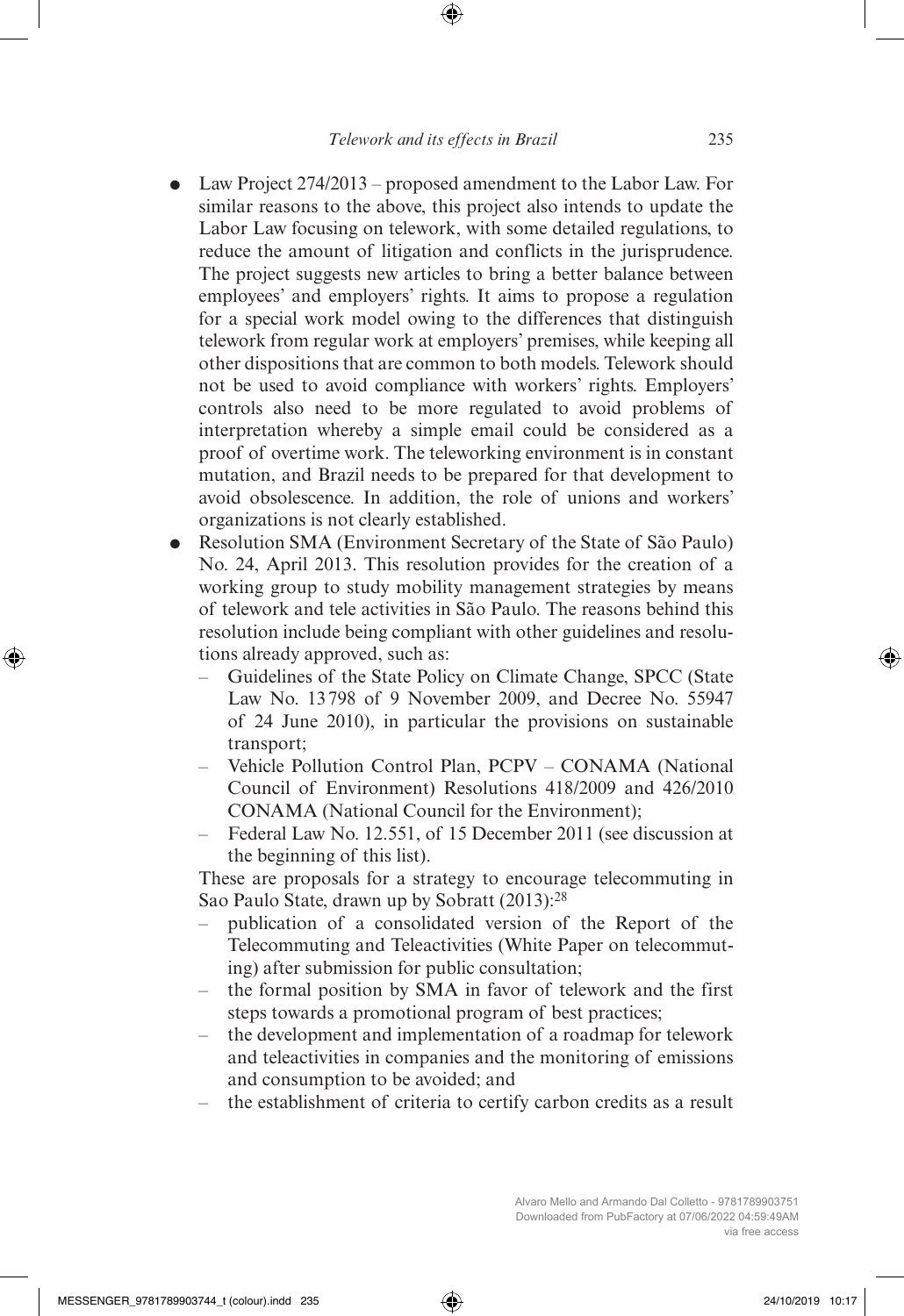of consistent telecommuting programs in business, in accordance with state laws for air quality.

Law Project  $326/2013$  – proposed amendment to the Labor Law. This law project defines and establishes rules for telework. It focuses on the differences between third-party work and contracted workers. It prohibits contracting with foreign employees without previous authorization from the Labor Ministry. It establishes that the teleworker is responsible for the risks at the home workplace and exempts the employer from the responsibility for life and accident insurance for such workplaces. It also requires employers to make inspection visits to the home workplace of teleworkers.

#### **Telework in the tribunals**

Several tribunals across the country have authorized their public servants to work outside their premises. The selected examples that pioneered this practice had a strong influence on the establishment of public policies and legislation on the matter.

According to the magazine *Revista Direito e Liberdade* (Realidade do Teletrabalho no Brasil e nos Tribunais Brasileiros 2010) the instruction 11/2003 initiated this work model in the Accounts Tribunal for the State of Rio Grande do Sul. Among the reasons for it are to increase productivity and reduce energy consumption and the use of available equipment. The Federal Accounts Tribunal in 2009 defined internal rules for telework, leaving to management the decision on the categories of jobs allowed to telework. It should prioritize the convenience for the department and not be understood as an employee right. Functions with less interaction among people and greater individual effort were the top candidates for telework.

The Regional Work Tribunal for the state of Minas Gerais (Estrada 2010) was the first in the country to create jurisprudence about telework in 2009. Their decision recognizes work performed at home as being equal to the same work performed on the organization's premises, and subject to the same labor legislation when supported by telecommunication and information technology, no matter the distance from the office.

• Public Hearing for the Law Project 2723/2015 on 6 October 2015, author: Dep. Daniel Vilela – PMDB/GO. This amends section 3 of article 19 of Law No. 8.112, which regulates the practice of the 'home office' in all federal departments, foundations, and so on regarding the public servants' practices of telework. Several departments including public universities and Sobratt participated in this Public Service Labor Commission at the Chamber of Deputies. The purpose of the law project and the hearing, according to the author,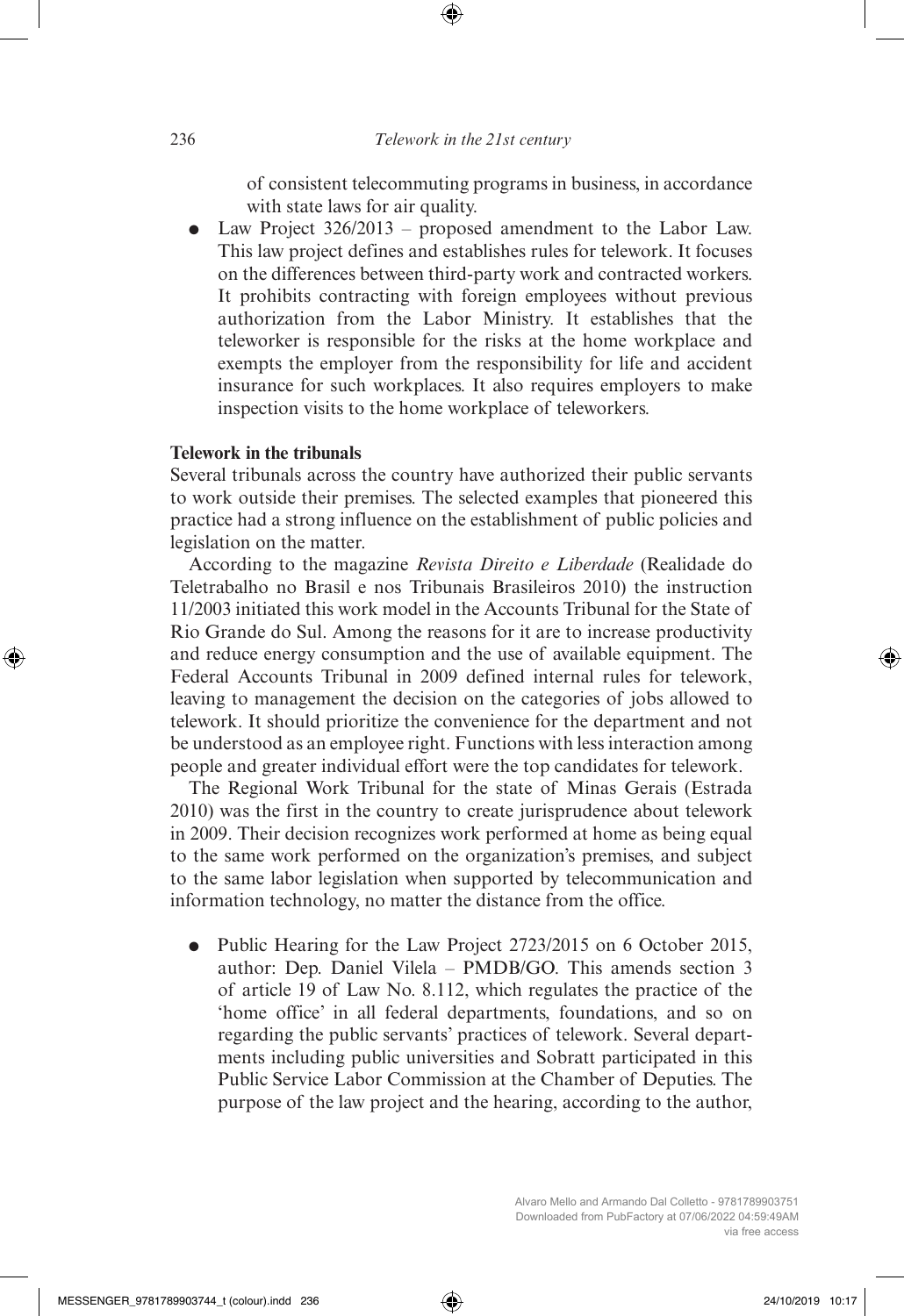is the redesign of traditional work models, maintaining at a distance the same interaction among employer and employees based on usage of IT tools. The deputy also states that one of the advantages is the workers' comfort working from home, in many cases reducing interference, increasing concentration, saving time, and reducing stress caused by congested urban transit.

 After the law project's approval, many departments that already practice telework, often not using this terminology, will follow the same rules and universalize the practice. Sobratt knows of excellent examples of telework adoption in this area such as:

- BNB, Northeast Bank of Brazil;
- METRO, São Paulo Metro Company;
- CONAB, National Food Supply Company;
- ANVISA, Sanitary Agency Internal Revenue System;
- EMBRAPA, Brazilian Agriculture Research Company Banco do Brasil;
- SERPRO, Federal Data Processing Company; and
- Justice Tribunals in São Paulo and Rio de Janeiro.
- The important new law 13.467, dated 13 July 2017, in force since 13 November 2017, brought the Labor Reform, which substantially altered labor relations in Brazil. It incorporates all the previous amendments and new law projects regarding telework. In this way, teleworking in Law 13.467 was considered in Articles 75-A, 75-B, 75-C, 75-D and 75-E of the CLT,<sup>29</sup> with changes in the existing articles and the inclusion of new items as additions to the original text. In summary, Law 13.467 makes the following changes to the existing Brazilian labour law:
	- Revised article 4 of the CLT on working time, creating new concepts. In summary, article 4 of the CLT specified that the time in which the employee is at the company's headquarters, but carrying out particular activities such as study, leisure, rest, social relations and religious practices, or when changing uniforms (when there is no obligation for employees to do so in the company), cannot be considered to be working time. Previously, there was disagreement and understanding that these periods could be counted as working time.
	- Eliminated control of the daily work schedule for those employees who are active in teleworking; specifically, it introduced an exemption to control of the daily work schedule for teleworkers. However, there is a disagreement in the doctrine on the matter, since the ICT means allow control of the work schedule in various ways, and in some activities, for example, call centers, there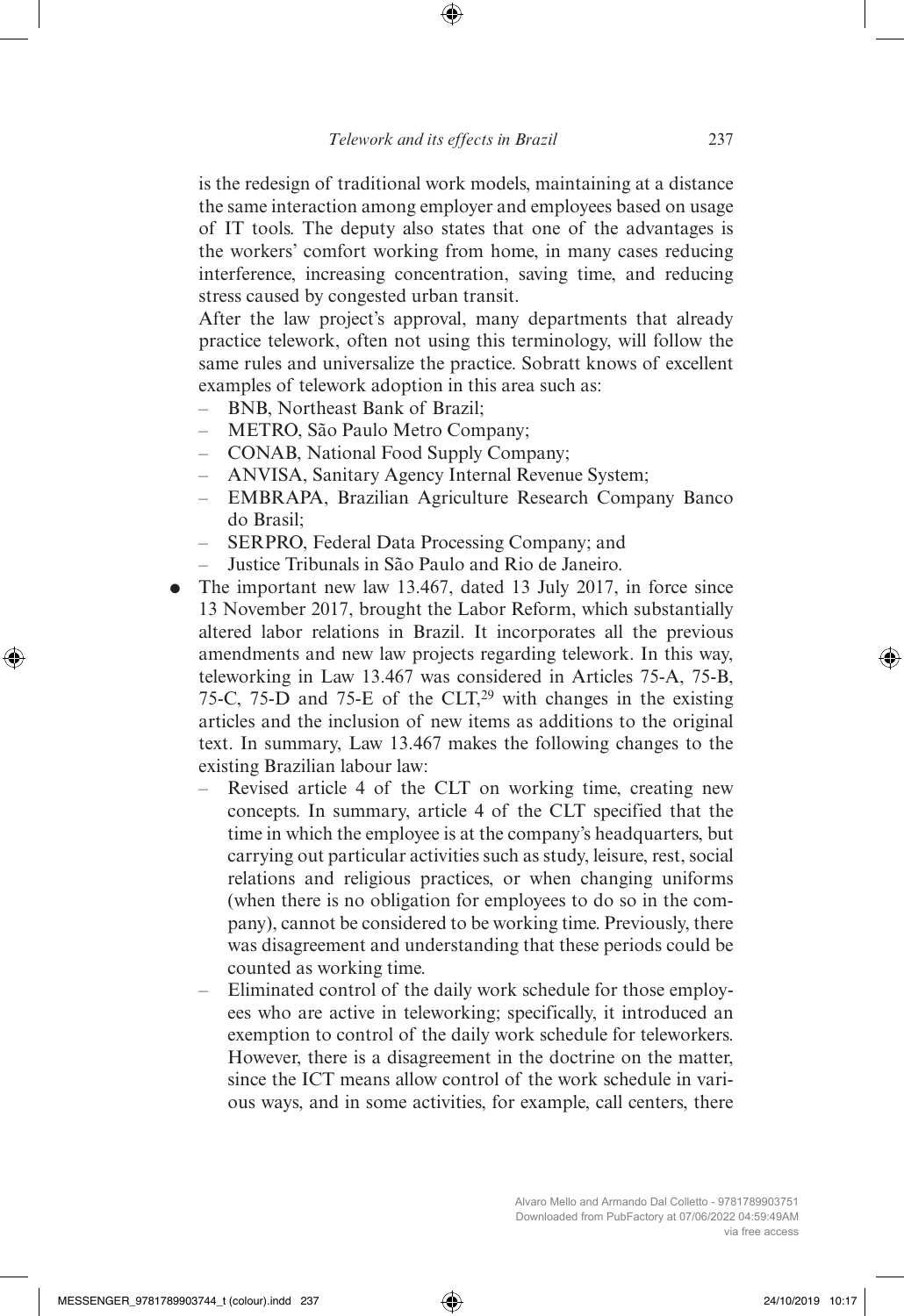are provisions in regulatory norms on time limits and breaks that must be observed.

- Established the requirement that there be an individual employment contract or contractual addendum stating in writing the exercise of telecommuting, according to article 75-C from the CLT. This legal determination is important because, as a rule, the employment contract does not need to be written.
- Defined the specific costs that should be included in the employment contract. Contracts may be established, under a legal determination for the acquisition, maintenance or supply of technological equipment and the infrastructure necessary for the provision of remote services, as well as the reimbursement of expenses incurred by the employee, such as use of the Internet and electricity.
- Regulated the conditions regarding the reversibility of telework. According to article 75-C, section 2 of the CLT, the employer can unilaterally determine a change from the teleworking scheme to face-to-face (work in the office), with a transition period of 15 days, requiring a contractual amendment to be made regarding the change. There may also be a change from the face-to-face (work in the office) regime to teleworking through an agreement between the parties and registration in a contractual addendum.
- Established an obligation to provide the teleworker with explicit and overt guidance regarding health and safety standards. However, as the CLT stipulates as a general rule that it is an obligation of the employer to comply with and enforce general standards of health and safety at work, it is recommended that employers require that employees comply with these standards. There is a discussion about the difficulties in relation to this obligation of the employer when teleworking, since it could not have access to the residence of the worker, without express authorization, to prove that they are following these rules.
- States that telework can be negotiated collectively, including internal regulation, telecommuting conditions, control of the working day, monitoring, standby time, and so on. As a rule, the work schedule can be established in collective bargaining, since Article 611-A, item VIII of the CLT establishes that collective bargaining prevails over the law in the matter of telework.

 The legal security provided by the new law will give impetus to telework adoption and the promotion of collective bargaining will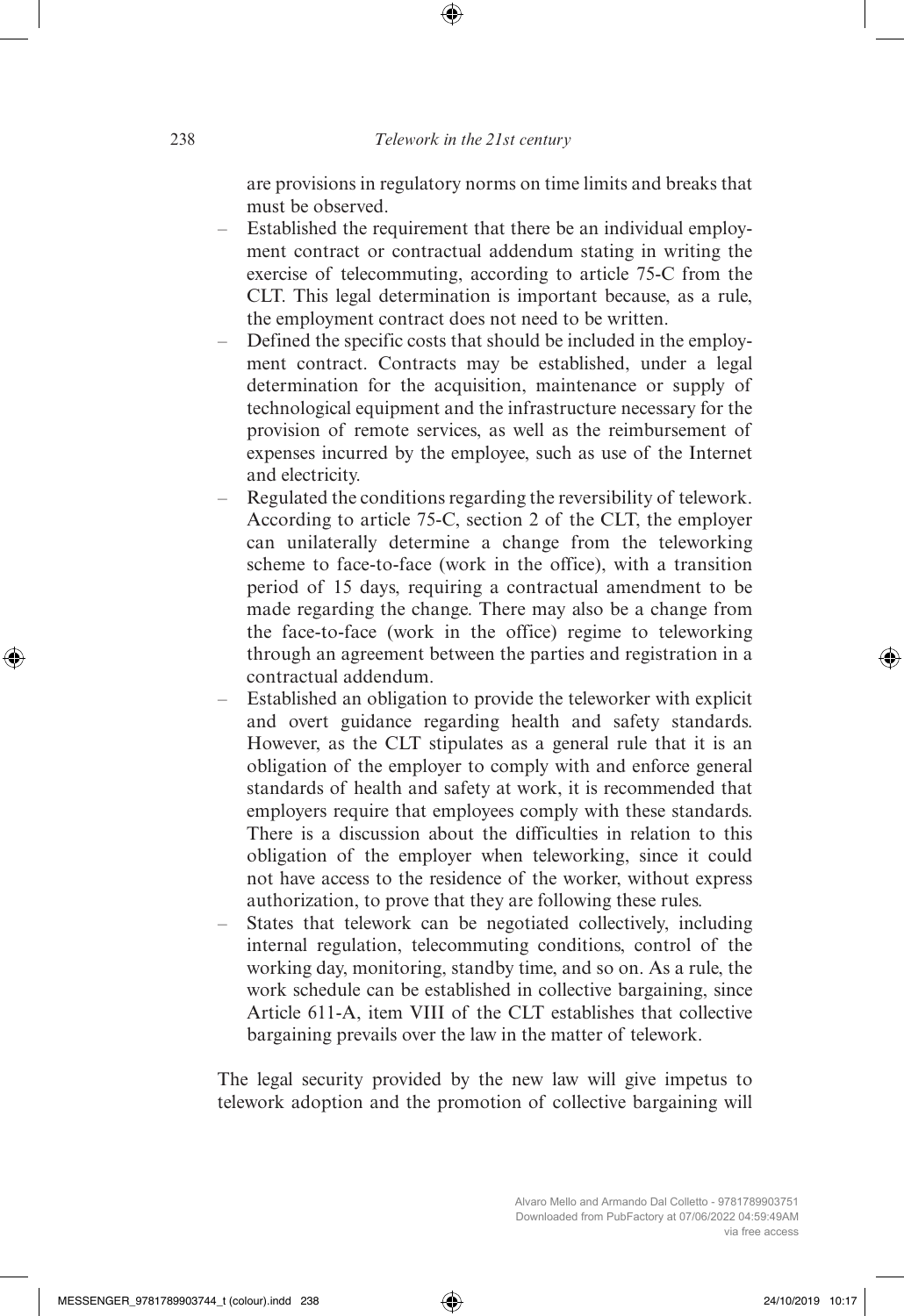help its practice, according to its possibility and necessity in each sector or area of implementation.

● Establishes a bill to create, in the city of São Paulo, the Municipal Telework Incentive Policy, authored by the councilman Police Neto (PSD), November 2018. The proposal provides for tax incentives for companies that adopt distance working arrangements, whether at home (office) or in shared spaces (co-working). The objective of this municipal policy is to stimulate teleworking in public and private organizations, contributing to a reduction in commuting, thus reducing traffic congestion and also reducing the emission of pollutants. Citizens would gain in quality of life: greater flexibility to organize their own schedules and increase productivity, and eliminating the time spent in traffic congestion. The program also favors setting up companies outside the expanded city center, and this incentive should create more employment opportunities for individuals with disabilities and reduced mobility. The expansion of telecommuting favors the city as a whole. If fewer people have to move, in addition to the environmental gain, the city can also save money on bus trips, as the value of such tickets totals over R\$3 billion in subsidies per year.

#### **Responses at Company/Enterprise Level**

Several companies were early adopters of telework, based on their pilot experiences and the advice of experts. They established internal policies that help them to have a common background and procedures inside their companies; these enterprise-level policies are presented in this section. Some analysis and conclusions from these experiences are also reported when available. It is important to keep in mind that the company examples reviewed in this section should not be interpreted as a typical examples or as best practices.

#### **Compuware**<sup>30</sup>

Compuware is a global software company, now named Dynatrace, a supplier of computer applications monitoring products to corporations worldwide. This company has approximately 5700 customers worldwide, from small startups to the largest enterprises. More than 800 experts in the company work worldwide as developers and field engineers. This policy was established for the Brazilian branch. Interviewing the company president, he made it clear that, being a global digital transformation company, the main goals of the project were increased productivity and a better quality of life for employees. Cost reduction was an additional benefit, but not the main objective.31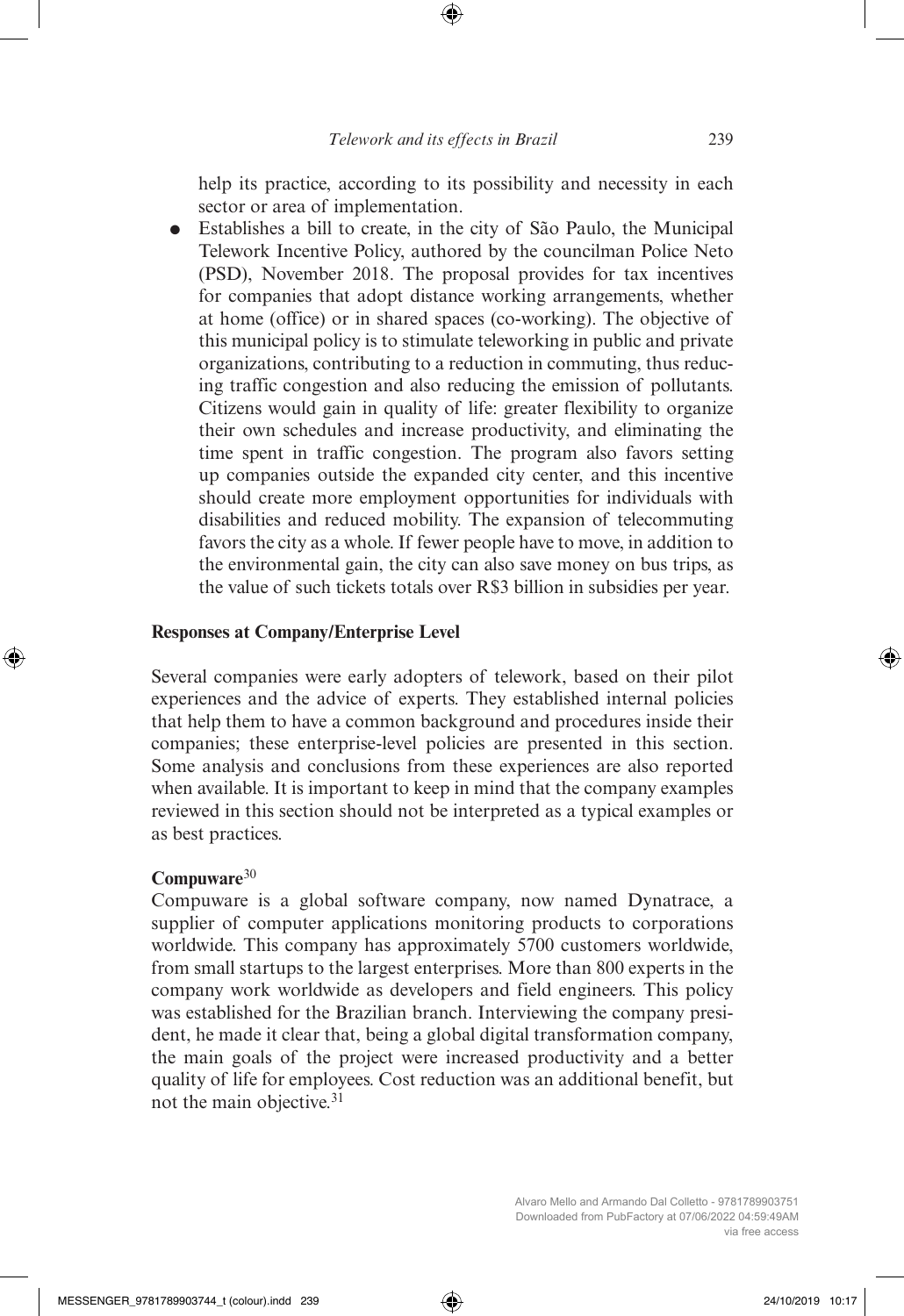*Overall objective of the policy* The objective is to provide guidelines for managers and employees about the conditions and requirements for the practice of telework in the company.

# *Telework objectives*

- Improve employees' productivity.
- Improve employees' quality of life and create opportunities to reduce expenses associated with their commuting to workplace activity.
- Reduce expenses on transportation, food and materials.
- Improve retention of current employees.
- Reduce office space.
- Contribute to urban mobility and the environment.

# *Telework assumptions*

- Telework implementation is a pilot project to be used as a learning tool to expand this practice, which is being continuously evaluated and reviewed.
- Functions eligible for teleworking are defined by the company, based on HR and management recommendation after top management approval.
- The option to adopt telework is made by each employee with the formal approval of the respective managers.
- The space where the activity takes place is subject to compliance with standards, especially work safety and health requirements.
- The time schedule and the length of the workday will remain the same. Due to remote activities, employees have time flexibility regarding beginning and ending work, their lunch break and rest intervals at their convenience. Those employees assigned to customers must follow the customers' schedule.
- Telework can be practiced once a week or more, based on the nature of their function, either at home or at any alternative office.
- To preserve integration and connections among employees, all collaborators must work at their offices at least once a week.
- Activities subject to telework will be controlled regarding outcomes, time schedule and indicators negotiated between workers and management and monitored by the managers.
- Telework activities will be continuously monitored and may require employees' presence in face-to-face or virtual meetings in a location assigned by Compuware.
- An addendum to the labor agreement will be developed for the func-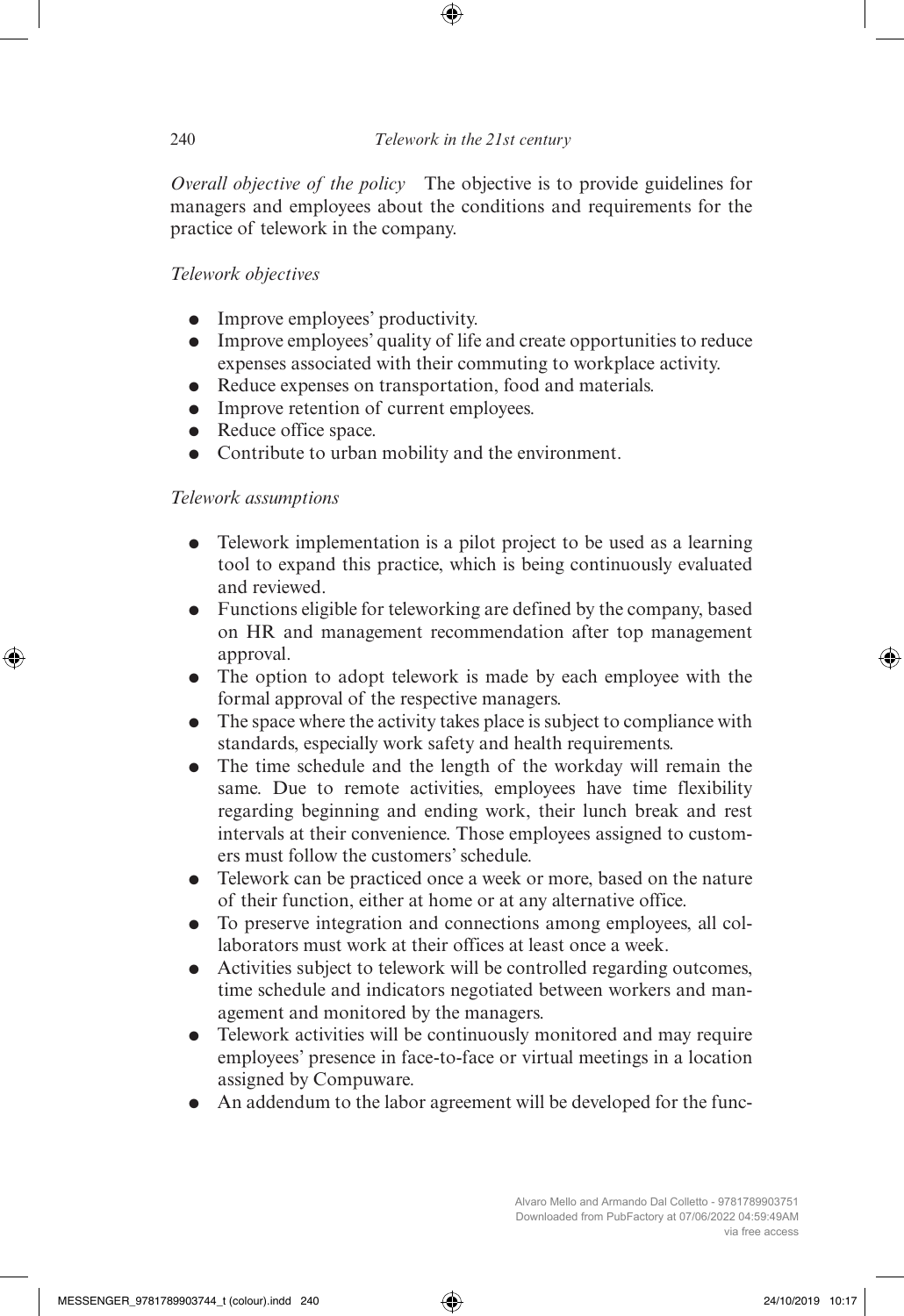tions subject to the practice, containing these and other conditions eventually required.

- Special procedures and norms will define the technology used, information security and other aspects related to IT.
- All of the costs related to devices and communications to support telework will be the responsibility of Compuware, which will establish employees' limitations for their use.

# *Results*

- For the company
	- Savings on office floor space, considering rental, taxes and maintenance of US\$147 222 annually.
	- Employees' reallocation to a smaller space, eliminating 'idle' space, improved the company's internal climate.
	- Employees' perception is that their productivity improved.
- For the employees
	- An important commuting time reduction of two hours a day on average, adding up to 180 hours per year, which can be translated into one month of working time.
	- This time saved was expended as follows: 32 percent with family, 29 percent exercising, 20 percent on leisure, 17 percent studying and 3 percent on domestic tasks.
	- This reduction also eliminated the consequent stress of commuting to work and improved the quality of life for 80 percent of the employees.
	- A reduction in private vehicle costs for the large majority of participants, by a total of US\$625 yearly on average.
- For the environment
	- The community had a reduction of 4800 kilograms of  $CO<sub>2</sub>$  in the atmosphere owing to elimination of 5000 commuting trips, saving 60000 liters of fuel.
- **Final recommendations** 
	- An expansion of the telework program in terms of the number of days, functions and participants.
	- Areas not included in the telework pilot project, such as finance, were required to start immediately to improve the bad internal climate due to the feelings of exclusion of these employees.

Some companies have developed agreements with labor unions and professional associations to govern telework and have a clear relationship with their employees. In 2013 Compuware provided a good example by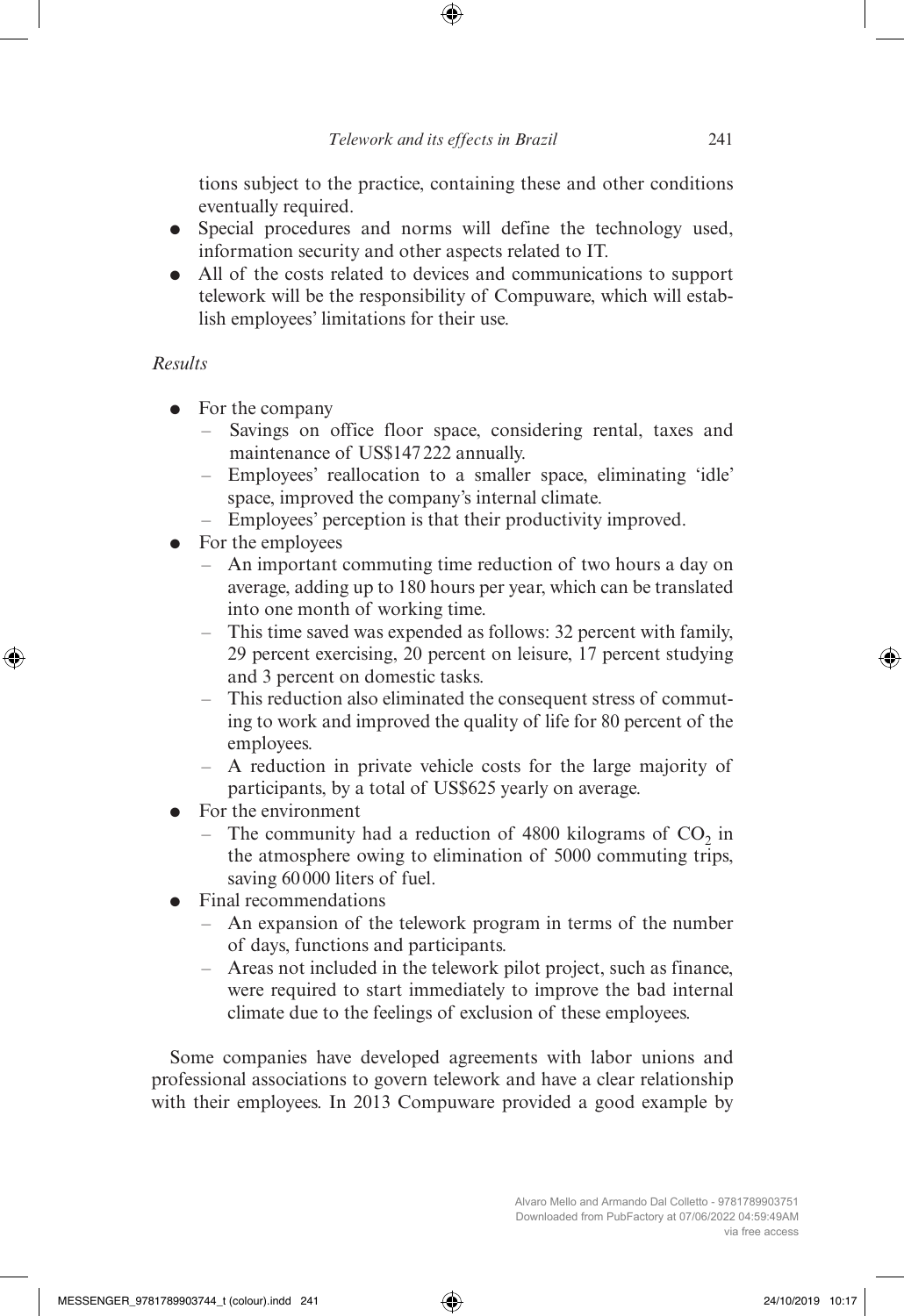collaborating with SINPD,  $32$  a union that represents IT workers in the state of São Paulo, signing the first Brazilian Collective Agreement for the period of 2013–14.

#### **Fibria**<sup>33</sup>

A Brazilian company with a strong presence in the global forest products market, Fibria is the largest global producer of eucalyptus pulp. The company has an annual production capacity of 5.3 million tons, with mills located in Três Lagoas (Mato Grosso do Sul), Aracruz (Espírito Santo), Jacareí (São Paulo), besides Veracel, a mill in Eunápolis (Bahia), in joint venture with Stora Enso. In partnership with Cenibra, it operates Portocel, in Aracruz, the only Brazilian port specializing in pulp shipments.

With its operations based entirely on renewable forest plantations, in the states of São Paulo, Minas Gerais, Rio de Janeiro, Espírito Santo, Mato Grosso do Sul and Bahia, Fibria has a total forest base covering 969000 hectares, of which 343000 hectares are native forests that have been set aside for environmental conservation.

In October 2012, the company entered into a strategic alliance with the Canadian company Ensyn Technologies to invest in renewable fuels derived from wood and biomass.

#### *Objectives of telework*

- Contribute to the cultural change intended to boost the integration and synergy across the entire company.
- Improve quality of life and generate opportunities to reduce employees' expenses related to commuting to work.
- Improve employee recruitment and retention.
- Promote better productivity.
- Redesign the organization of office space, aiming at a reduction of floor space.
- Contribute to urban mobility conditions and environmental improvement.

### *Guidelines*

- The functions eligible to telework are a company decision based on HR and management recommendation, approved by top management and following feasibility criteria for telework functions.
- Opting to work away from the company premises is a voluntary employee decision approved by the direct manager.
- Telework will be practiced in two ways: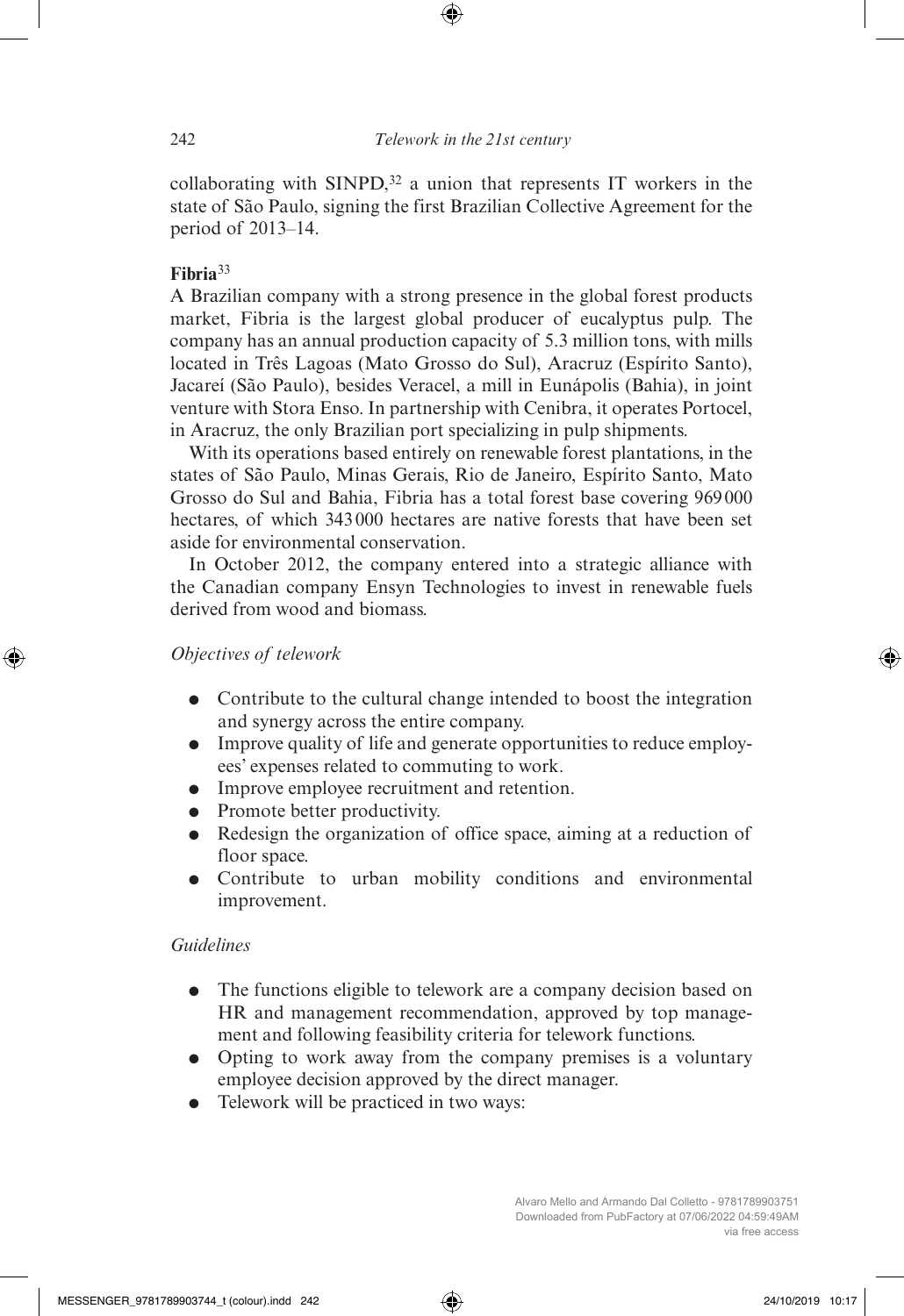- home office, working from home five days a week, visiting the office on scheduled days in accordance with management.
- flexible work, working from home twice a week and three days in the company's central office.
- All the current employee benefits, such as transportation tickets and food, will be kept exactly as offered in the face-to-face model.
- The employees' performance evaluation must follow the same procedures as the current system, just being adapted to the particular case of the home office or flexible work.
- Target and time schedules and result indicators previously agreed among leadership according to the company practice will support activities subject to telework.
- The communication between leaders and team members will follow the same face-to-face practices, considering the specificities of each function, including instant messaging and video. An additional tool will be developed to map employees' location, ensuring that the communication process reaches employees in the company premises when teleworking.
- Office space distribution will be assigned:
	- according to the needs of flexible work teams, without fixed places;
	- to permit, infrequently, the presence of home office adopters in the central office; and
	- according to the needs of common spaces for meetings and relaxation.
- The condition of the worksite where the home office or the flexible work will be performed will be audited and people will be trained on ergonomics, safety and occupational health rules.
- The same workday duration will be kept in accordance with national legislation.
- The control of working hours will be kept the same as in the current policy.
- The site for flexible work is agreed between the employee and management.
- To preserve the integration and the links among the team, all the teleworkers will work in the company's central office once a week on the same day.
- Telework activities will be continuously monitored and employees could be asked to participate in face-to-face meetings in a location defined by the company.
- A contract amendment will be developed for the functions eligible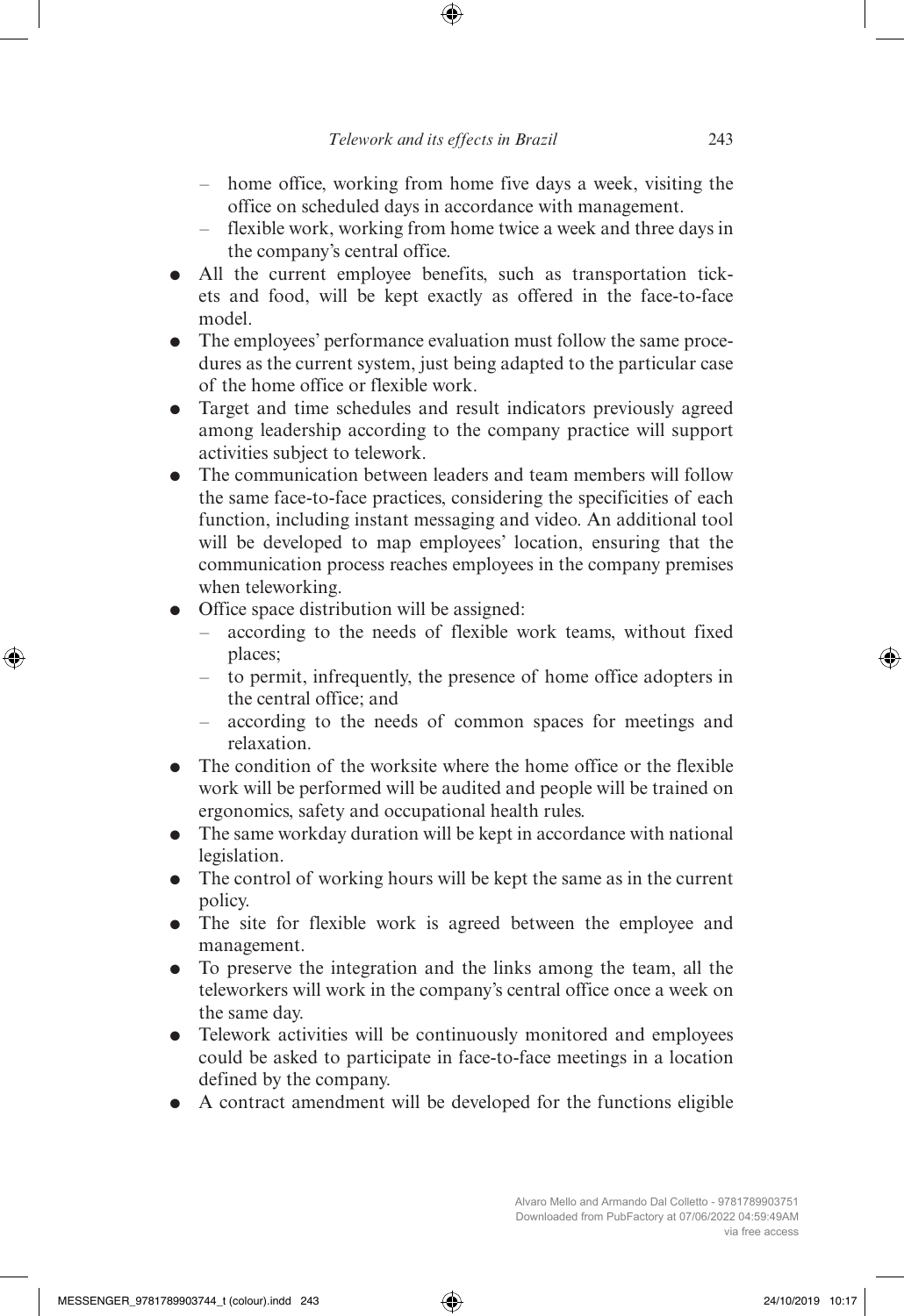for telework, containing these and other conditions required for the participants of this work model.

● All the IT tools for work needs – notebook computers, smartphones, headsets and so on – will be supplied by Fibria. The company will reimburse the communication costs.

#### **Cisco**

The Cisco telework program has evolved over the years from a convergence of top-down company practices with bottom-up changes in employee expectations. The company operates in 97 countries and they have a double role, both as telework adopters and as suppliers of tools for teleworking.

Cisco Systems began a formalized teleworking program for managers and employees in 1993, becoming one of the first companies in Silicon Valley to do so.

#### *Objectives of the program*

- Allow workers greater flexibility in the scheduling of their work hours by, in many cases, eliminating the need for a daily commute.
- Empowers employees to work full speed at a reduced time and cost to both the employee and the company.
- Promotes general improvement in the quality of life for its workers.
- Save space, save the environment, save money and improve headcount productivity.
- Establishes a workplace as business partner and decision-making facilitator for the entire organization.

## *Guidelines*

- A single group will lead policies and support business decisions, including policies regarding the office environment. Exceptions turn into the rule very easily. Cisco ensures that no project is approved outside Cisco corporate policies and that the chairman, chief finance officer and chief information officer support this work environment and strategy.
- A flexible policy that enables many employees to telework, based on their job requirements and their manager's approval. Where necessary, this policy is customized to reflect country-specific laws and employee entitlements.
- Creating a company culture of trusting employees to work responsibly, strong performance management practices and finding the right balance of autonomous and collaborative action.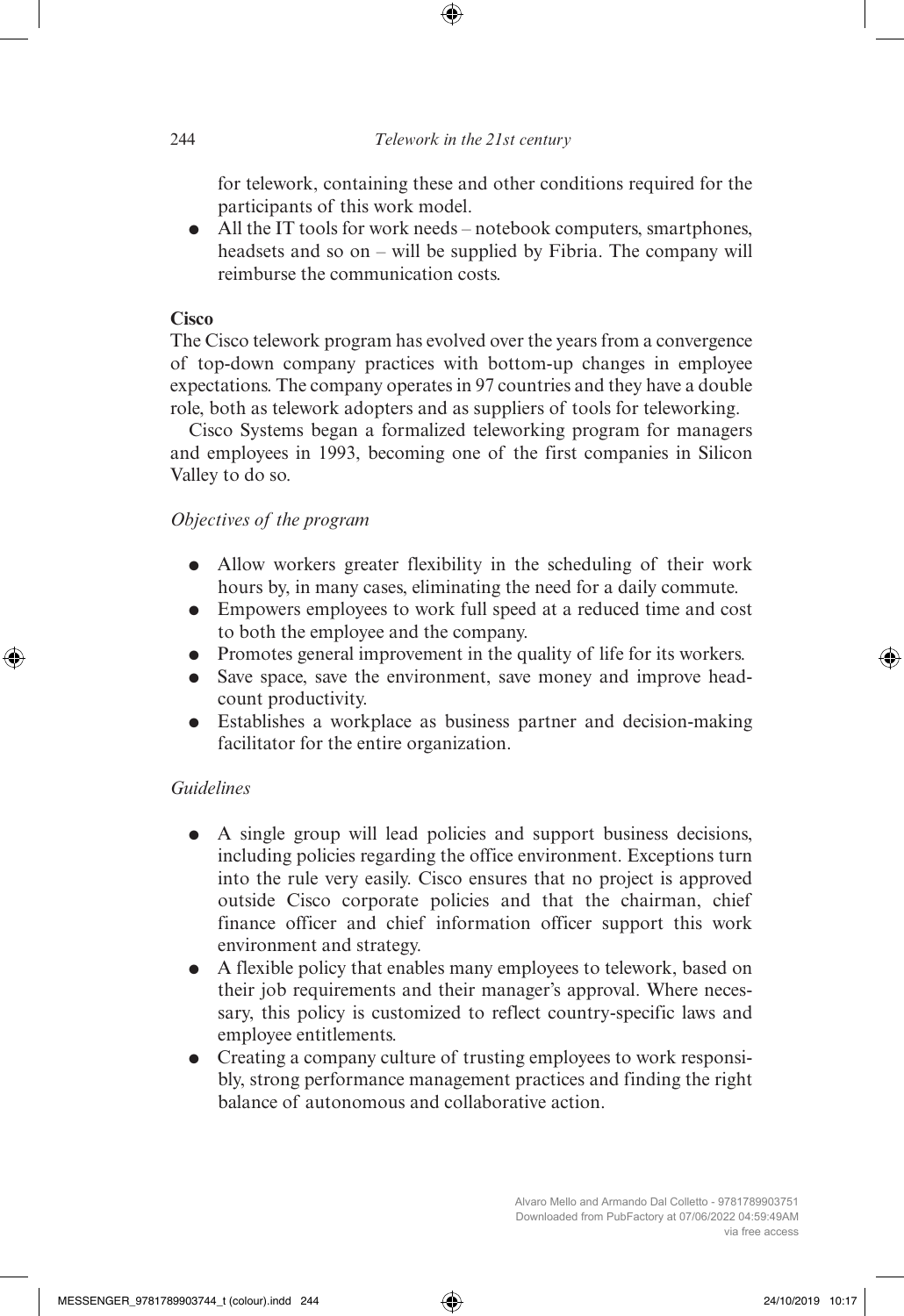- A 'pay-for-performance' compensation philosophy and strong performance management systems are used to evaluate employees and determine their compensation. This model helps employees and managers identify specific goals and job expectations, but gives the employees significant flexibility over when, where and how to meet them.
- Offer training and coaching to managers for setting expectations, communicating effectively and giving useful feedback on the job performance of remote employees.
- Regularly sponsor events in local Cisco offices that bring together nearby employees, even if they do not work in the same team or department. These events give employees social and networking opportunities, and help to sustain their feelings of connectedness to the company.

# CONCLUSIONS AND RECOMMENDATIONS FOR ACTION

The subject of telework appears to be of great importance to the social and economic development of an emerging country such as Brazil. The global competitive environment, influenced by strong issues in the changing political, economic, social and climate, requires new solutions for both old and new problems. Technology is an important weapon in this sustainability war, which needs to be appropriately applied for increasing the population's wealth. In a democracy, regulation and negotiation facilitate a smooth transition in society.

The incredible increase in Internet users in the country, around 20 percent in the most recent year, reached almost 50 percent of the entire population – in 2017, 57.8 percent of the country's households (Santos Capinheiro 2018) were connected to the Internet, which means an even bigger percentage when focusing on just the active working population. Based on IBOPE – NIELSEN projections of 10 percent annual Internet growth in Brazil (IBOPE – NIELSEN 2015), it is reasonable to predict that teleworkers will jump from nearly 7.5 million currently to 15 million by 2020. The congestion and air quality improvements potentially attainable through telecommuting could be substantially increased by proper education and incentives. The direct energy, air quality, safety and time benefits of telecommuting will be increased as the degree of congestion is reduced. However, telecommuting could also potentially stimulate urban sprawl and have other impacts on land use and public transportation. Factors that will affect the rate of growth of telecommuting include the uncertainty of benefits for employers and the considerable time and effort inherently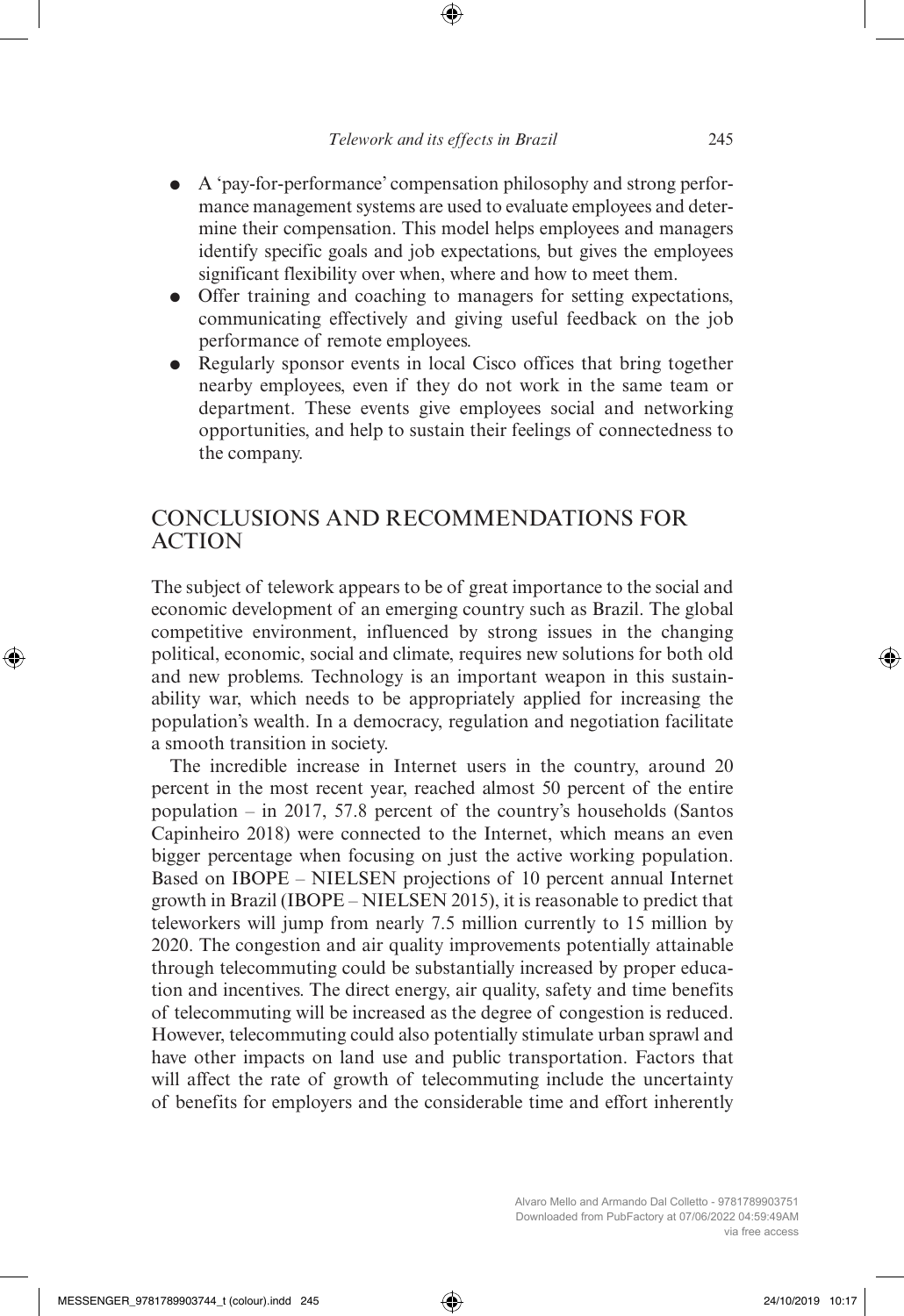required in bringing about major changes in work styles and ways of doing business. Telecommunication services and equipment are adequate for most current telecommuting, but high-bandwidth capabilities will be needed in the future and would be beneficial now. Government agencies can play a significant role in facilitating and encouraging telecommuting. Telework can also be an effective tool for travel demand management.

The analyses for this chapter show that telework is not suitable for every job, person or situation. Whether an individual telecommutes, how often and when, are decisions of the employer and the employee, made under the constraints of the existing physical and institutional environment. Conditions that must be met before a person can become an active homebased teleworker include the following:

- The job must be suited, at least in part, to performance at a remote location.
- The capabilities and personal characteristics of the employee must be appropriate for working with little or no direct supervision.
- The employing firm must accept telecommuting as a legitimate and desirable activity, provide necessary support and have appropriate IT infrastructure in place.
- The supervisor or manager of the employee must accept the concept and practice of telecommuting.
- The employee must feel comfortable with telecommuting in terms of its suitability for his or her personal work habits and style, its effect on social interactions and on their advancement and career.
- The employee must have a suitable workplace and working time free of distractions (such as childcare responsibilities).
- Available technology, particularly telecommunications services, must be adequate and cost-effective for the work to be performed at home.

While all of these conditions can be met in many cases, each will filter out a portion of the potential telecommuting population. Some of these elements are eliminated or modified in the case of satellite telework centers, but implementation of such centers is more complicated, costs could be higher and, depending on specific circumstances, vehicle miles and emission reductions could be zero or even negative.

Continuing research is needed to fully understand telecommuting costs, benefits and future impacts. We suggest that future studies should focus on:

- the economic feasibility of a new work model based on telework;
- the effect of social isolation as a new job insulation, limiting the professional development of teleworkers;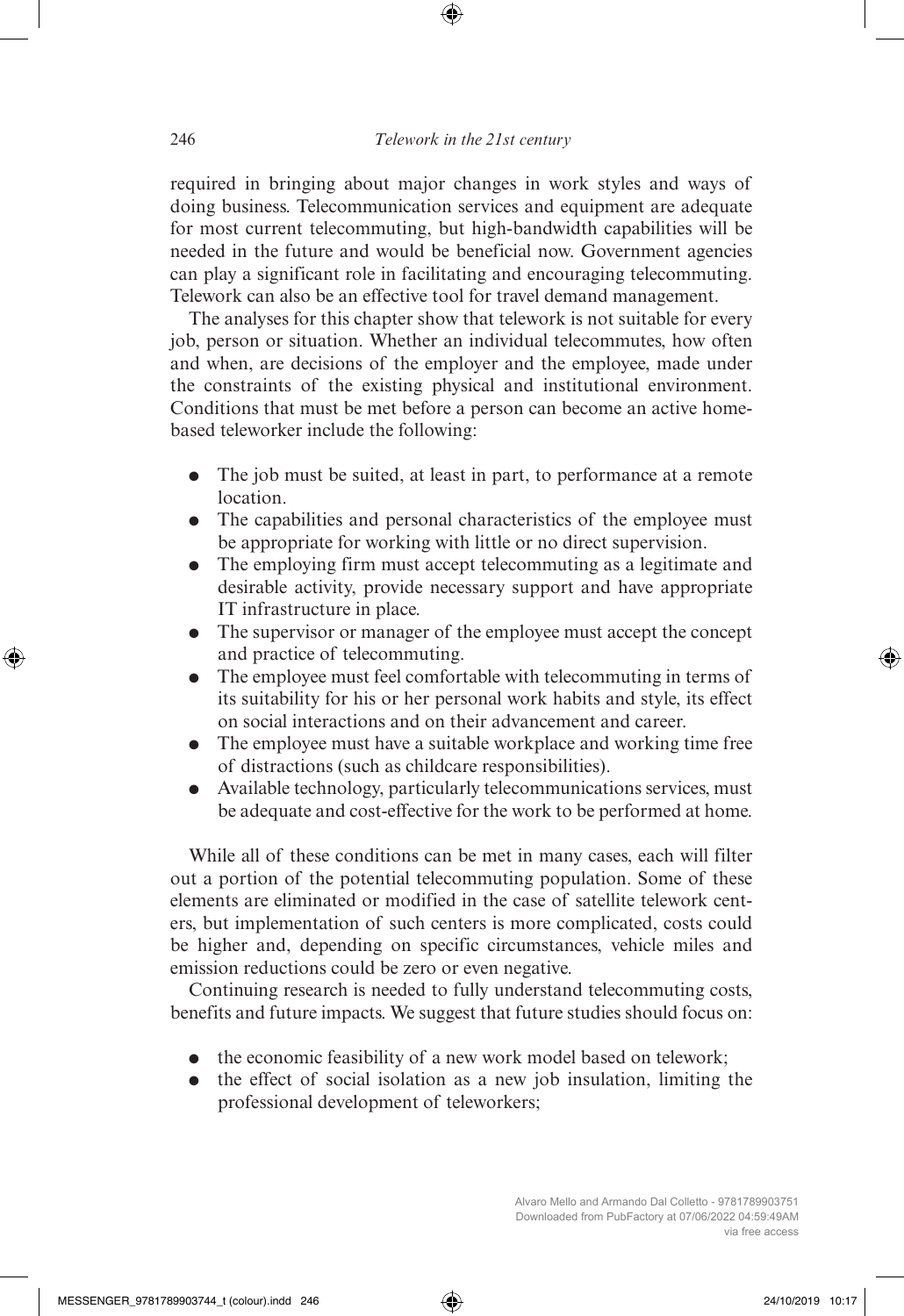- the differences in the impact of telework among the hierarchical levels (C level, managers, supervisors, and leaders);
- the use of telework as part of contingency plans in emergency situations;
- the use of telework as a best practice to improve work and personal life balance;
- the use of telework as a social inclusion tool for minorities and special needs people;
- telework and productivity gains, cost reduction and improved outcomes;
- new impacts as a consequence of new technological developments, such as broadband, social networks, collaborative and related tools that establish new paradigms such as telepresence and automatic continuous translating;
- the impacts of new generations of 'digital natives' with new habits, cultures, and abilities; and
- telework as a change management and an entrepreneurship enabler.

Telework has grown remarkably in Brazil. The increasing rates of adherence are mainly due to some known factors, such as the popularization of IT and pressures for reduction of costs and increased productivity in companies. The global people mobility crisis and atmospheric contamination in urban centers also have contributed to the decisions of governments and companies to adhere to remote working. However, there is still resistance that contributes to reduce the growth in the adherence of companies to telework; this resistance is caused by several factors, such as conservative managers, administrative risk aversion, lack of new parameters for tasks and productivity, limited knowledge of new IT and telecommunications resources, and many others. The myth of 'staying at home to work', related to the cultural tradition that work is outside the home or sharing professional, domestic and family tasks, are additional barriers to telework adoption. These various types of resistance are now being overcome by reality.

Stationary working spaces are expensive, distant and often inflexible. Competitiveness decreases when compared with competitors who practice remote activities. Workers lose their jobs to lighter and faster companies that practice telework. Environmental limits imposed by pollution and global warming are being incorporated into international agreements and local legislation. Governments are strongly charged to provide quality services without increasing costs. Congested traffic and queues for public transport catalyze the population to protest against the mobility crisis. The argument that teleworking and all types of remote activities offer a quick, effective and inexpensive fix to respond, at least in part, to these challenges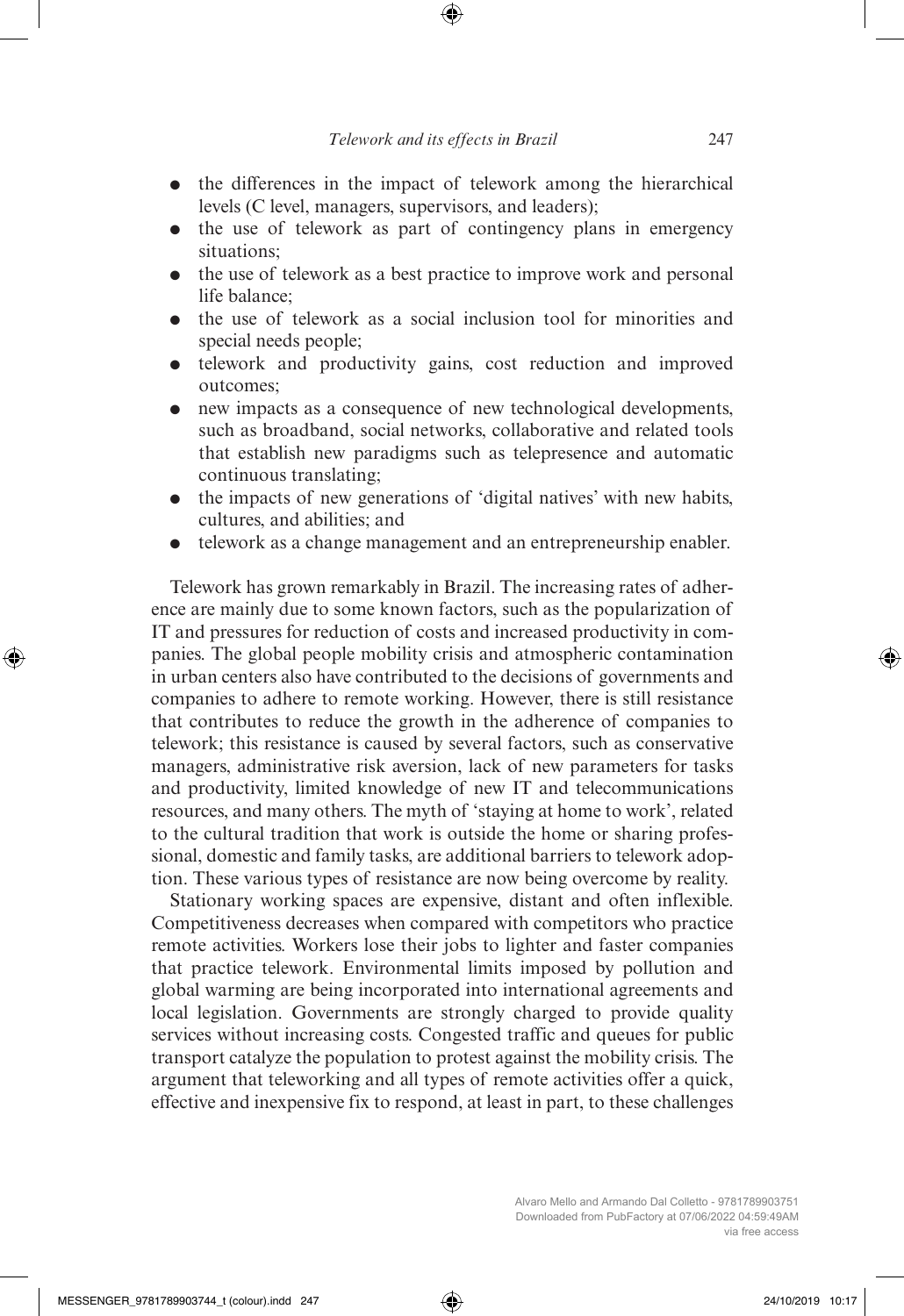is true. The first steps are computer equipment purchased at retail stores, a clever identification of first adopters, and an effort to change culture. Telework is one of the solutions for the mobility crisis we face, and helps to reduce environmental degradation, improve public health, reduce exclusion and mitigate other damage to the family and social structures.

# **NOTES**

- 1. Sobratt Sociedade Brasileira de Teletrabalho e Teleatividades (Brazilian Association for Telework).
- 2. GETST Working Excellence Group Work in a Transforming Society.
- 3. IBGE Instituto Brasileiro de Geografia e Estatística (Brazilian Institute for Geography and Statistics).
- 4. PNAD Pesquisa Nacional por Amostra de domicílios (National Households Random Research).
- 5. CEMPRE Cadastro Central de Empresas (National Companies File).
- 6. SAP HR consulting company, www.sapconsultoria.com.br/quem-somos/?lang=en 2014 Annual Research on Home Office (accessed 27 June 2019).
- 7. GPTW Great Places to Work, www.greatplacetowork.com.br (accessed 27 June 2019).
- 8. CATHO Internet-based consulting company, www.catho.com.br (accessed 27 June 2019).
- 9. IBOPE Instituto Brasileiro de Opinião e Estatistica (Brazilian Institute of Opinion and Statistics), www.ibope.com.br/pt-br/Paginas/home.aspx (accessed 27 June 2019).
- 10. Gol Airlines low-cost model Brazilian airline, http://www.voegol.com.br/en-us/Paginas/ Default.aspx (accessed 27 June 2019).
- 11. Porto Seguro leading and innovative Brazilian insurance company, http://www.portose guro.com.br/en (accessed 27 June 2019).
- 12. BSP Business School São Paulo, Laureate Universities, CETEL is the Telework Study Center, http://bsp.edu.br/pesquisas-e-publicacoes/ (accessed 27 June 2019).
- 13. WOW Brazilian start up accelerator.
- 14. CLT Consolidação das Leis do Trabalho (Consolidation of Labour Laws).
- 15. Home Agent full home office call center company, www.homeagent.com.br (accessed 27 June 2019).
- 16. PwC PricewaterhouseCoopers.
- 17. FGV Fundação Getulio Vargas (Getúlio Vargas Foundation).
- 18. Banco do Brasil largest Brazilian bank.
- 19. AVAPE Associação para Valorização de Pessoas com Deficiência (Association for Valuing Persons with Disabilities), http://www.avape.org.br/portal/en/avape.html (accessed 27 June 2019).
- 20. Algar leading Brazilian technology company, http://www.algartech.com/en (accessed 27 June 2019).
- 21. VPN virtual private network.
- 22. Seguradora líder, http://www.seguradoralider.com.br (accessed 27 June 2019).
- 23. DPVAT Seguro Obrigatório de Danos Pessoais Causados por Veículos Automotores de Vias Terrestres (mandatory insurance personal injury caused by motor vehicle land routes).
- 24. WAHA Work at Home Agent model, http://viasourceos.com/how-the-work-at-homeagent-waha-model-benefits-mothers (accessed 27 June 2019).
- 25. SERPRO Serviço Federal de Processamento de Dados.
- 26. FDC Fundação Dom Cabra, http://www.fdc.org.br/en/Paginas/default.aspx (accessed 27 June 2019).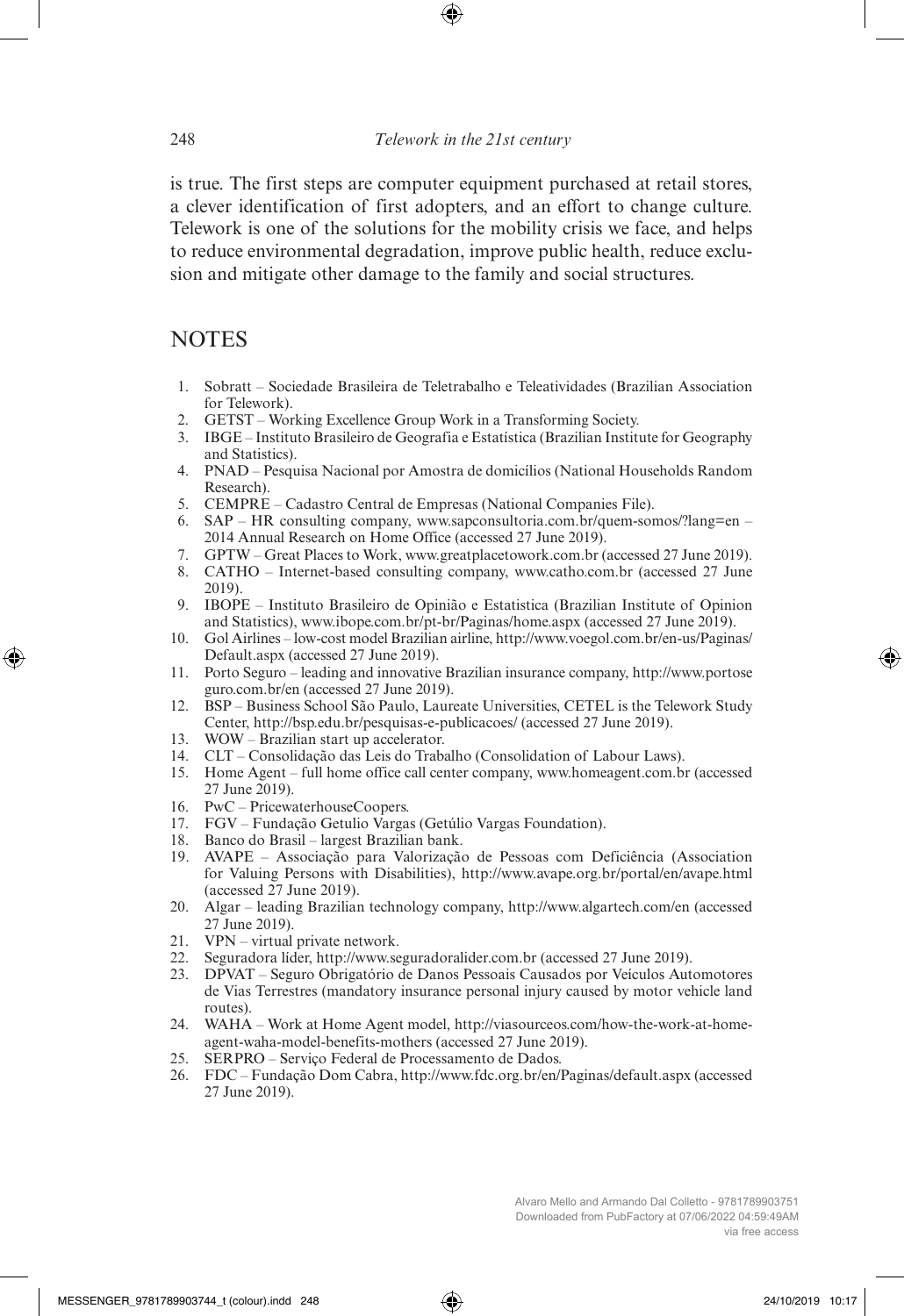- 27. Ticket http://www.ticket.com.br/portal/ Accor Group.
- 28. SMA Secretaria do Meio ambiente do Estado de São Paulo (Environment Secretary for the State of São Paulo).
- 29. CLT Consolidação das Leis do Trabalho (Master Law in Brazil about Labor Relations).
- 30. Compuware a software company acquired by Dynatrace.
- 31. This is a testimonial of the president of Dynatrace to the consultants of GCONT Group of Consultancy on Telework in 2015, in a project in São Paulo supported by the World Bank, on 15 July 2013.
- 32. SINPD Sindicato Nacional de Profissionais de Processamento de Dados (National Union of Data Processing Professionals).
- 33. Fibria http://www.fibria.com.br/ (accessed 27 June 2019).

# BIBLIOGRAPHY

- A Epoca da Dedicação Total ao Trabalho (2011), 'A Epoca da Dedicação Total ao Trabalho' ('The era of full time dedication to the work'), *O Estado de São Paulo*, accessed 20 June 2017 at https://economia.estadao.com.br/noticias/ sua-carreira,a-epoca-da-dedicacao-total-ao-trabalho,90628e.
- Arcoverde, L. (2015), *Valor Economico*, 24 April, accessed 20 August 2017 at http://www.valor.com.br/carreira/4019900/brasileiro-tem-maior-gasto-com-des locamento-entre-casa-etrabalho?utm\_source=newsletter\_tarde&utm\_medium= 24042015&utm\_term=brasileiro+tem+maior+gasto+com+deslocamento+entre +casa+e+trabalho&utm\_campaign=informativo.
- Bazolli, A. (2015), 'Home office cresce no Brasil, mas ainda enfrenta obstaculos' ('Home office grows in Brazil but still faces obstacles'), accessed 21 June 2019 at https://exame.abril.com.br/carreira/pegando-no-batente-sem-sair-de casa.
- Berbert, L. (2015), 'Brasil sobe 12 posições no ranking de conexão da UIT' ('Brazil goes up 12 positions in the ITU ranking'), *Teletime*, 30 November, accessed 21 June 2019 at https://teletime.com.br/30/11/2015/brasil-sobe-12-posicoes-no -ranking-de-conexao-da-uit/.
- Bernardino, A.F., Roglio, K.D. and Corso, J.M. (2012), 'Telecommuting and HRM: a case study of an information technology service provider', *JISTEM – Journal of Information Systems and Technology Management*, **9** (2), accessed 27 June 2019 at http:// www.scielo.br/scielo.php?pid=S1807-17752012000200006&script=sci\_arttext.
- Boucinhas, F. (2015), blog, 24 April, accessed 14 August 2017 at http://boucinhas. hs-sites.com/blog-homeagent/pesquisa-revela-vantagens-de-trabalhar-em-casa.
- Cavalcanti, O. (2015), 'Trabalho remoto: 79% das empresas no Brasil não exigem presença física dos colaboradores no escritório' ('Telewotk: 79% of Brazilian companies do not require for physical presence in their premises'), 9 September, accessed 21 June 2019 at https://tiinside.com.br/tiinside/webinside/09/12/2015/ trabalho-remoto-79-das-empresas-no-brasil-nao-exigem-presenca-fisica-dos-cola boradores-no-escritorio/?noticiario=TI.
- Citrix (2012), 'The workplace of the future', Citrix blog, 2 October, accessed 12 September 2016 at https://www.citrix.com/blogs2012/09/26/the-workplace-of -the-future/.
- Companhia Estadual de Telefones da Guanabara (CETEL) (n.d.), 'CETEL', accessed 20 June 2019 at www.bsp.edu.br and http://bsp.edu.br/pesquisas-epublicacoes/.
- Consolidação das Leis do Trabalho (CLT) (2011), Brazilian Labour Law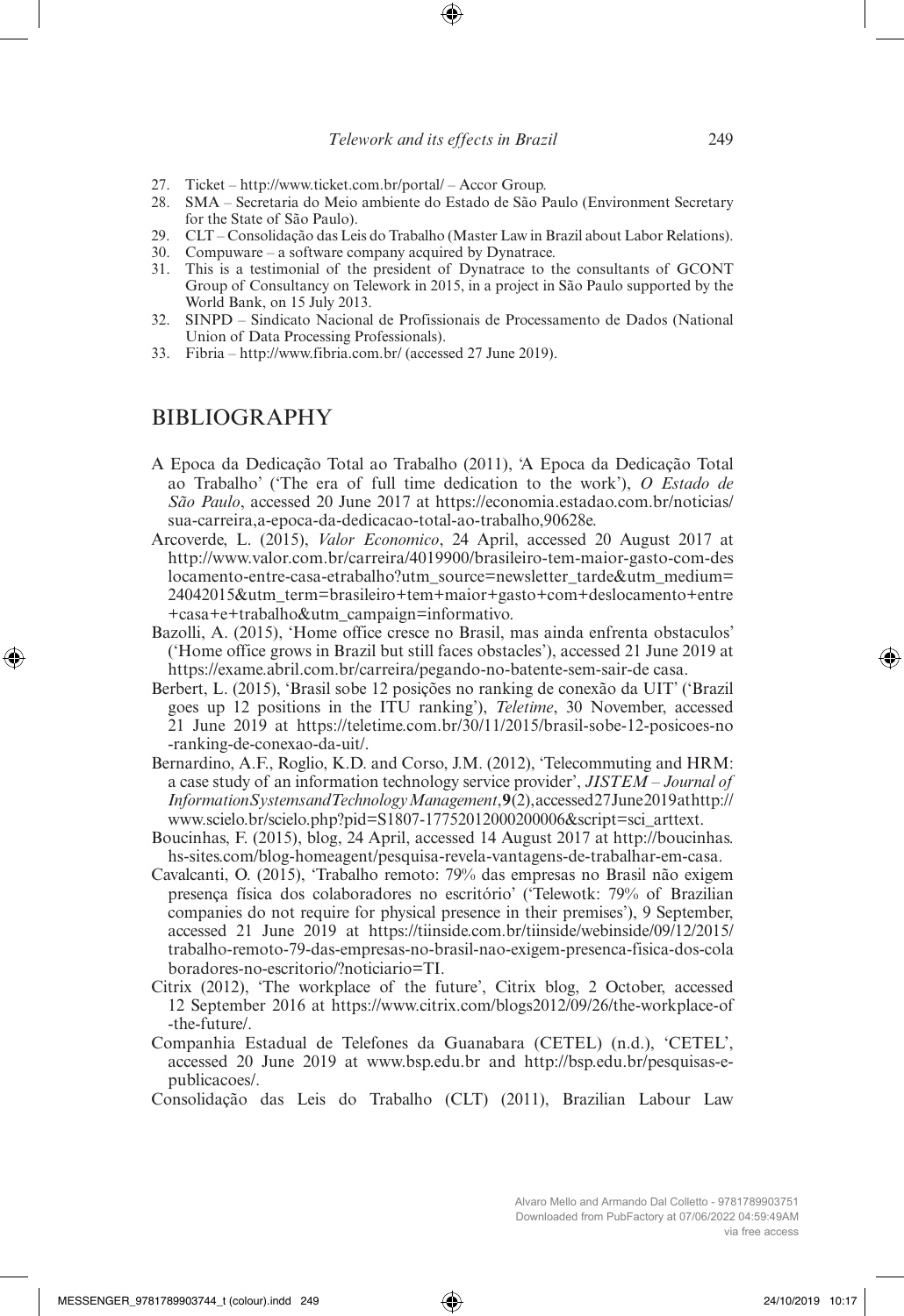Article 6 old and new revision, accessed 21 June 2019 at https://jus.com.br/ artigos/20844/a-lei-n-12-551-2011-e-a-nova-redacao-do-artigo-6-da-clt.

- Consumidor Moderno (2015), 'Os direitos do trabalhador em regime home office' ('Home office workers' rights'), 17 July, accessed 25 August 2017 at www.uol.com. br and http://consumidormoderno.uol.com.br/index.php/defesa-do-consumidor/ item/30037-os-direitos-do-trabalhador-em-regime-home-office.
- Cruz, R. (2015), 'Retrocesso Digital' ('Digital backspace'), O Estado de São Paulo, accessed 20 August 2017 at https://economia.estadao.com.br/noticias/ geral,retrocesso-digital,1810722.
- Daantje Derks, A.B. (2010), 'The impact of e-mail communication on organizational life', *Journal of Psychosocial Research on Cyberspace*, **4** (1), art. 4, accessed 25 June 2016 at http://www.cyberpsychology.eu/view.php?cisloclanku= 2010052401.
- Editorial (2015), 'Geração Startup' ('Start up generation'), *Exame Magazine*, (1102), 31 October, accessed 20 July 2017 at https://exame.abril.com.br/edicoes/1102/.
- Estado de São Paulo (2015), 'Navegar é Preciso' ('Sailing is necessary'), *Suplemento Brasil Conectado*.
- Estrada, M.M. (2010, 'Realidade do Teletrabalho no Brasil e nos Tribunais Brasileiros' ('Telework reality in the Brazilian tribunals'), *Revista Direito e Liberdade*, **12** (1), 103–16.
- Federal Law no. 12.551/2011 approved, accessed 28 June 2019 at http://www. planalto.gov.br/ccivil\_03/\_Ato2011-2014/2011/Lei/L12551.htm.
- Ferreira, R. (2015), '37.2% dos Brasileiros ja fazem home office, diz pesquisa da Catho' ('37.2% of Brazilians already do home office, says research from Catho'), *Diario do Comercio, Industria e Serviços* (*Journal of Commerce, Industry and Services*), August, accessed 21 June 2019 at https://www.dci.com.br/2.254/37- 2-dos-brasileiros-ja-fazem-home-office-diz-pesquisa-da-catho-1.583908.
- Folha de São Paulo (2015), 'Especial Carreira Executiva' ('Special, Executive Career'), 15 November, accessed 15 June 2016 at http://acervo.folha.uol.com.br/ fsp/2015/11/15/475.
- Fora dol Expediente (2013), 'Fora dol Expediente' ('Off the record'), *Valor Economico*, 18 April, accessed 26 June 2019 at https://www.revistadigital.com. br/2013/04/fora-do-expediente/.
- Frey, C.B. and Osborne, M.A. (2013), 'The future of employment: how susceptible are jobs ro computerization', working paper, 17 September, Oxford Martin Programme on Technology and Employment, University of Oxford, accessed 28 June 2019 at https://www.oxfordmartin.ox.ac.uk/downloads/academic/future-ofemployment.pdf.
- Frickmann Young, C.E., Aguiar, C. and Possas, E. (2013), 'Sinal fechado: custo econômico do tempo de deslocamento para o trabalho na Região Metropolitana do Rio de Janeiro' ('Red light: commuting time economic cost in the Metropolitan Region of Rio de Janeiro'), *Revista Economica*, **15** (2), accessed 21 June 2019 at http://www.revistaeconomica.uff.br/index.php/revistaeconomica/article/view/70.
- Gasparini, C. (2015), 'O home office é mesmo o vilão da produtividade?' ('Is the home office really the villain of productivity?'), *Exame*, 20 February, accessed 21 June 2019 at https://exame.abril.com.br/carreira/o-home-office-e-mesmo-o-vilaoda-produtividade/.
- Green, J. and Sanchez, S. (2013), 'Air quality in Latin America: an overview', Clean Air Institute, Washington, DC, accessed 28 June 2019 at http://wedocs.unep. org/bitstream/handle/20.500.11822/19502/Air\_Quality\_in\_Latin\_America\_An\_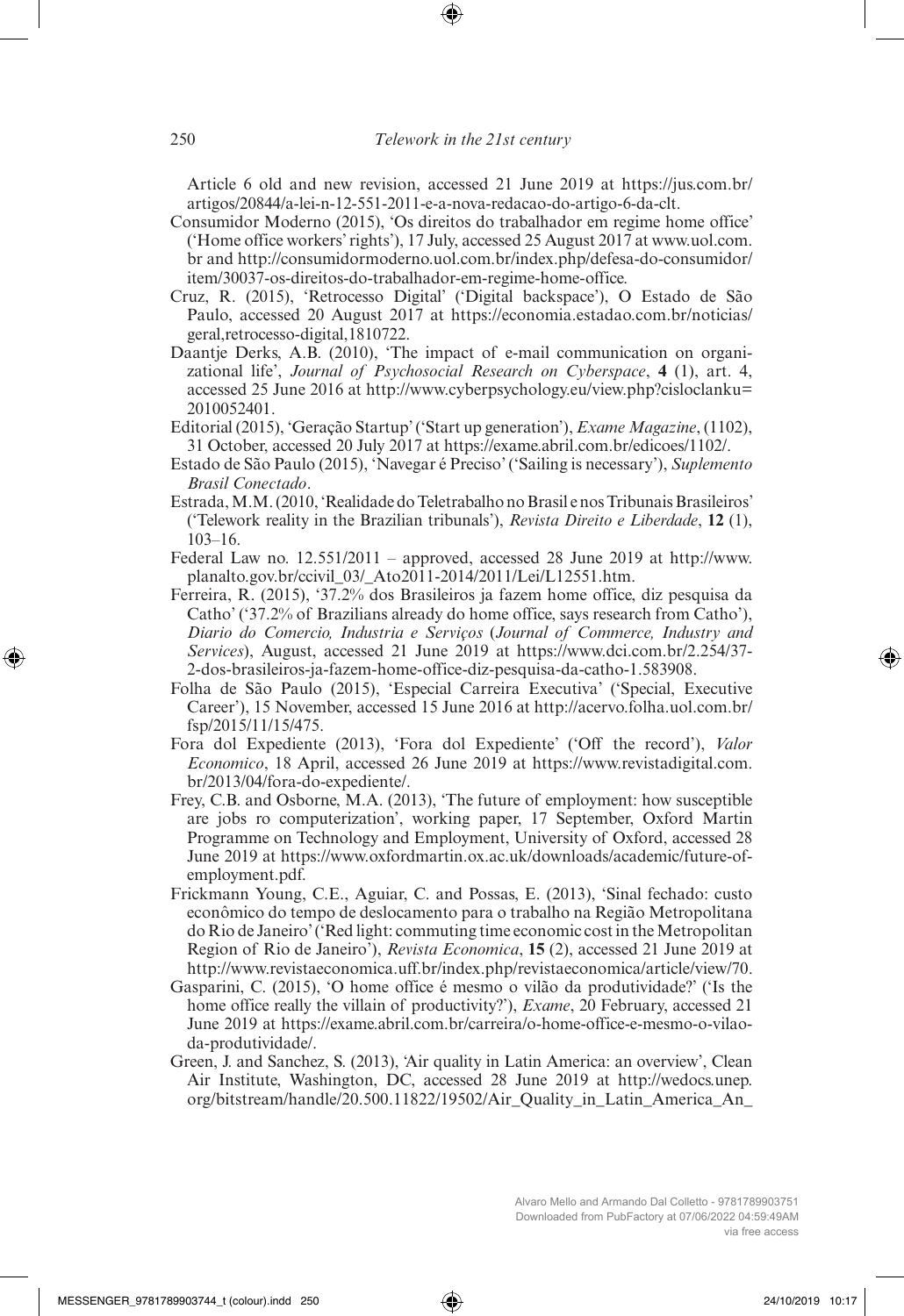Overview.pdf?sequence=1&isAllowed=y; full report originally available at http:// www.cleanairinstitute.org/calidaddelaireamericalatina/.

- Hamilton, E. (n.d.), 'Bringing work home: advantages *and* challenges *of* telecommuting', The Center of Work & Family, Boston College: accessed 19 August 2017 at https://www.bc.edu/content/dam/files/centers/cwf/research/publications/ pdf/BCCWF\_Telecommuting\_Paper.pdf.
- Instituo Brasileiro de Geografia e Estatística (IBGE) (2012a), 'Pesquisa Nacional por Amostras de Domicilios 2012', ('National survey by households sample 2012'), accessed 15 September 2016 at http://biblioteca.ibge.gov.br/visualizacao/ livros/liv65857.pdf.
- Instituo Brasileiro de Geografia e Estatística (IBGE) (2012b), 'Estatisticas do Cadastro Central de Empresas' ('Master enterprises file'), accessed 15 September 2016 at http://biblioteca.ibge.gov.br/visualizacao/livros/liv86882.pdf.
- IBOPE NIELSEN (2015), 'Brasileiros com Internet no smartphone já são mais de 70 milhões' ('Brazilians with Internet on smartphone surpass 70 million'), 14 September, accessed 28 June 2019 at http://www.nielsen.com/br/pt/press-room /2015/Brasileiros-com-internet-no-smartphone-ja-sao-mais-de-70-milhoes.html.
- Kedouk, M. (2015), 'Os benefícios do home office para as empresas' ('Home office benefits for companies'), *Voce RH*, November, accessed 30 August 2017 at http://vocerh.uol.com.br/noticias/acervo/os-beneficios-do-home-office-para-asempresas.phtml#.VmN2zDZdHIU.
- Kelly, M.D. (2011), 'Developing real skills for virtual teams', Kenan Flager Business School, University of North Carolina, Chapel Hill, NC, accessed 15 July 2015 at http://www.kenan-flagler.unc.edu/executive-development/custom-programs/~/ media/Files/documents/executive-development/developing-real-skills.ashx.
- Ladeia, B. (2013), 'A pratica de Home Office ainda é tabu nas empresas brasileiras' ('Home Office adoption is still a taboo in Brazilian companies'), accessed 21 June 2019 at https://exame.abril.com.br/negocios/pratica-de-home-office-ainda -tabu-nas-empresas-brasileiras/.
- Law Project 4.793/2012 approved amendment to the Labor Law, adding to Article 457-B, accessed 21 June 2019 at http://www.revolucaobrasileira.com.br/ PMDB/Carlos\_Bezerra/Projetosdelei/PL-4793/2012.
- Law Project 274/2013 proposed amendment to the Labor Law, accessed 21 June 2019 at https://www25.senado.leg.br/web/atividade/materias/-/materia/113558.
- Law Project 326/2013 proposed amendment to the Labor Law, accessed 21 June 2019 at https://www25.senado.leg.br/web/atividade/materias/-/materia/113905.
- Lemos, A. (2006), 'O que é cidade digital?' ('What is digital city?'), *Guia das cidades digitais*, accessed 15 August 2015 at http://www.guiadascidadesdigitais.com.br/ site/pagina/o-que-cidade-digital.
- Logistica Supply Chain e Infraestrutura (2014), 'Núcleo de Logistica Supply Chain e Infraestrutura' ('Nucleus of Logistics, Supply Chain and Infrastructure'), 14 May, FDC, accessed 28 June 2019 at https://nucleos.fdc.org.br/logistica/.
- Luders, G. (2015), 'Por que cada vez mais empresas adotam o home office', ('Why more companies each time adopt home office?'), accessed 15 August 2015 at https://exame.abril.com.br/revista-exame/mais-trabalho-de-casa/.
- Marchetti, A.N. (2015), 'Notas Técnicas sobre Teletrabalho e a Qualidade de Vida no Trabalho' ('Technical notes about telework and life quality at work'), Sobratt, accessed 15 August 2015 at http://www.sobratt.org.br/index.php/15082015 notas-tecnicas-sobre-teletrabalho-e-a-qualidade-de-vida-no-trabalho/.
- Marino C., Neves N. and Rossi L. (2013), 'Viramos Escravos da Tecnologia ou não?'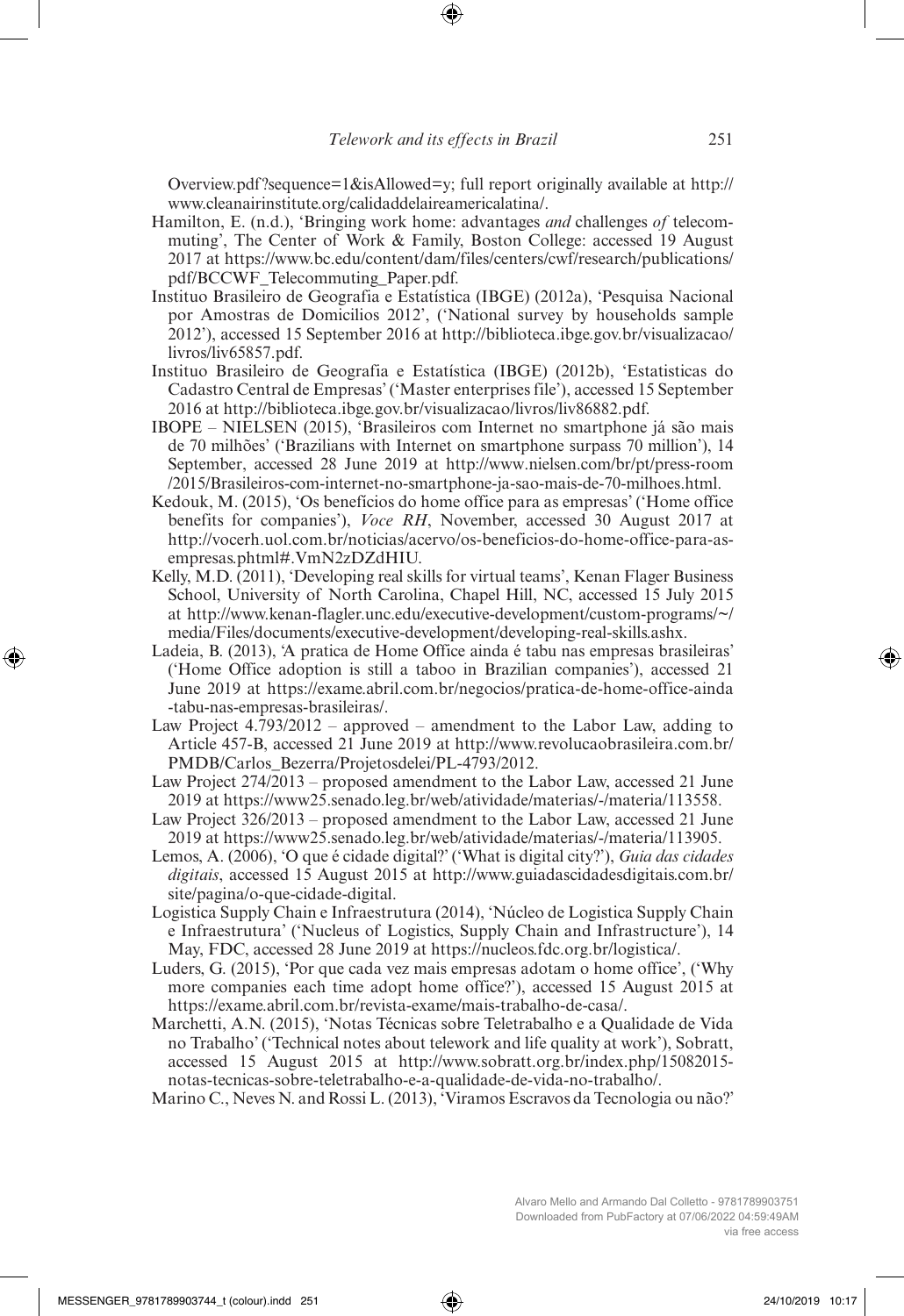('Have we became slaves of technology or not?'), *Exame*, 19 April, accessed 16 July 2019 at https://exame.abril.com.br/carreira/viramos-escravos-da-tecnologia/.

Masi, D.D. (2000), *Ocio Criativo* (*Creative Leisure*), São Paulo: Editora Sextante.

- Masi, D.D. (2015), 'Bancos podem liderar teletrabalho' ('Banks may lead telework'), interviewer A. Mompean, October.
- Medeiros, F.P. (2015), Interviews, *Mobile Time*, 11 November, accessed 11 July 2019 at www.convergecom.com.
- Mello, A. (2011), 'The use of telework in call center and multi client contact centers operating in Brazil: study to identify the driving forces, restrictive and recognized contributions', doctoral dissertation, University of São Paulo.
- Ministry of Labor and Employment (1978a), Decision 3214/78, accessed 21 June 2019 at http://www.trtsp.jus.br/geral/tribunal2/ORGAOS/MTE/Portaria/ P3214\_78.html.
- Ministry of Labor and Employment (1978b), Portaria MTE 3214/78, accessed 27 June 2019 at http://sislex.previdencia.gov.br/paginas/63/MTE/1978/3214.htm.
- Montoro, A.F. (2013), 'O custo da falta de mobilidade-urbana' ('The cost of lack of urban mobility'), *Folha de São Paulo*, 4 August, accessed 15 September 2015 at http://www1.folha.uol.com.br/opiniao/2013/08/1321280-andre-franco-montorofilho-o-custo-da-falta-de-mobilidade-urbana.shtml.
- Organization, W.H. (2014), 'Ambient (outdoor) air quality and health', fact sheet, Media Centre, World Health Organization, Washington, DC, accessed 15 January 2016 at http://www.who.int/mediacentre/factsheets/fs313/en/.
- Paiva, F. (2015), '63% do tempo on-line do brasileiro é gasto em dispositivos móveis' ('63% of Brazilian online time spent on mobile devices'), *Mobile Time*, 17 November, accessed 28 June 2019 at http://www.mobiletime.com. br/17/11/2015/63-do-tempo-on-line-do-brasileiro-e-gasto-em-dispositivos-mov eis/423263/news.aspx.
- Paiva, F. and Medeiros, H. (2015), 'Fundos de investimento mantêm planos para o Brasil' ('Investment funds keep plans for Brazil'), *Mobile Time*, 11 November, accessed 28 June 2019 at https://www.mobiletime.com.br/noticias/11/11/2015/ fundos-de-investimento-mantem-planos-para-o-brasil/.
- Passo a Passo para a Construção de um Plano de Mobilidade Urbana (2014), 'Passo a Passo para a Construção de um Plano de Mobilidade Urbana' ('Guide for construction of an urban mobility plan)', WRI Brasil, 2 December, accessed 20 August 2017 at http://d.pr/f/1eLcr.
- Pastore, J. (2014), 'Editorial', *O Estado de São Paulo*, 11 March.
- Pati, C. (2014), '5 hábitos das equipes (muito) produtivas no trabalho remoto' ('5 habits of (very) productive teams in remote work'), *Exame*, 14 April, accessed 26 June 2019 at https://exame.abril.com.br/carreira/5-habitos-das-equi pes-muito-produtivas-no-trabalho-remoto/
- Pellares, A. (2015), *Tecnologia e Gestão de Pessoas* (*Technology and People Management*), São Paulo: Revista T&D Inteligencia.
- Pereira, W.T. (2015), 'Questões legais a respeito do Teletrabalho' ('Legal issues regarding teleworking'), *Revista Profissional e Negocios*, **200** (June), accessed at http://www.profissionalenegocios.com.br/versao-online/edicao200/index.html.
- Perez, G. (2010), 'Teletrabalho e Tecnologia da Informação: Uma Analise Exploratoria', ('Telework and information technology: an exploratory analysis'), item 13, University of São Paulo, accessed 21 June 2019 at https://docplayer.com. br/19109662-Teletrabalho-e-tecnologia-da-informacao-uma-analise exploratoria. html.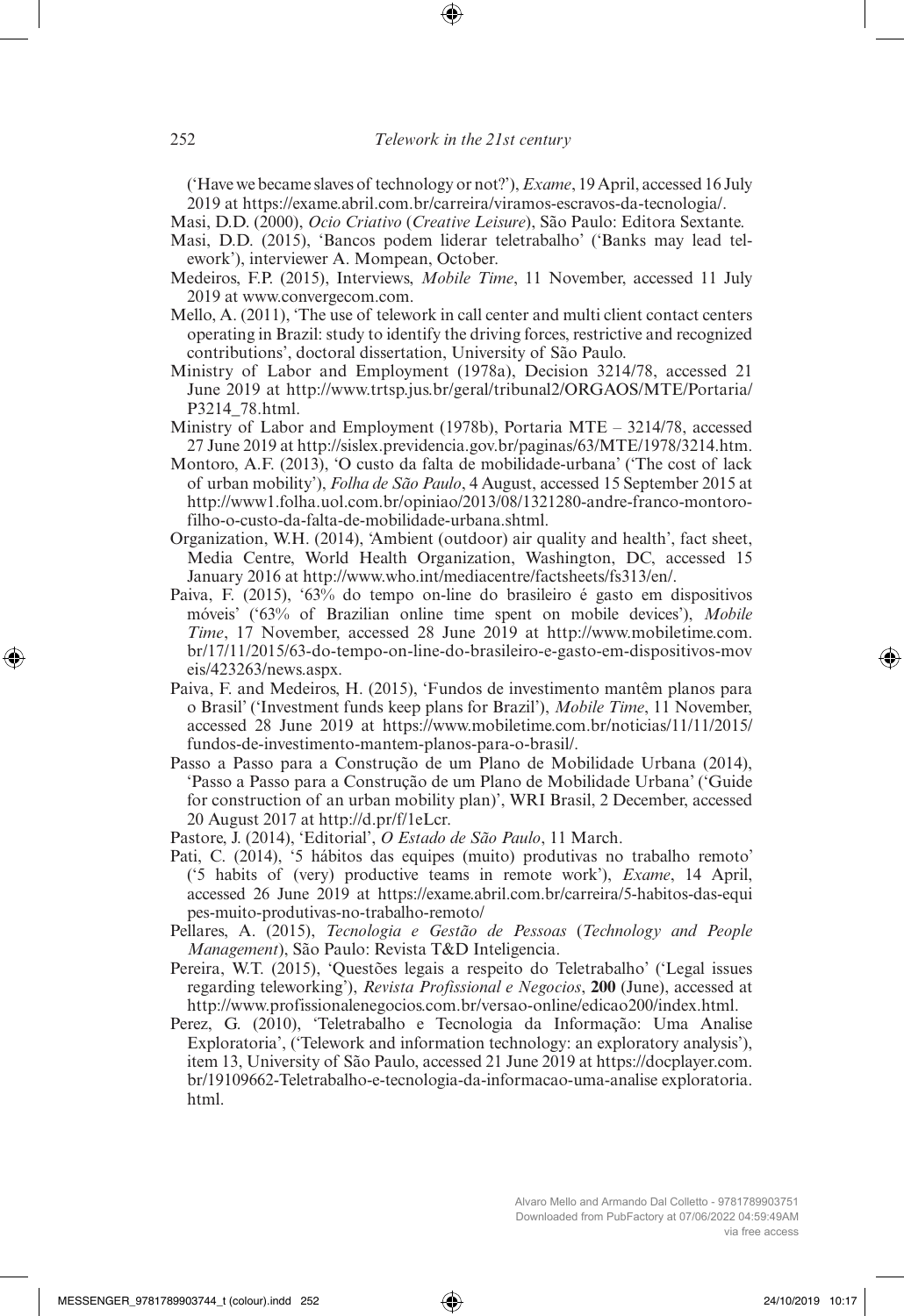- Pesquisa Nacional por Amostra de Domicilios (PNAD) (2008), 'Pesquisa Nacional por Amostra de Domicilios' ('National survey by households sample'), accessed 25 July 2016 at https://ww2.ibge.gov.br/home/estatistica/populacao/trabalhoer endimento/pnad2008/default.shtm.
- PricewaterhouseCoopers and Fundação Getulio Vargas (PwC and FGV) (2014), 'O futuro do trabalho: Impactos e desafios para as organizações no Brasil' ('The future of work: impacts and challenges for organizations in Brazil'), accessed 20 September 2015 at http://www.pwc.com.br/pt/publicacoes/servicos/consultorianegocios/futuro-trabalho-impactos-desafios-organizacoes-brasil.html.
- Realidade do Teletrabalho no Brasil e nos Tribunais Brasileiros (Telework Reality in the Brazilian Tribunals) (2010), *Revista Direito e Liberdade*, 103–16.
- Resolution SMA (Environment Secretary of the State of São Paulo) No. 24, April 2013, accessed 21 June 2019 at arquivos.ambiente.sp.gov.br/legislacao/2013/04/ Resolução-SMA-024-2013-Processo-2846-2013-GT-para-estudar-estratégias-decunho-ambiental-para-difusão-do-teletrabalho.pdf.
- Samor, G. (2015), 'Um modelo de negócios inovador num setor cada vez mais dificil' ('A innovative business model in a complex industry'), 12 September, accessed 15 December 2015 at http://veja.abril.com.br/blog/mercados/startups/ na-home-agent-um-call-center-sem-uma-laje-nas-costas/.
- Santos Capinheiro, R. (2018), 'Pequenos provedores são os heróis da conectividade' ('Small providers are the connectivity heroes'), accessed 27 June 2019 at http:// www.telesintese.com.br/pequenos-provedores-sao-os-herois-da-conectividade/.
- SAP Consultores Associados. (2014), 'Pesquisa Home Office Brasil' ('Survey Home Office Brazil') accessed 15 December 2015 at http://sapconsultoria.com. br/homeoffice/resultados-2014/.
- Schumpeter, J.A. (1975), *Capitalism, Socialism and Democracy*, New York: Harper.
- Silva Tose, M., Siqueira, E.S., Binotto, E., Simioni, F.J. and Filardi, F. (n.d.), 'Reorganização da Dimensão Subjetiva dos Trabalhadores no Espaço Produtivo' ('Reorganizing the workers' subjective dimension in the productive space'), accessed 16 February 2016 at https://www.academia.edu/2630394/ Teletrabalho\_Reorganização\_da\_Dimensão\_Subjetiva\_dos\_Trabalhadores\_no\_ Espaço\_Produtivo.
- Sociedade Brasileira de Teletrabalho e Teleatividades (Sobratt) (2013), 'Estudo de Estratégias de Gestão de Mobilidade via Teletrabalho e Teleatividades no Estado de São Paulo' ('Study of mobility management strategies through telework and tele-activities in the State of São Paulo'), Secretaria do Meio Ambiente do Estado de São Paulo, São Paulo, accessed 15 November 2015 at http://www.sobratt.org. br/index.php/10082013-estudo-de-estrategias-de-gestao-de-mobilidade-via-tele trabalho-e-teleatividades-no-estado-de-sao-paulo-resolucao-sma-n-24-de-10-deabril-de-2013.
- TI Inside (2015), 'Facebook atinge marca de 99 milhoes de pessoas conectadas no Brasil' ('Facebook reaches the mark of 99 million people connected in Brazil'), 9 December, accessed 15 December 2015 at http://convergecom.com.br/tiinside/ webinside/09/12/2015/facebook-atinge-marca-de-99-milhoes-de-pessoas-conec tadas-no-brasil/?noticiario=WI.
- Tribunal Superior do Trabalho (TST) (2012), 'Sumula 428', accessed 21 June 2019 at https://jus.com.br/artigos/22874/o-que-o-tribunal-superior-do-trabalhopretende-sinalizar-com-a-nova-redacao-da-sumula-428.
- US Department of Transportation (1992), 'Transportation implications of